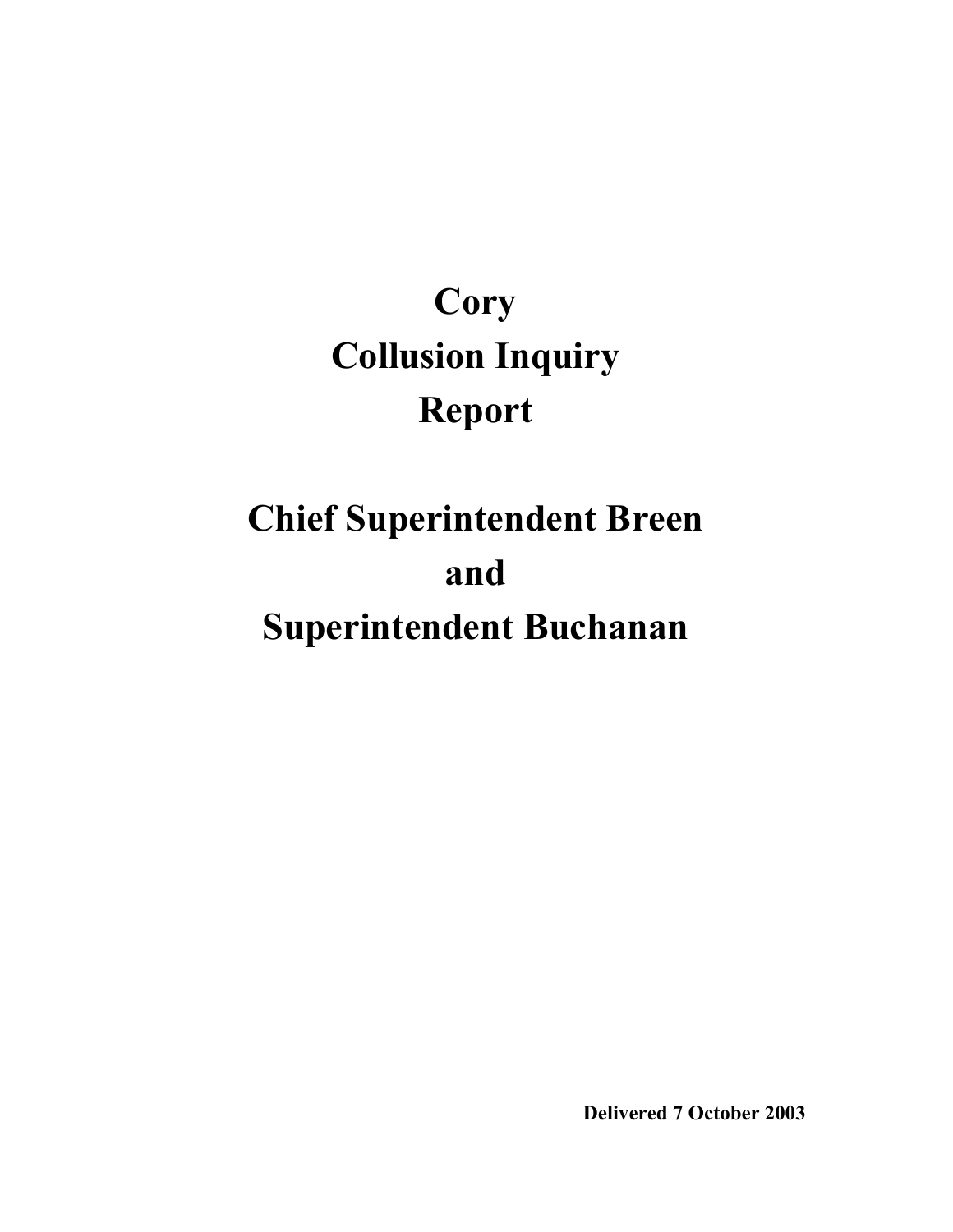# **Chief Superintendent Harry Breen and Superintendent Bob Buchanan**

| Preface                                                                         |                                                                                                                                                                                        | 2.1                           |
|---------------------------------------------------------------------------------|----------------------------------------------------------------------------------------------------------------------------------------------------------------------------------------|-------------------------------|
|                                                                                 | The victims: Chief Superintendent Harry Breen and Superintendent<br><b>Bob Buchanan</b>                                                                                                | 2.7                           |
|                                                                                 | The importance of the police to society                                                                                                                                                | 2.14                          |
| Meetings of Garda and RUC members                                               |                                                                                                                                                                                        | 2.19                          |
| Prior meetings at Garda stations across the border                              |                                                                                                                                                                                        | 2.21                          |
|                                                                                 | Arrangements made for the meeting of 20 March by Superintendent<br>Buchanan                                                                                                            | 2.24                          |
|                                                                                 | The ambush                                                                                                                                                                             | 2.37                          |
| Subsequent investigation                                                        |                                                                                                                                                                                        | 2.49                          |
| Definition of collusion                                                         |                                                                                                                                                                                        | 2.54                          |
| Evidence available which either supports or negates the allegation of collusion |                                                                                                                                                                                        | 2.63                          |
| A.                                                                              | Publications alleging collusion<br>The interviews with Mr Harnden<br>1.<br>The interviews with Mr Myers<br>11.<br>Summary of the conclusions of the Garda investigation report<br>111. | 2.64<br>2.68<br>2.87<br>2.110 |
|                                                                                 | Intelligence reports                                                                                                                                                                   |                               |
| А.<br><b>B.</b><br>C.                                                           | Intelligence reports which indicate there was collusion<br>Reports by the Gardaí<br>The intelligence reports which could be taken as indicating that there<br>was no collusion         | 2.121<br>2.125<br>2.130       |
| Factors to be considered other than intelligence reports                        |                                                                                                                                                                                        | 2.147                         |
| The Kevin Fulton statement                                                      |                                                                                                                                                                                        | 2.152                         |
| Conclusions                                                                     |                                                                                                                                                                                        | 2.155                         |
| The basic requirements for a public inquiry                                     |                                                                                                                                                                                        | 2.167                         |
| The importance and necessity of holding a public inquiry in this case           |                                                                                                                                                                                        | 2.168                         |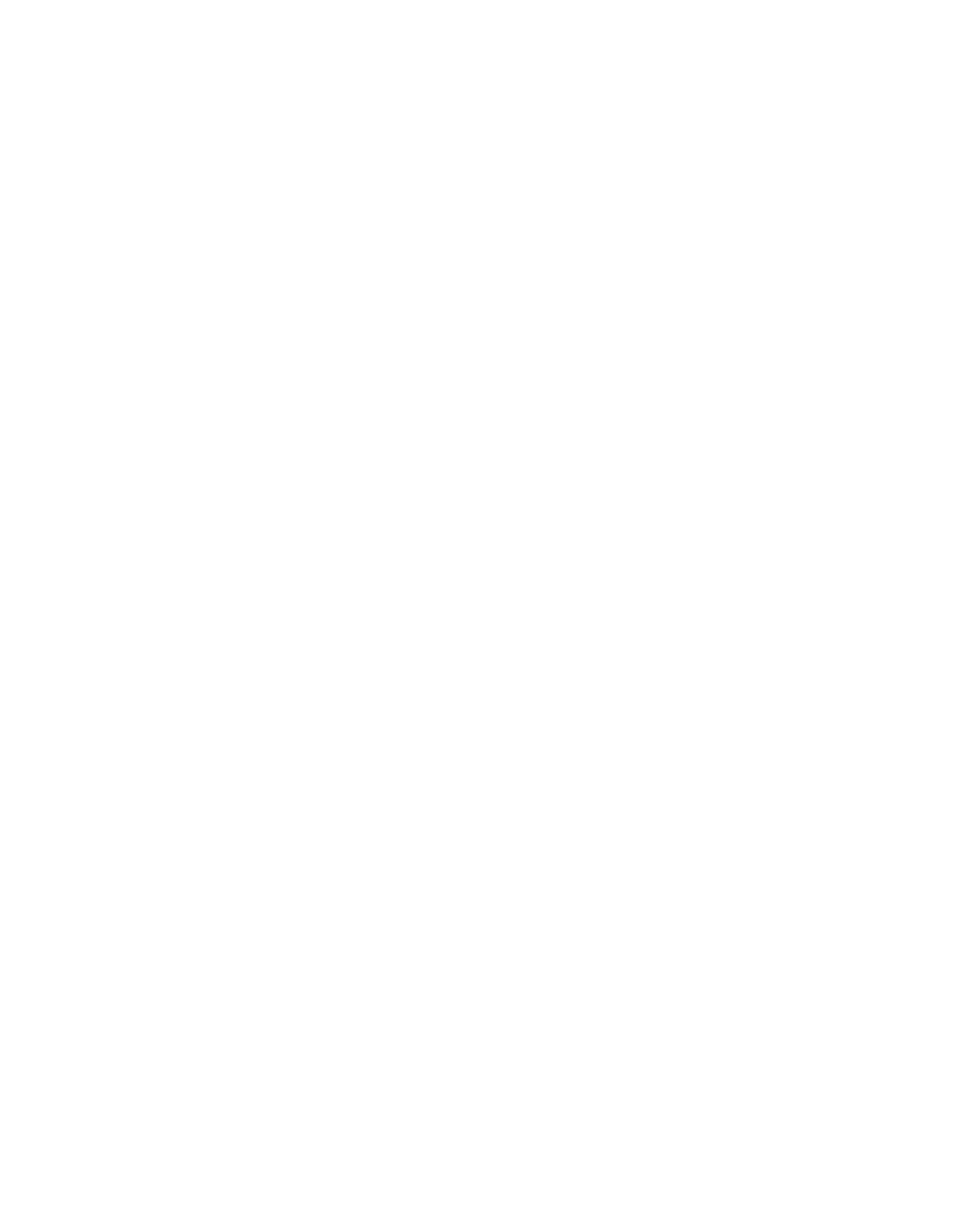## **Preface**

- 2.1 The terms of reference pertaining to this inquiry are precise and clear. I have no power to subpoena witnesses or compel the production of documents. It follows that I cannot make findings of fact based on the examination and cross-examination of witnesses.
- 2.2 My task is to review all the relevant papers pertaining to each case including the records of earlier investigations. In addition, I may interview anyone I think can assist in the examination of the relevant documents. The aim of the process is to determine whether there is sufficient evidence of collusion between state security forces and those responsible for the murder of Chief Superintendent Breen and Superintendent Buchanan to warrant a public inquiry.
- 2.3 At the outset I would like to express my thanks to the Gardaí and the PSNI who gave me their complete cooperation. I believe that all relevant material was produced and given to me for review. This was done quickly and efficiently and both forces are to be congratulated for their work. At the Gardaí I would like to particularly thank Chief Superintendent Martin Callinan and Detective Superintendent Timothy Maher. At the PSNI I extend particular thanks to Assistant Chief Constable Samuel Kinkaid, Detective Sergeant Raymond Clarke and Detective Chief Inspector Derek Williamson.
- 2.4 I would like to thank Counsel to the Inquiry, Renee Pomerance. She was, as she has been in all of the cases, extremely industrious, very efficient and dedicated. She really has undertaken and completed the onerous task of Counsel in an exemplary manner.
- 2.5 I would like to thank Anne Flynn for the very careful, speedy and efficient way in which she completed all the secretarial work involved in connection with this report.
- 2.6 Finally, I would like to thank those who submitted written material to me for my consideration.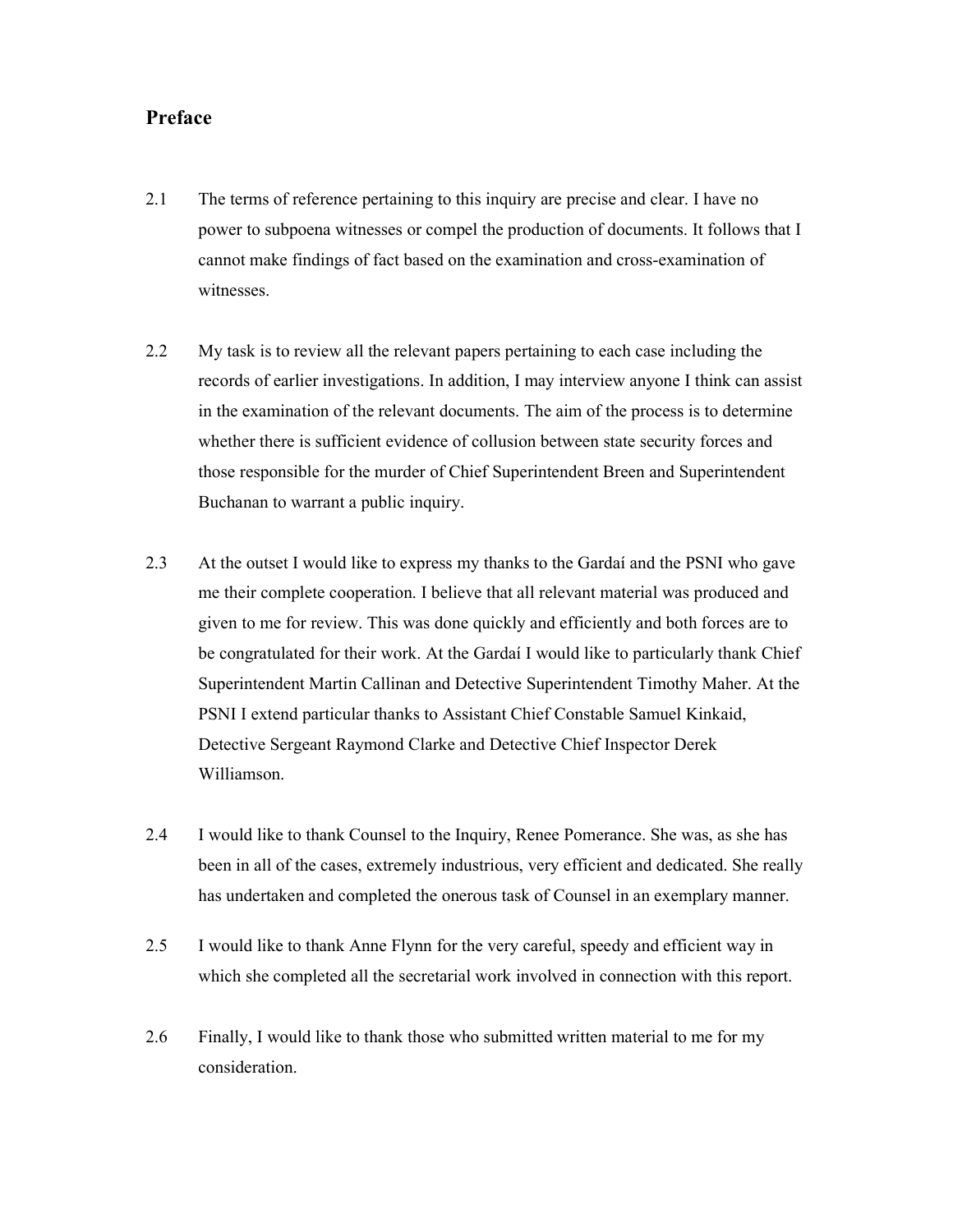# **The victims: Chief Superintendent Harry Breen and Superintendent Bob Buchanan**

- 2.7 On the afternoon of 20 March 1989, two outstanding RUC officers were brutally murdered in an ambush on the Edenappa Road. The passenger in the car was Chief Superintendent Harry Breen, the Divisional Commander for "H" Division of the Royal Ulster Constabulary (RUC). This Division encompassed large parts of the counties of Armagh and South Down. He had enjoyed an exemplary career in the RUC. He joined the force on 5 May 1957. He served as a Sergeant in Lurgan and as an Inspector in Newry and Banbridge. In 1980 he was promoted to the rank of Superintendent and held posts in the Complaints and Discipline and Inspectorate Branch. On 8 February 1988, he was promoted to the rank of Chief Superintendent as Divisional Commander of "H" Division.
- 2.8 He had been commended twice and highly recommended on two other occasions. He was awarded the RUC Service Medal and later the Police Long-Service and Good Conduct Medal. He was a very well respected officer. He was dedicated to the protection and security of the public and to the welfare of the officers under his command. This attribute is extremely important and it was greatly appreciated by all members of the RUC who served under his command.
- 2.9 He was a deeply caring family man, devoted to his wife June and their two children, a daughter, Gillian, then aged 24, and a son, George, then aged 20. He was a conscientious, talented and dedicated police officer; a devoted husband and loving father. He was widely known and well respected in his community.
- 2.10 Superintendent Robert Buchanan was the driver of the ambushed vehicle. He occupied the difficult and dangerous post of Border Superintendent for "H" Division. He was responsible for all cross-border matters and, in particular, the liaison between the RUC and An Garda Síochána. He joined the RUC in 1956. He was promoted to Sergeant and served in Derrygonnely, Co. Fermanagh, and Antrim. He was promoted to the rank of Inspector and stationed in Antrim from 1970 to 1975. As Chief Inspector he held posts in operations at Lisburn and in the Complaints and Discipline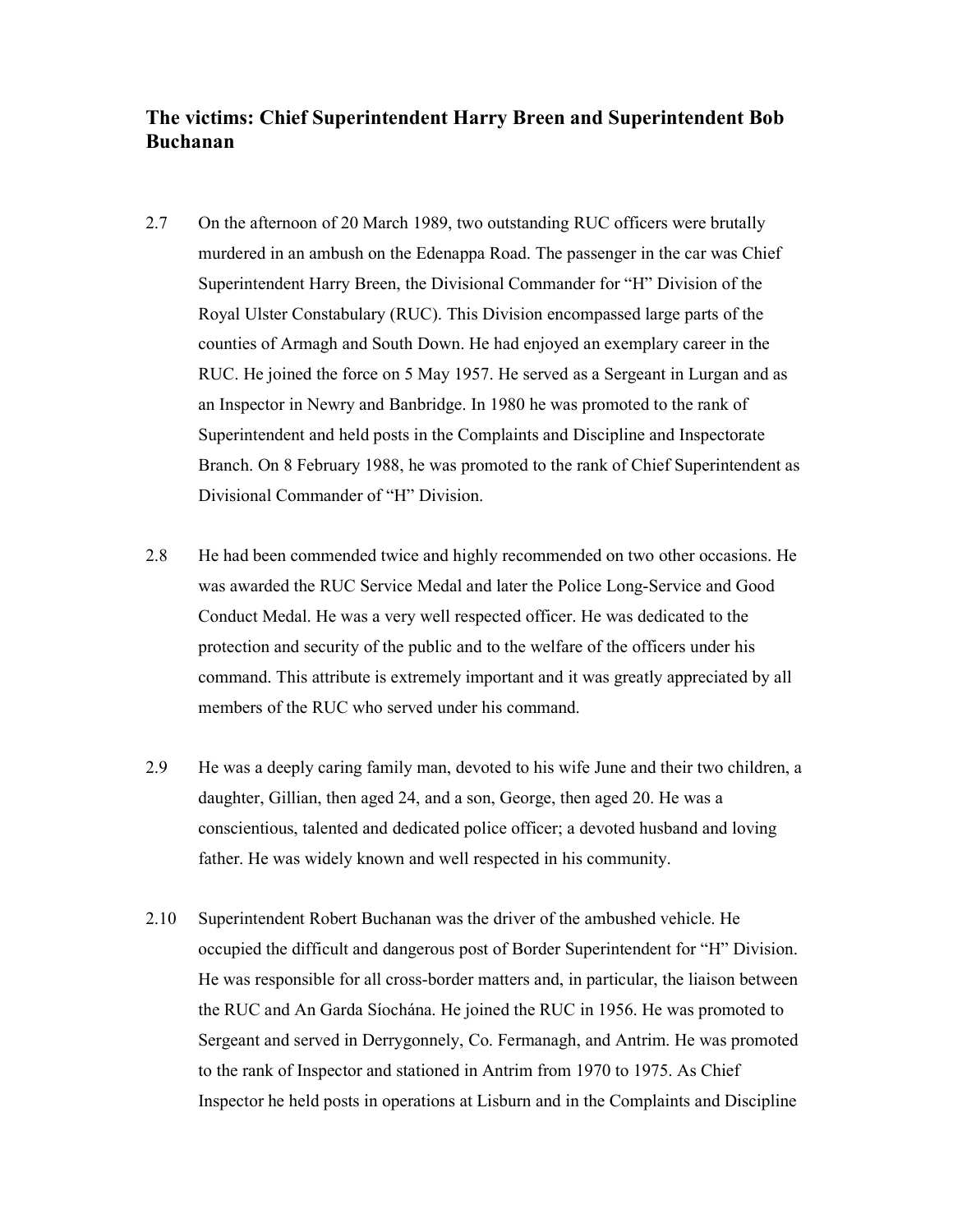Department. He was promoted to the rank of Superintendent, and served as Subdivisional Commander at Omagh and as Staff Officer to Senior Command at RUC Headquarters in Complaints and Discipline. Superintendent Buchanan was admired and respected by police officers on both sides of the border. He was known as a man of absolute integrity, and as a proud, dedicated and able police officer.

- 2.11 He was the loved and loving husband of Catherine and the fond and caring father of their two children, a daughter, Heather, then aged 27, and a son, William, then aged 25. His love of his family, his dedication to his Church and to his community, and his pride in his role as a police officer, mark the character of this outstanding officer.
- 2.12 The death of these two officers was a great loss to their police force, to the growing cooperation between what was then the RUC and An Garda Síochána, to their families, their friends and communities.
- 2.13 The extent of the loss can only be truly appreciated when the fundamental importance of the role of the police in a democratic society is considered.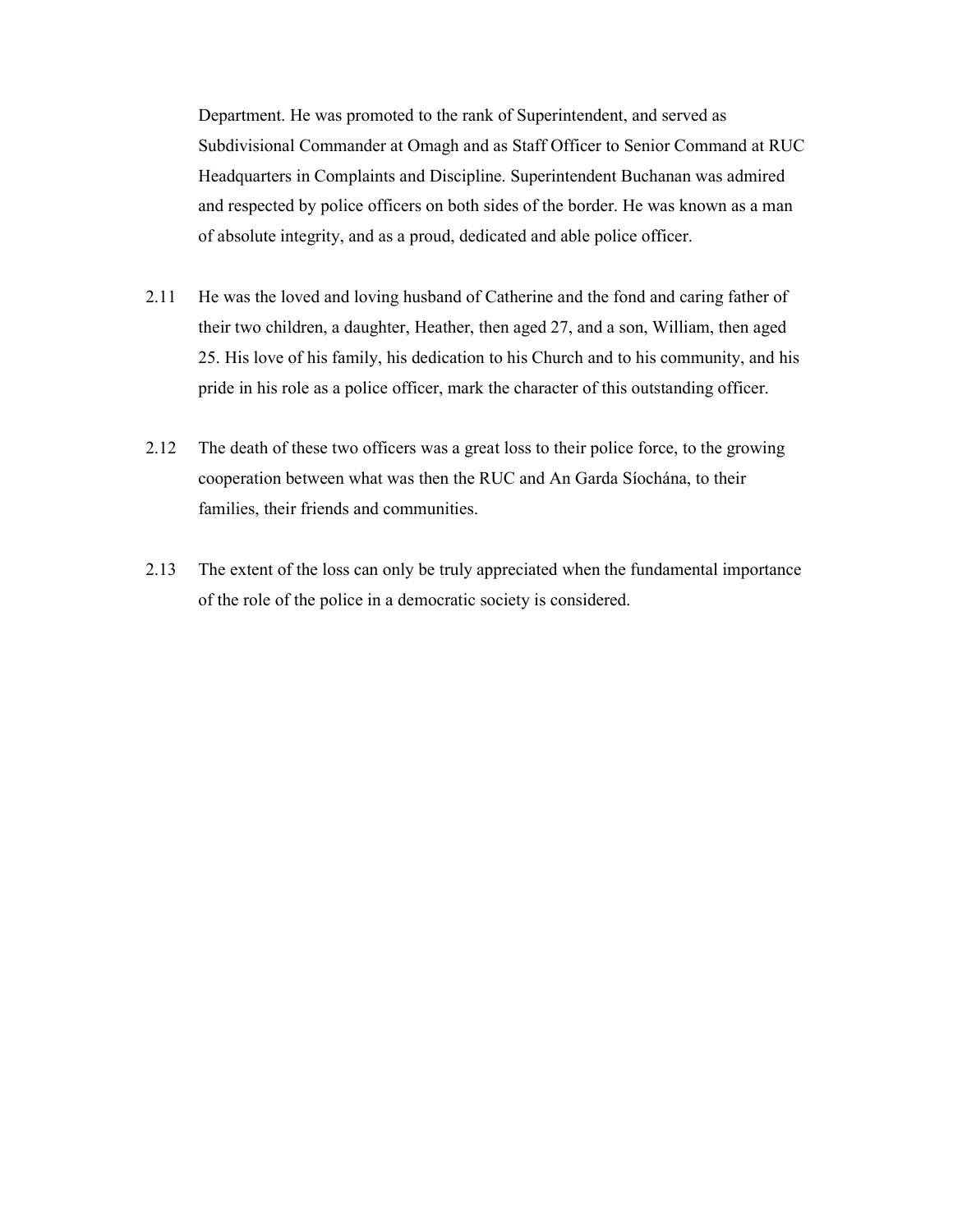#### **The importance of the police to society**

- 2.14 No society can exist without police. It is the police that provide protection to the community from violence, from criminal acts and from breaches of regulatory offences. Without the police chaos triumphs over order and might is always right.
- 2.15 The role of the police requires great physical courage, absolute integrity, patience, sensitivity, understanding, and firm self-discipline which must be exercised both by the individual officer and the police force as a unit. To perform their duties in today's society police officers must be both intelligent and highly trained. The police must serve and protect all within their community without regard to the colour of their skin, their religion, or country of origin. They must act without preference or bias.
- 2.16 The role of the police in a democratic society is of the highest importance. They must exercise all the highest attributes of a police force operating in the most despotic countries. Yet the police in a democracy must go much further. They must recognize that they are subject to the rule of law and always operate within and under the rule of law, no matter how difficult and how frustrating that may be. The police must serve and protect their community but always in a manner that complies with the law. They must protect their community and enforce its laws fairly and without discrimination. Prejudices must be set aside and personal preferences rejected. It is an extremely difficult role. Yet the work of the police is of fundamental importance to their community and country. It is the police who must serve as the role model for all, standing as examples of discipline, courage and fairness. Good police officers deserve the support, recognition and admiration of their community.
- 2.17 In troubled times the role of the police takes on an even greater importance. Chief Superintendent Breen and Superintendent Buchanan did indeed serve in troubled times. This can best be appreciated by recalling the statistics relating to the number of RUC officers killed during the troubles in Northern Ireland. From 1969 to 1999, 303 members of the RUC and the RUC Reserve lost their lives. (See: David McKittrick; Seamus Kelters; Brian Feeney; and Chris Thornton: *Lost Lives: The stories of men,*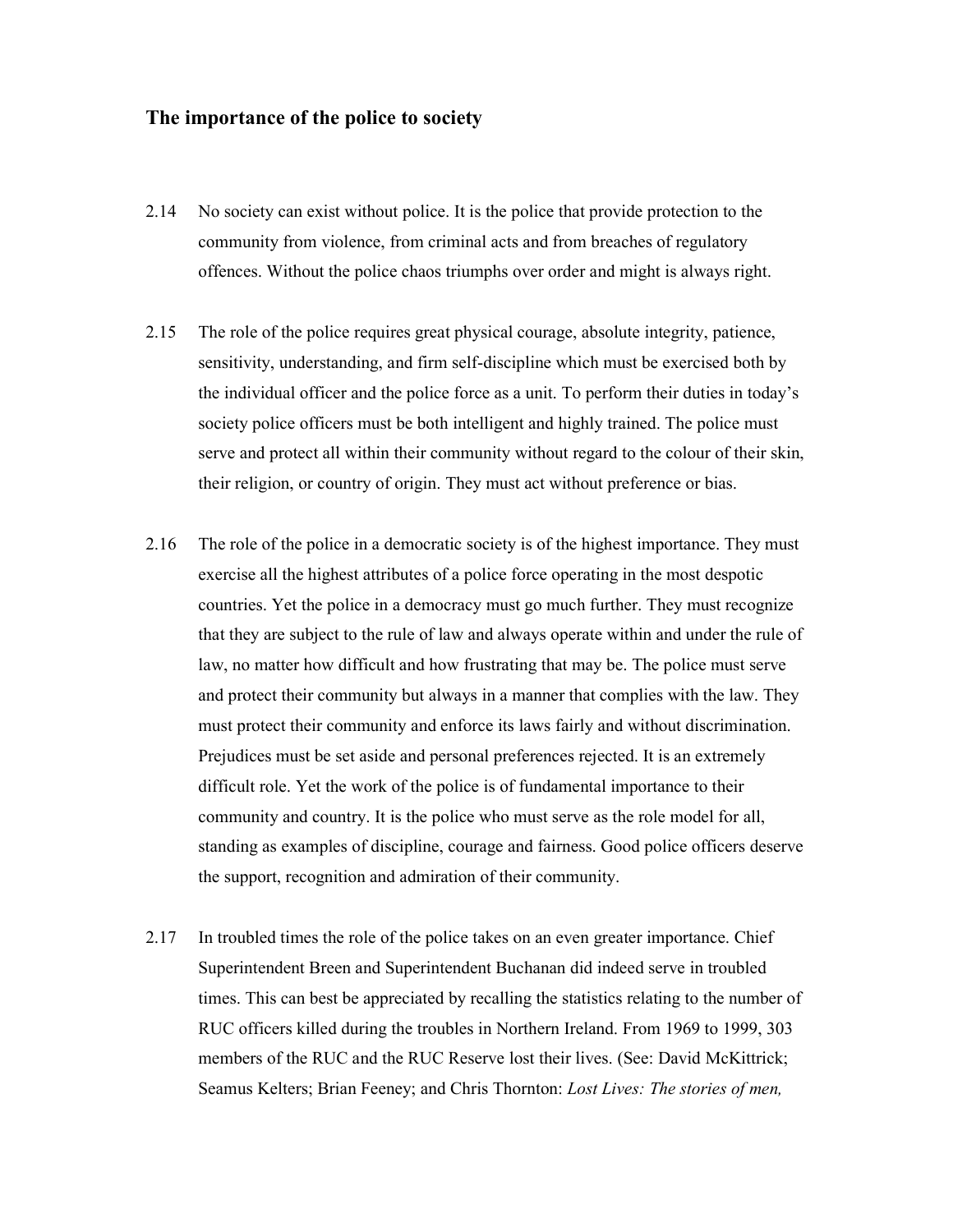*women and children who died as a result of the Northern Ireland Troubles,* Mainstream Publishing Company (Edinburgh) Ltd., 2001 Edition, at pp. 1496-97.)

2.18 Chief Superintendent Breen and Superintendent Buchanan demonstrated all the finest attributes required of policemen. They were proven leaders in the police community and, by example, leaders in the greater community of Northern Ireland. To murder such men was a blow to their police communities, to the residents of Northern Ireland, to all who believe in a democratic society and to all who understand the important role of the police in a democratic society.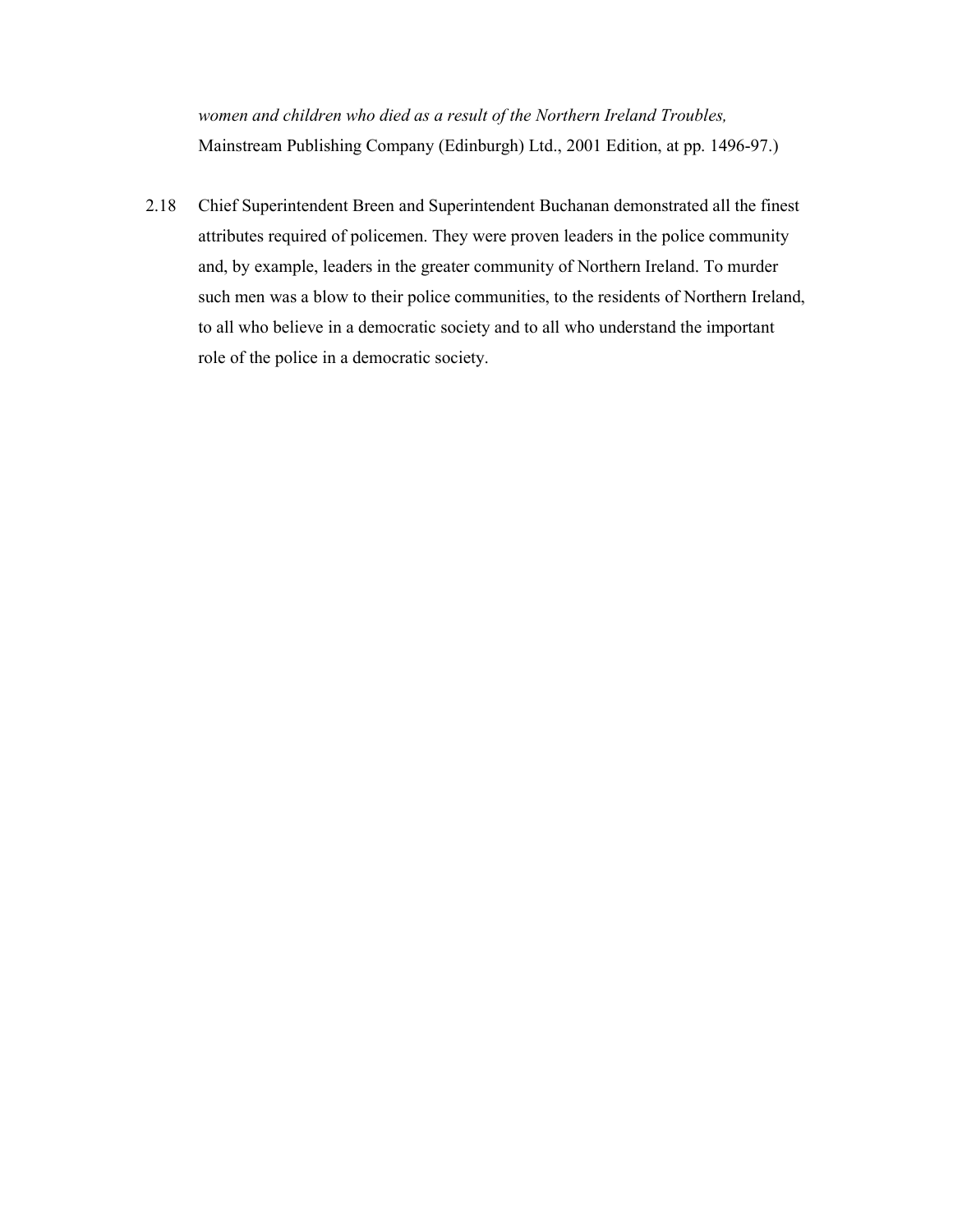# **Meetings of Gardaí and RUC members**

- 2.19 In 1989 there were two types of meetings involving officers from both forces. The first were formal structured meetings. They included the following:
	- $\bullet$  Headquarters command meetings held once every eight weeks, alternating between the Republic and Northern Ireland.
	- - Border Superintendents' meetings held on a monthly basis or more frequently as required or on request. These meetings also alternated between the Republic and Northern Ireland.
	- $\bullet$  Border Superintendent group meetings were held once in each eight-week period, alternating between the jurisdictions.
- 2.20 The second type of meetings were more frequent, unscheduled and arranged by telephone calls between the officers involved. The meetings Superintendent Buchanan frequently attended came within this informal category. He arranged them by telephone calls to his opposite number in the Gardaí. The meeting of 20 March 1989 which he and Chief Superintendent Breen attended at Dundalk was informal, unscheduled and arranged by telephone that morning.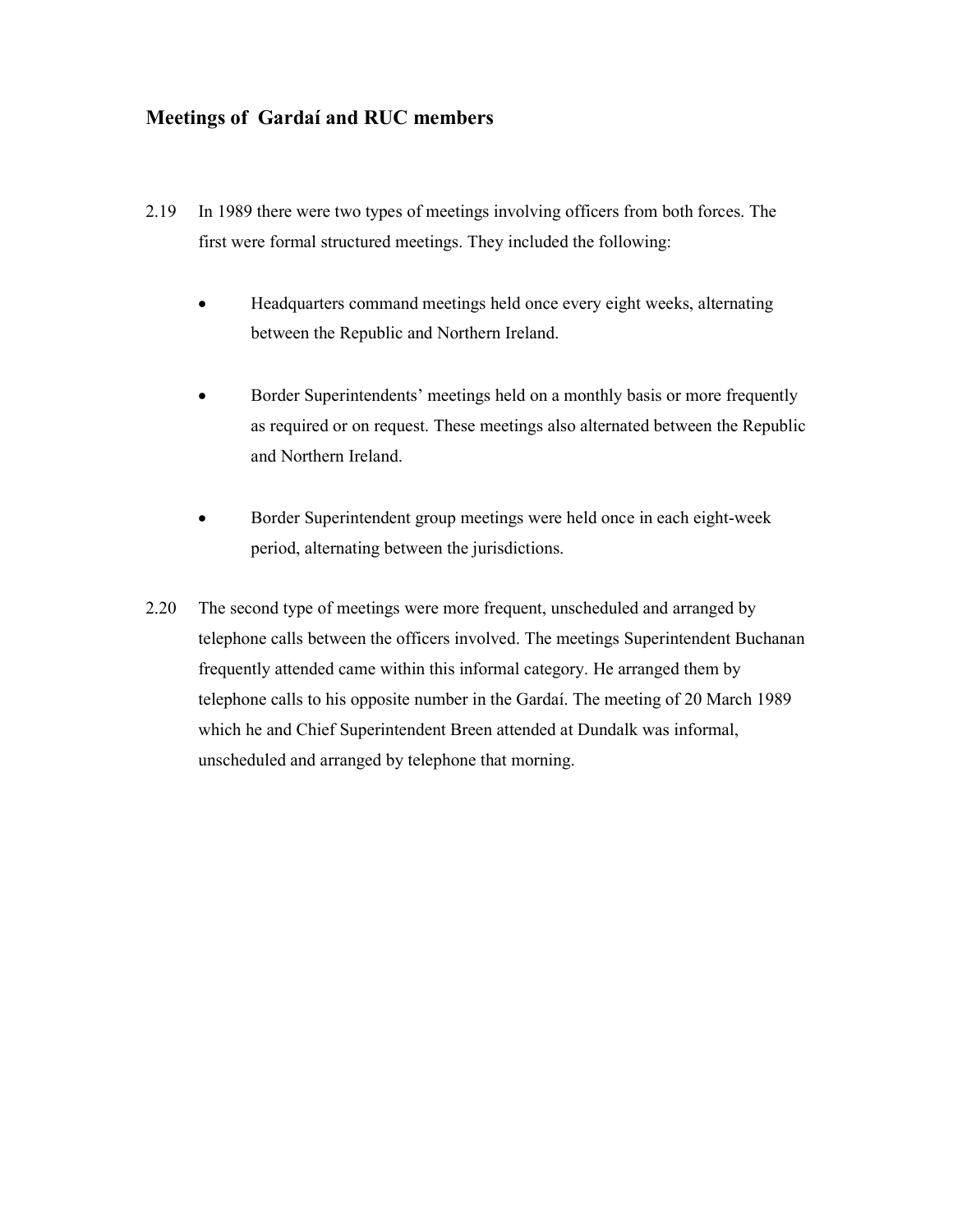#### **Prior meetings at Garda stations across the border**

- 2.21 Obviously, Superintendent Buchanan, in his role as Border Superintendent, met frequently with Garda officers in the Republic of Ireland. His diary demonstrates the frequency of his visits. For instance, in the month of January he made ten visits south of the border – five to Dundalk, three to Monaghan and two to Carrickmacross. In February he made five visits to Dundalk and three to Monaghan. Prior to the meeting on the 20th he had attended in the month of March four meetings in Dundalk, one in Monaghan and one in Carrickmacross. On these occasions, Superintendent Buchanan drove his own vehicle, a red Vauxhall Cavalier which he had owned since December 1986. It had Northern licence plates and was readily identifiable.
- 2.22 Further, it is apparent that, although Superintendent Buchanan may have occasionally parked in the rear at the Dundalk station, he usually parked in front of the Garda station. In that position his car could be seen from the street and readily observed by all who passed by. There can be no doubt that his vehicle had become well known in Monaghan and Carrickmacross and was particularly readily recognized in Dundalk. There was no security arranged for his visits. It may well be that Superintendent Buchanan wished to draw as little attention as possible to his trips and that he decided that the best way of doing this was to dispense with any security for them. He may have believed that this was helpful in establishing lines of communication and facilitating cooperation with the Gardaí and residents of the Republic.
- 2.23 By way of contrast, Chief Superintendent Breen did not regularly cross the border. While he had previously attended a meeting at Dundalk station on 2 February 1989, this was, for him, a relatively rare event.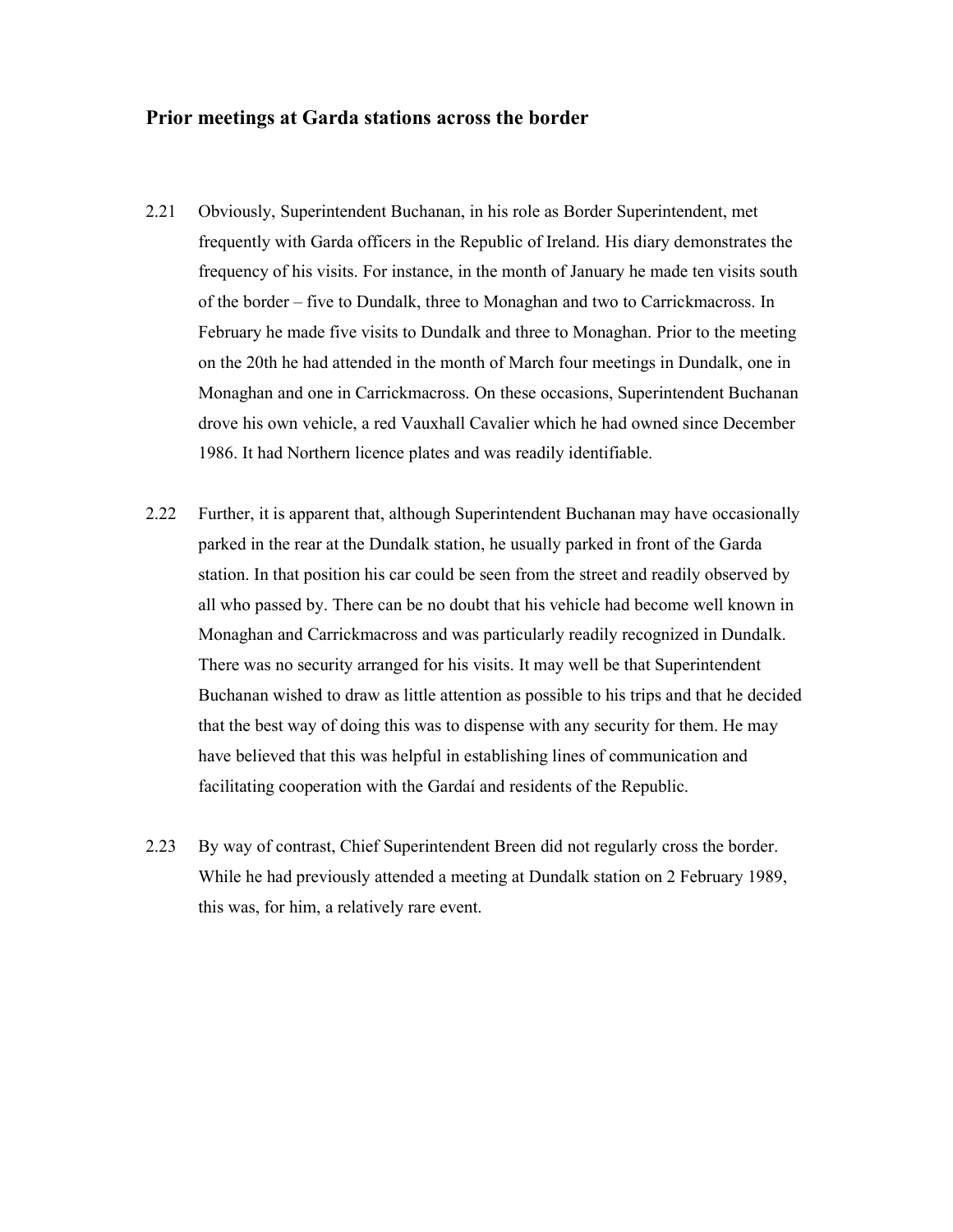# **Arrangements made for the meeting of 20 March by Superintendent Buchanan**

- 2.24 On 20 March 1989 at 9.20am Superintendent Buchanan phoned to Dundalk to arrange a meeting for that afternoon. Following the murders the Gardaí carefully reviewed their records of the arrangements for the meeting. They indicate that at 9.20am Superintendent Buchanan rang Dundalk station and asked to speak to either Superintendent Tierney or Chief Superintendent Nolan. Neither officer was available at the time, but a message was left with the District Clerk of the Gardaí, George Flynn. At 10.00am Garda records reveal that Superintendent Tierney returned the call to Armagh RUC but Superintendent Buchanan was unavailable.
- 2.25 In any event, at 10.03am Superintendent Buchanan called Superintendent Tierney in Dundalk and told him that Chief Superintendent Breen wanted a meeting with Chief Superintendent Nolan in Dundalk. Superintendent Tierney told him to call Chief Superintendent Nolan directly to arrange the meeting. At 10.15am, Superintendent Buchanan called Chief Superintendent Nolan and arranged the meeting at the Dundalk station for 2.00pm.
- 2.26 I must note that in March 1989 there was no method of making secure telephone calls between these two stations. Perforce all calls were made on an open line.
- 2.27 According to the records, there was no further communication between the Gardaí and RUC officers. Further, there is nothing to indicate that civilian employees had any part in arranging this meeting. Indeed, the records indicate that all of these informal meetings were arranged by RUC officers with their Garda counterparts. It was not the role of Garda civilian employees to make or have anything to do with these arrangements.
- 2.28 Garda records indicate that at around 11.00am Chief Superintendent Nolan advised his Border Inspector, Frank Murray, of the proposed meeting. The Chief Superintendent did not mention the meeting to any other member of the Dundalk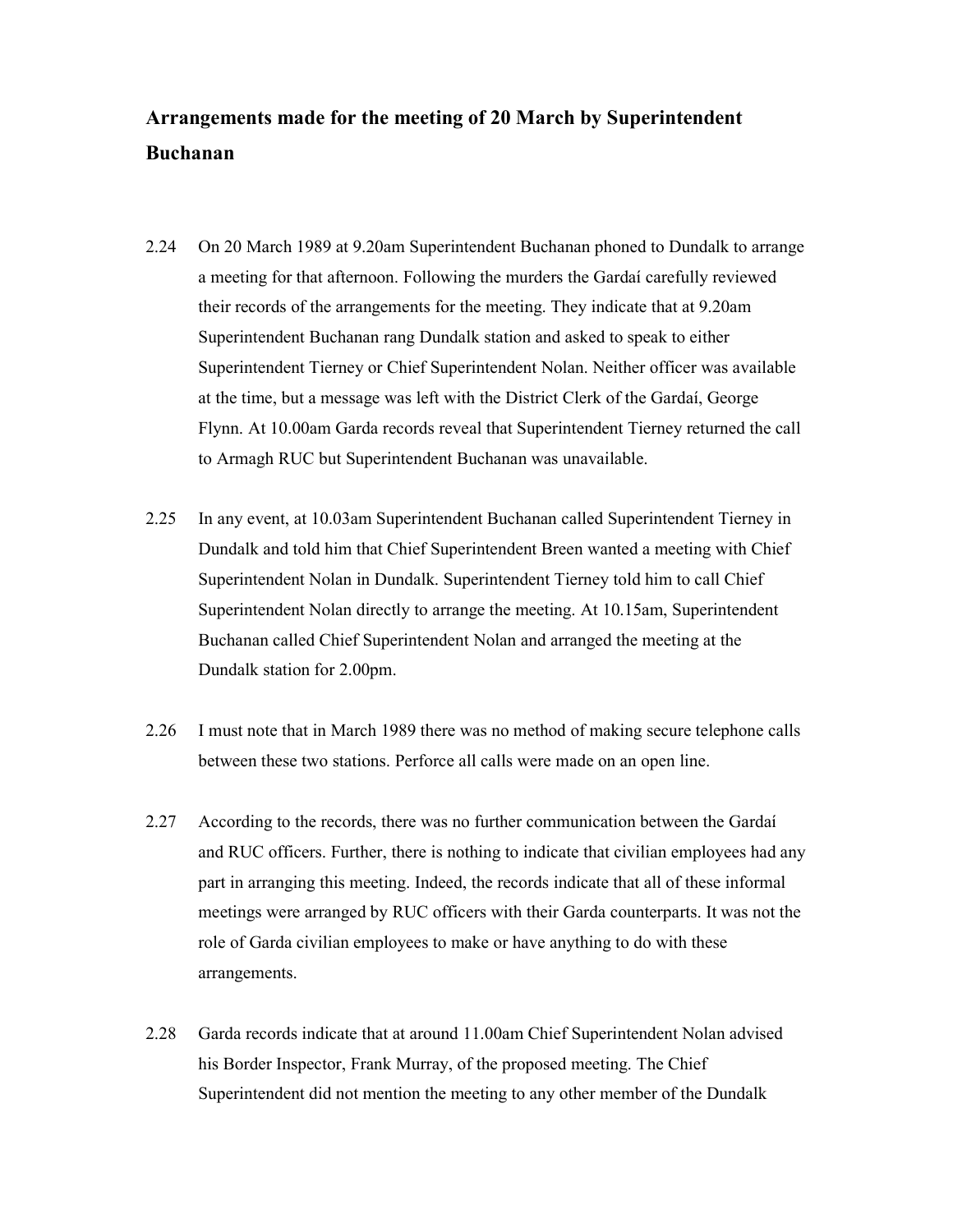station prior to the attendance of Chief Superintendent Breen and Superintendent Buchanan. At about 1.40pm Inspector Murray informed Superintendent Tierney of the proposed meeting while they were returning to Dundalk after a mobile patrol in the border area.

- 2.29 The proposed meeting on the 20th was to discuss suspected smuggling operations in the district. Chief Superintendent Breen was anxious to attend the meeting on the 20th because he had scheduled a meeting with Customs & Excise for the following morning and hoped to file a report with RUC Headquarters by lunchtime on the 21st.
- 2.30 Before he left the station at Armagh, Chief Superintendent Breen expressed his misgivings about attending the meeting to his Staff Officer, Sergeant Mains (now Chief Inspector Mains). He stated that he was uneasy about going to Dundalk because he believed that one of the officers stationed there had contact with a member of a notorious family from the area suspected of being a member of PIRA and of carrying out smuggling activities in the area and would pass information to him. Chief Superintendent Breen told Sergeant Mains that he felt that certain members of the Gardaí were on that person's payroll. In a later statement, Sergeant Mains named a particular Garda officer about whom Chief Superintendent Breen had expressed concern.
- 2.31 In any event, Chief Superintendent Breen left the Armagh station and drove to Newry station to meet Superintendent Buchanan. He arrived there at approximately 1.40pm. The officers then left Newry at 1.50pm and drove to Dundalk in Superintendent Buchanan's car.
- 2.32 When Chief Superintendent Breen and Superintendent Buchanan arrived at the Garda station in Dundalk, at about 2.00 or 2.10pm, they parked Buchanan's car in front of the station. At the meeting the RUC officers informed Chief Superintendent Nolan of the alleged smuggling activities.
- 2.33 The meeting finished at 3.15pm. When Chief Superintendent Breen and Superintendent Buchanan left they were careful not to discuss the route they were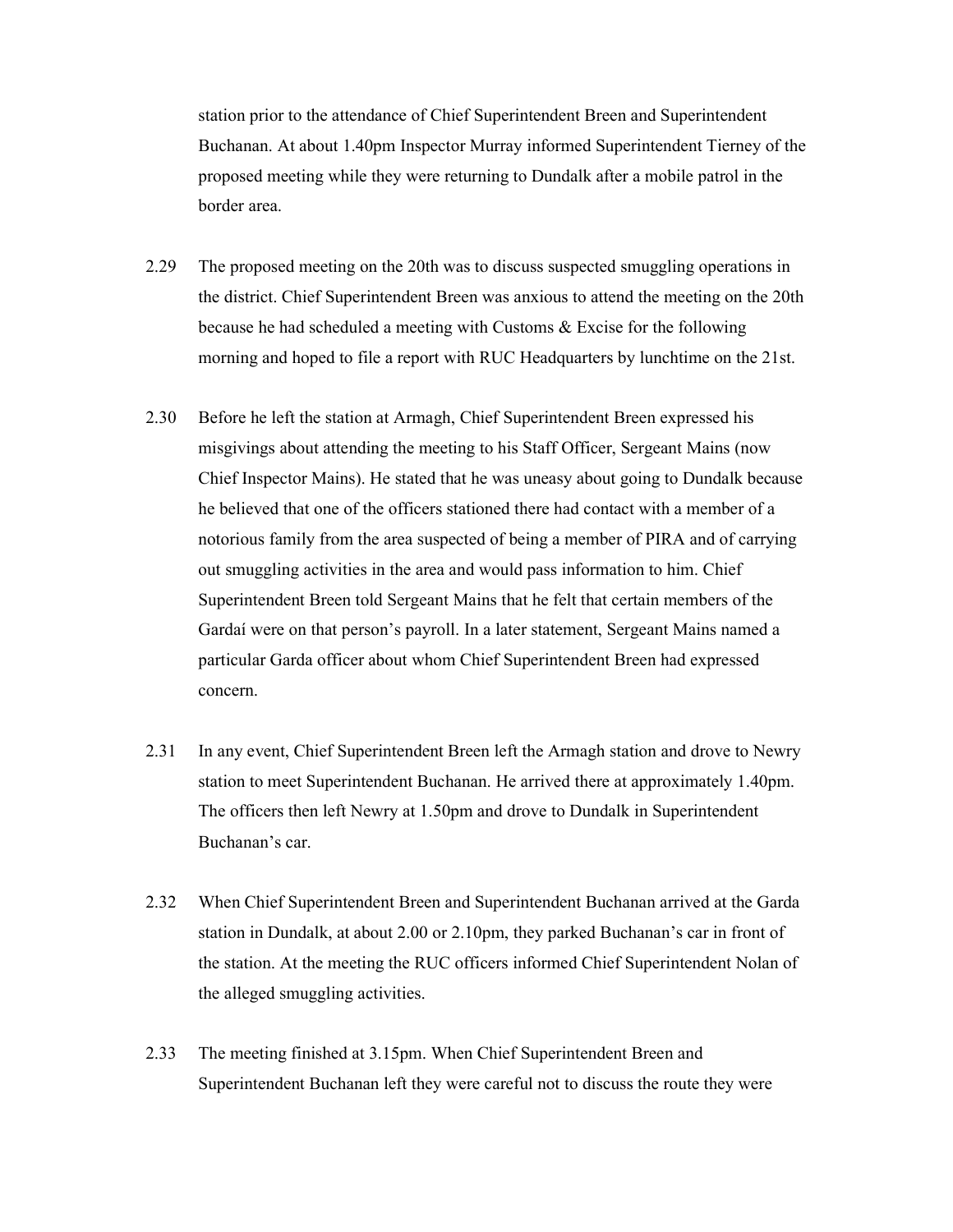taking back. However, it was known that Buchanan often used the Edenappa Road in order to avoid setting a pattern of constant use of the main road.

- 2.34 While the meeting was in progress, Garda A was for a time standing outside the Dundalk station. He saw a grey or blue Cavalier (whose licence plate he was able to partially identify) drive through the car park at the Dundalk station. It entered the station yard at the southern side, drove through, and then proceeded to drive into town. The driver appeared to be looking around while he drove slowly through the car park.
- 2.35 Further, at around 2.30pm, a man who was working close to the Garda station stated that he saw a red Ford Capri, which had front end damage and Northern registration plates bearing a number that was noted, drive slowly past the Garda station on three separate occasions.
- 2.36 There was a telephone kiosk in front of the Garda station. Anyone standing at the kiosk would have had a clear view of all the vehicles parked at the Dundalk station. Garda investigations showed that two calls had been made from this kiosk, one at 1.30pm and the other at 2.22pm. These calls were made through the Operator. The first was to a number in Belfast and the second to a number in Newry. However, subsequent inquiries established that these calls were not connected to the incident. One was made by an employee to his employer at the Ulster Lumber Co. and the other was made to a school in Newry. The person making the calls stated that he had not observed anything unusual.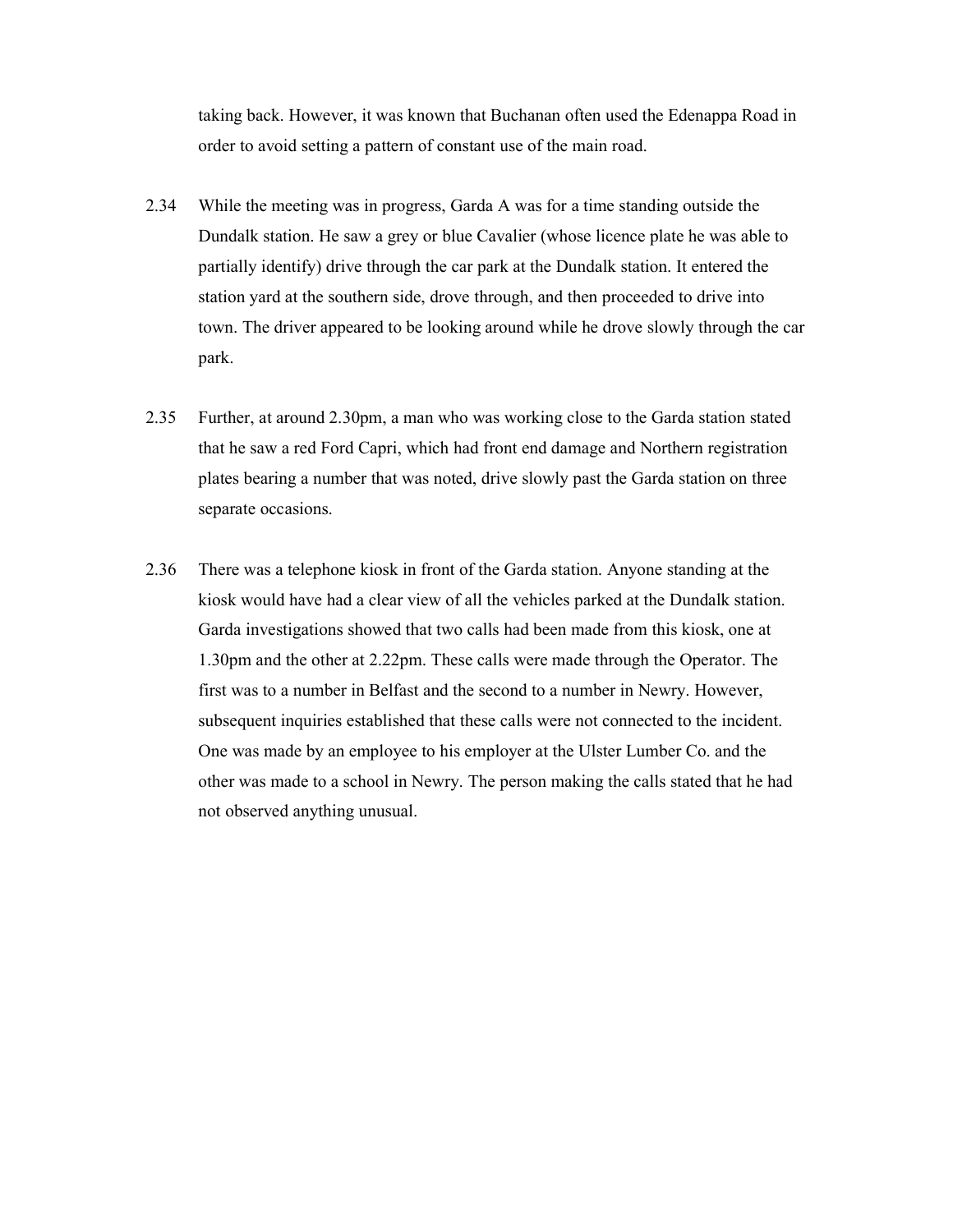## T**he ambush**

- 2.37 From the point of view of the murderers, the location of the ambush was ideal. The topography and the trees in the area provided ideal cover and the site could not be seen from the nearby British Army observation posts. It was located on the Edenappa Road, close to a vacant, abandoned house, referred to in some reports as "Morgan's". The driver of a north-bound vehicle approaching the site would have difficulty in attempting to decide if it was in reality an ambush.
- 2.38 Descriptions of the scene and the sequence of events were obtained through eyewitness accounts, intelligence reports and other investigations carried out by the RUC and Gardaí. It appears that shortly before the shooting two men, dressed in army battle fatigues and with camouflage paint on their faces, were at the scene. They were both armed. One was stationed at the side of the road in the ditch, while the other controlled traffic. A few minutes before the Buchanan car came on the scene, three south-bound vehicles were stopped. The first south-bound car was ordered to pull into the left-hand side of the road and told to switch off the engine. Another south-bound car, a white vehicle, was ordered to pull in to the right**-**hand side of the road at an angle and turn off the engine. The second car was parked approximately one car length behind the first vehicle. Almost immediately after the second car was stopped, a third arrived on the scene proceeding south. This car was also told to park on the left**-**hand side immediately behind the first car. It was apparently a blue Talbot.
- 2.39 The occupants of the three south-bound vehicles were told to get out of their cars and lie on the roadside with their hands over their heads. One of the two armed men covered the carefully placed vehicles with his weapon while the other gunman remained standing in the middle of the road. When the last south-bound vehicle was in position, there was room for only one vehicle to proceed along the road and that but slowly.
- 2.40 Shortly after the last south-bound vehicle was stopped and in place, Superintendent Buchanan's red Vauxhall Cavalier appeared, driving northerly. It too was flagged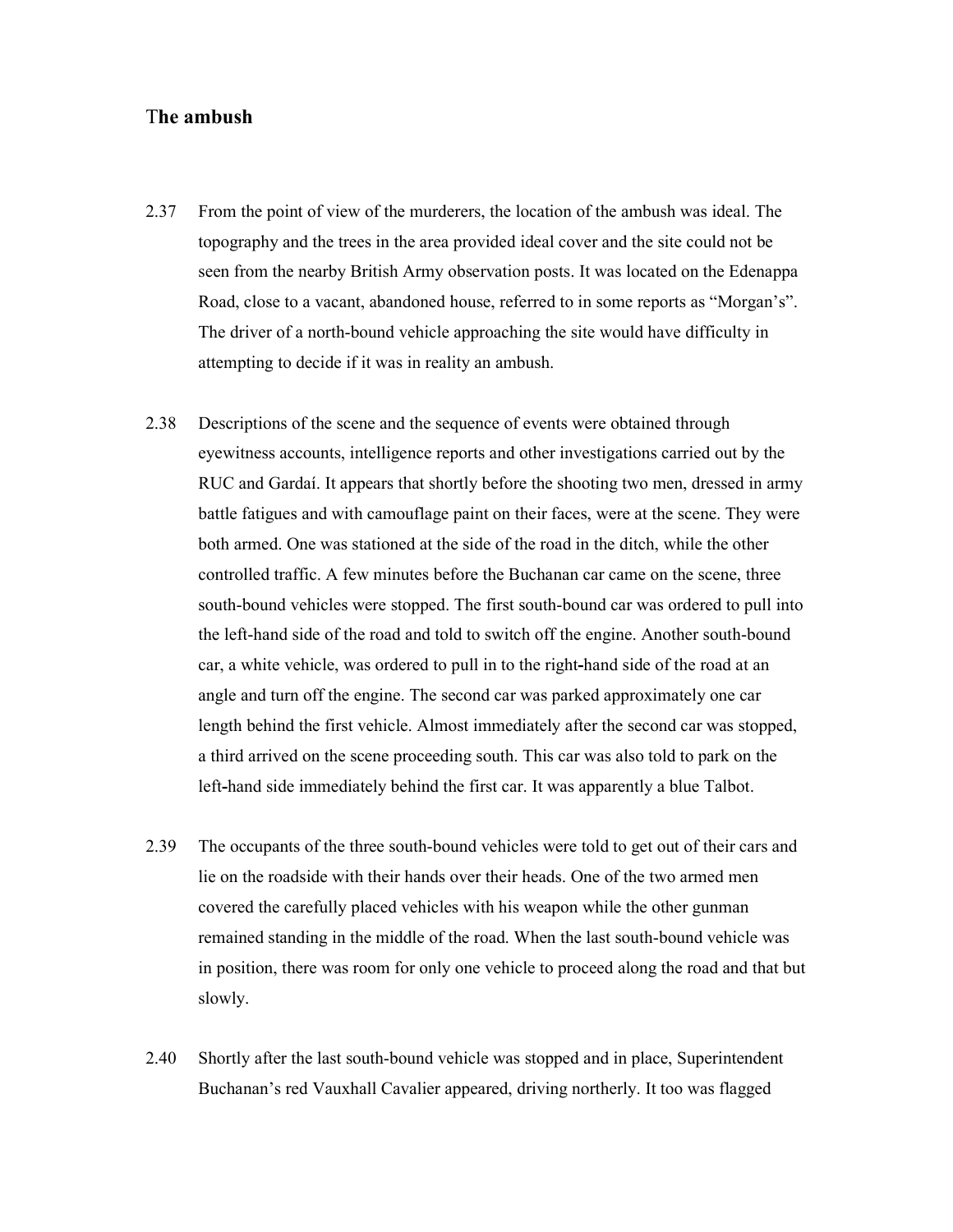down by the armed man in the middle of the road. He slowed down and, as he did so, a cream-coloured van, which had been following, overtook Superintendent Buchanan's car and pulled into the laneway to the vacant house, opposite the red car. Four armed men, who were also in camouflage gear but wearing balaclavas, came out of the cream van and approached the red car. They started firing at it immediately. The red car attempted to back up to escape. It appeared to stall and then try once again, but stalled once more and never moved again. Both occupants of the car were hit several times. Superintendent Buchanan was in all probability dead by the time his car came to a stop. Examination of the vehicle the next day indicated that it was still in reverse with the accelerator pedal fully depressed.

- 2.41 Ballistic testing revealed that two of the men who shot at the red Vauxhall Cavalier used .223 Armalite rifles, one used a Ruger mini 14 and the fourth a 7.62 Short. The testing indicated that one Armalite rifle had last been used in a helicopter attack at Silverbridge on 23 June 1988. The other Armalite rifle had last been used in the murder of Eamon Maguire at Cullaville on 1 September 1987. There was no prior recorded trace of the other two rifles. There were at least 25 strike marks from bullets along both sides of the Vauxhall Cavalier, although the majority appeared to be aimed at the driver's side.
- 2.42 The autopsy performed on Superintendent Buchanan revealed that he had suffered many fragment wounds on the right side of the head. He also sustained many fragment wounds on the front of the right shoulder and upper chest and two major fragments had penetrated completely through his chest from front to back. He had suffered a lacerated lung and considerable internal bleeding.
- 2.43 He had also been shot in the head at close range, almost certainly after he had died.
- 2.44 Chief Superintendent Breen had been wounded in the abdomen, the upper right shoulder and arm and sustained wounds to his head. He had been hit on both the left and right side of his body. It appears that he had left the car after it came to a stop, waving a white handkerchief. It was obvious that he had suffered several gunshot wounds before he left the car which, although severe, did not appear to have been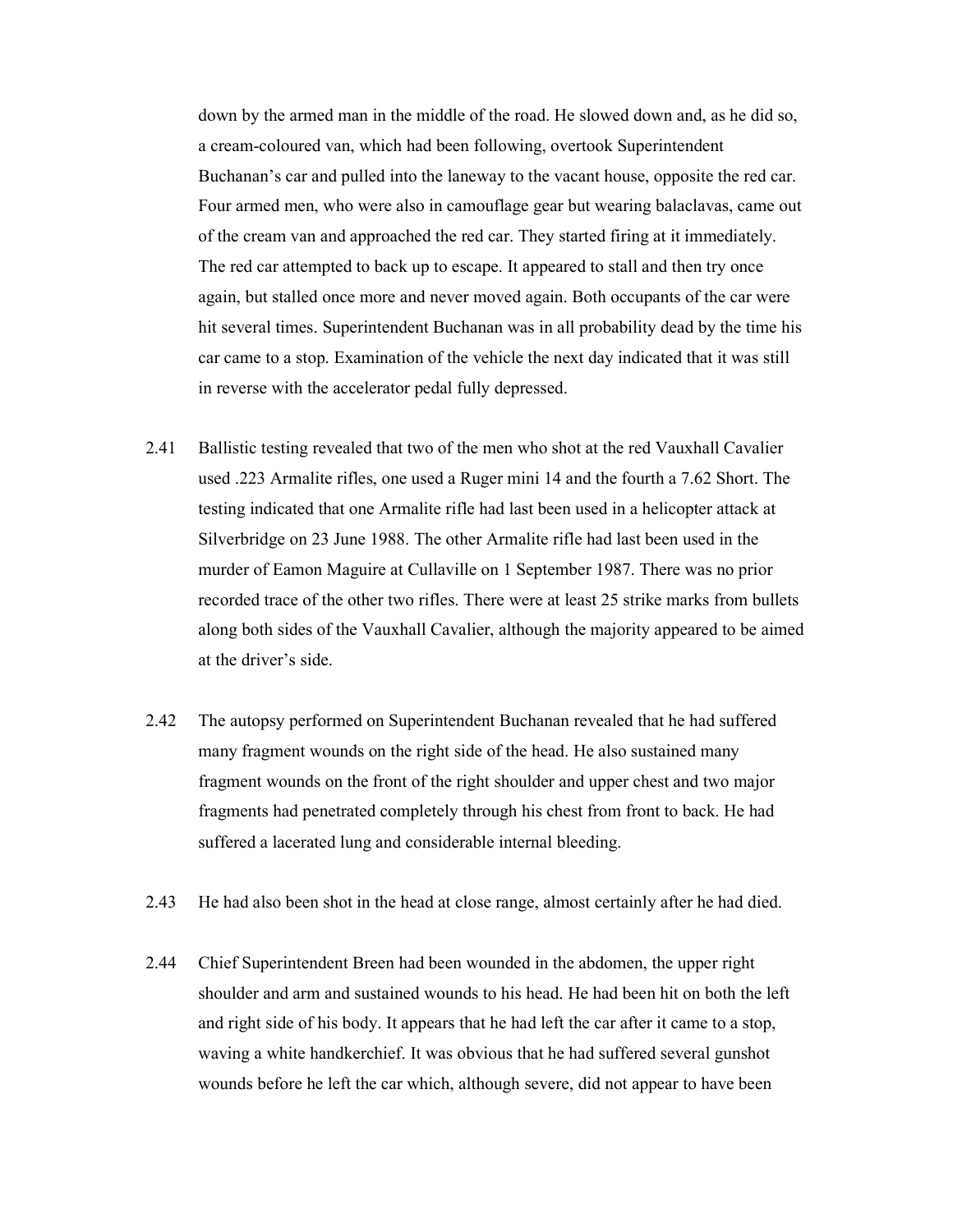fatal. Eyewitness accounts indicated that a member of the shooting team walked up to him and shot him in the back of the head.

- 2.45 Neither Breen nor Buchanan was armed. This must have been known to the murderers who would probably have been aware of the regulation that prevented them bringing firearms into the Republic.
- 2.46 These shootings were brutal, cowardly, and demonstrate a callous insensitivity to both the suffering of individuals and to life itself.

#### IRA CLAIM

2.47 On the 11.00pm radio news on 22 March 1989 the following statement was made:

"In their statement the IRA says that after shooting the police officers dead they searched the vehicle in which the two RUC men were travelling from their security talks with the Gardaí in Dundalk and they found the confidential documents. They say the documents relate to cross-border collaboration with the security forces but they don't give any further specific details. The IRA say that the two top officers were shot dead after their car came to one of a number of checkpoints which the IRA claims they were operating on the Monday. They also say that the policemen acted suspiciously and attempted to drive off. Then, according to the IRA statement, the IRA volunteers feared their own lives could be in danger and they took what they called 'preventative action' to prevent the RUC men's escape."

2.48 The claim of self-defence, although imaginative, seems to have very little to do with either reality or veracity.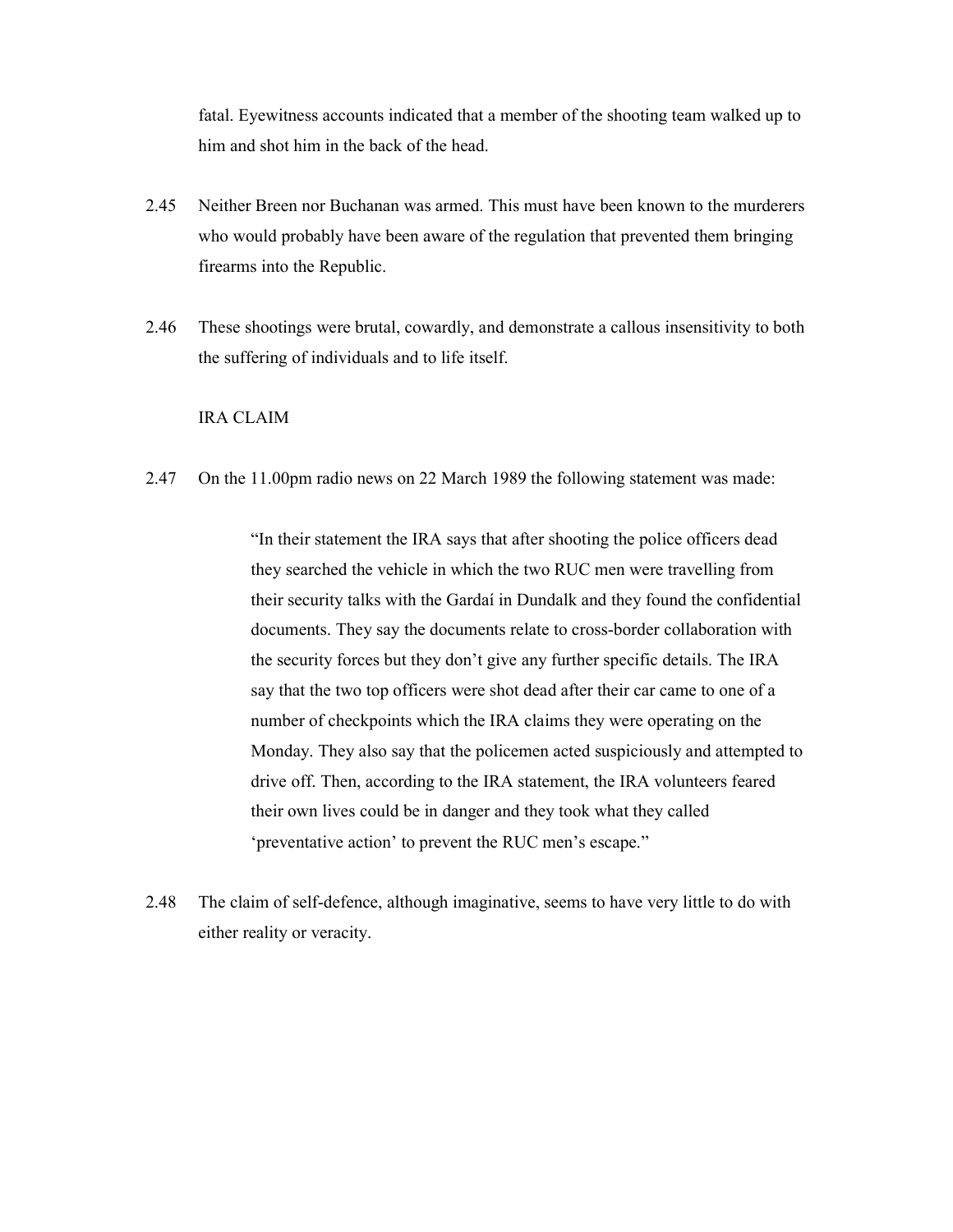### **Subsequent investigation**

- 2.49 After the murders the shooting team and the two gunmen who had halted traffic got into the cream-coloured van which drove off in a northerly direction. At 3.45pm, an emergency call was received by RUC Forkhill that there were two dead men in a red car on the Edenappa Road. At 3.54pm, police arrived at the scene and positively identified the victims. However, before anything more could be done, a snow squall set in that lasted 40 minutes. By the time it had subsided it was too dark to do anything further that day. The RUC and Army were duly notified but the scene could not be cleared until the next morning. As a result the bodies of the victims could not be moved.
- 2.50 It cannot be forgotten that, during this difficult time, crime scenes, including the bodies of victims and the vehicles involved, were frequently rigged with hidden explosive devices. As a result of this practice, it was necessary for the Army or the RUC officers to clear the scene to make sure that there were no explosive devices in place and, if there were, to defuse them before the investigation and examination could proceed.
- 2.51 The next day a search was made of the Vauxhall, the scene of the shooting and of the nearby vacant house. A Kleenex and a Lucozade bottle were found, but neither fingerprints nor saliva could be obtained for forensic testing purposes. It must be remembered that the shooting occurred before DNA science had advanced to its present state.
- 2.52 Similarly, when the cream-coloured van used to transport the killers was located by a helicopter patrol on 22 March 1989 that area had to be cleared before it could be examined with a view to obtaining evidence to assist in the identification of the murderers. By the time the investigation could be carried out, on 29 March 1989, the van had been destroyed by fire and the registration plates removed. It was believed that the van had been burned on the night of the 23 March, 1989. The van had been so damaged by fire that the searches undertaken were fruitless. It was established that the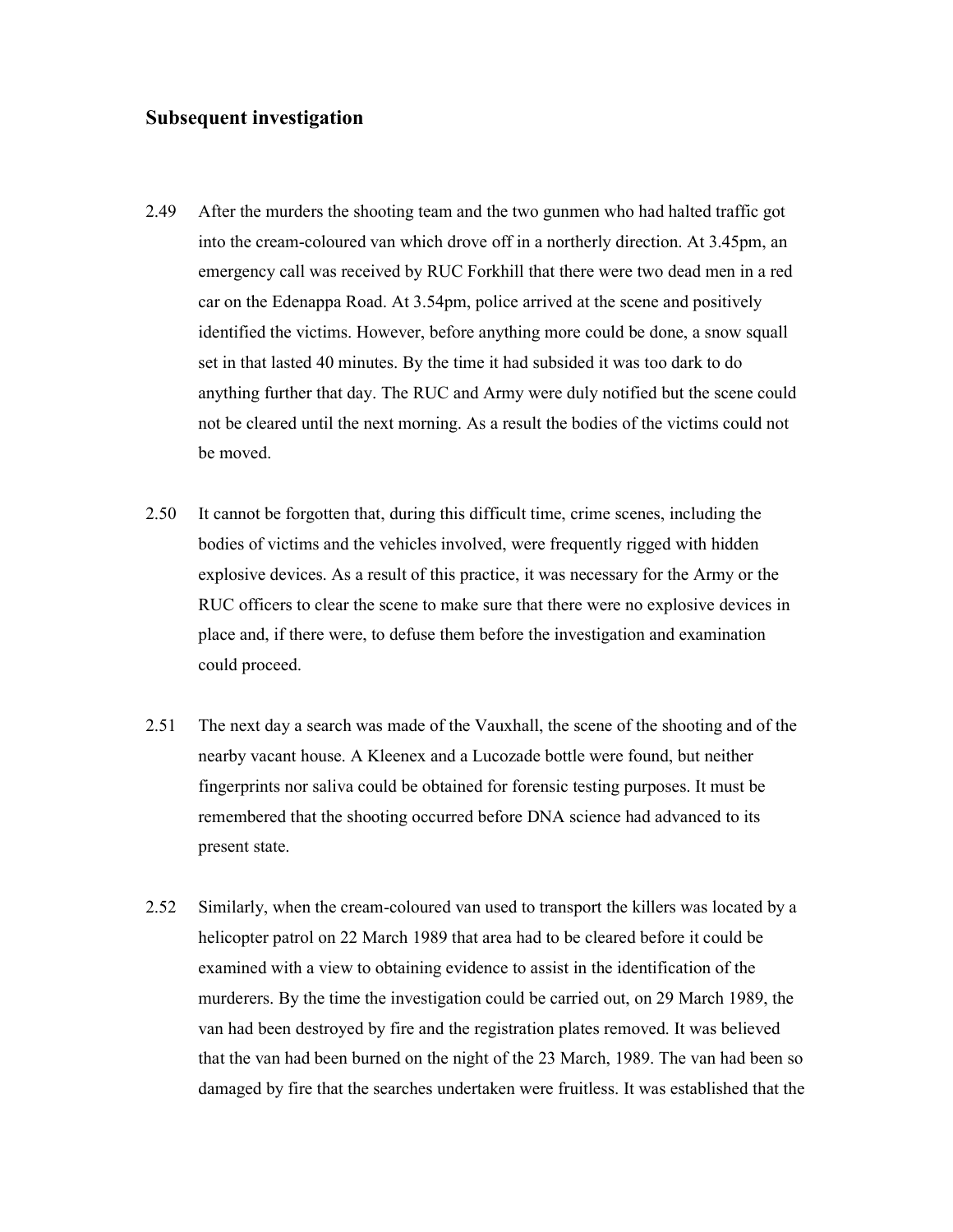van had been stolen on 18 March 1989 from the parking lot of the Mullaghbawn Chapel.

2.53 It is obvious that police investigations in south Armagh were often frustrated by PIRA and their sympathizers and were always extremely dangerous and difficult. Although some criticism of the actions and practice of the RUC during the time of the troubles may be merited and necessary, the courage and dedication of a great many members of that force can never be questioned.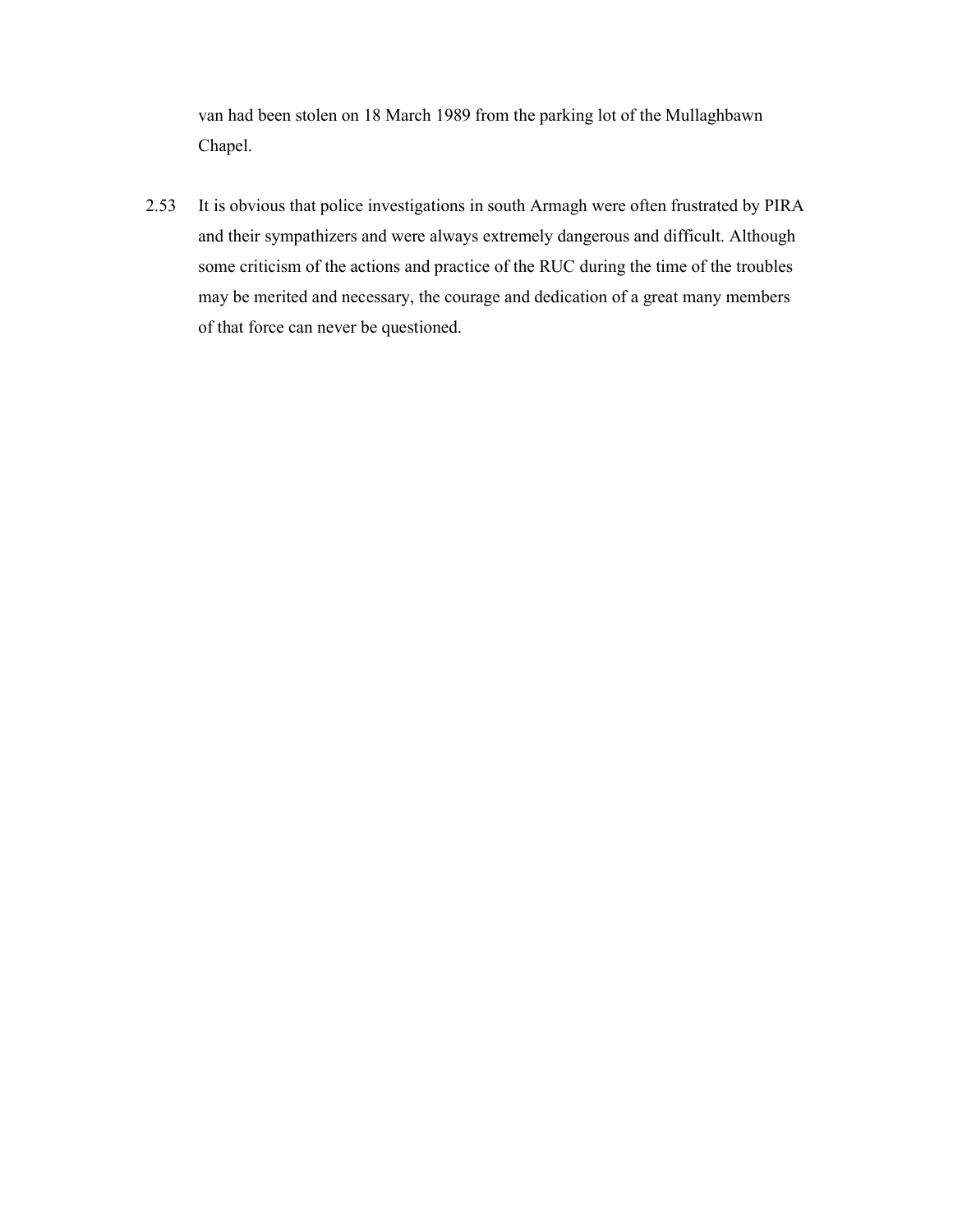# **Definition of collusion**

- 2.54 In this case the issue is whether there is any evidence of collusion by the Garda officers or members of any other Governmental agency.
- 2.55 How should collusion be defined? Synonyms that are frequently given for the verb to collude include: to conspire; to connive; to collaborate; to plot; and to scheme.
- 2.56 The verb connive is defined as to deliberately ignore; to overlook; to disregard; to pass over; to take no notice of; to turn a blind eye; to wink; to excuse; to condone; to look the other way; to let something ride: see for example the Oxford Compact Thesaurus Second Edition 2001.
- 2.57 Similarly the Webster dictionary defines the verb collude in this way: to connive with another: conspire, plot.
- 2.58 It defines the verb connive:
	- 1. to pretend ignorance or unawareness of something one ought morally, or officially or legally to oppose; to fail to take action against a known wrongdoing or misbehaviour – usually used with connive at the violation of a law.
	- 2. (a) to be indulgent, tolerant or secretly in favour or sympathy;
		- (b) wink at youthful follies;
		- (c) to cooperate secretly: to have a secret understanding.
- 2.59 In the narrower context how should collusion be defined for the purposes of this inquiry? At the outset it should be recognized that members of the public must have confidence in the actions of Governmental agencies, particularly those of the police force. There cannot be public confidence in government agencies that are guilty of collusion or connivance in serious crimes. Because of the necessity for public confidence in the police, the definition of collusion must be reasonably broad when it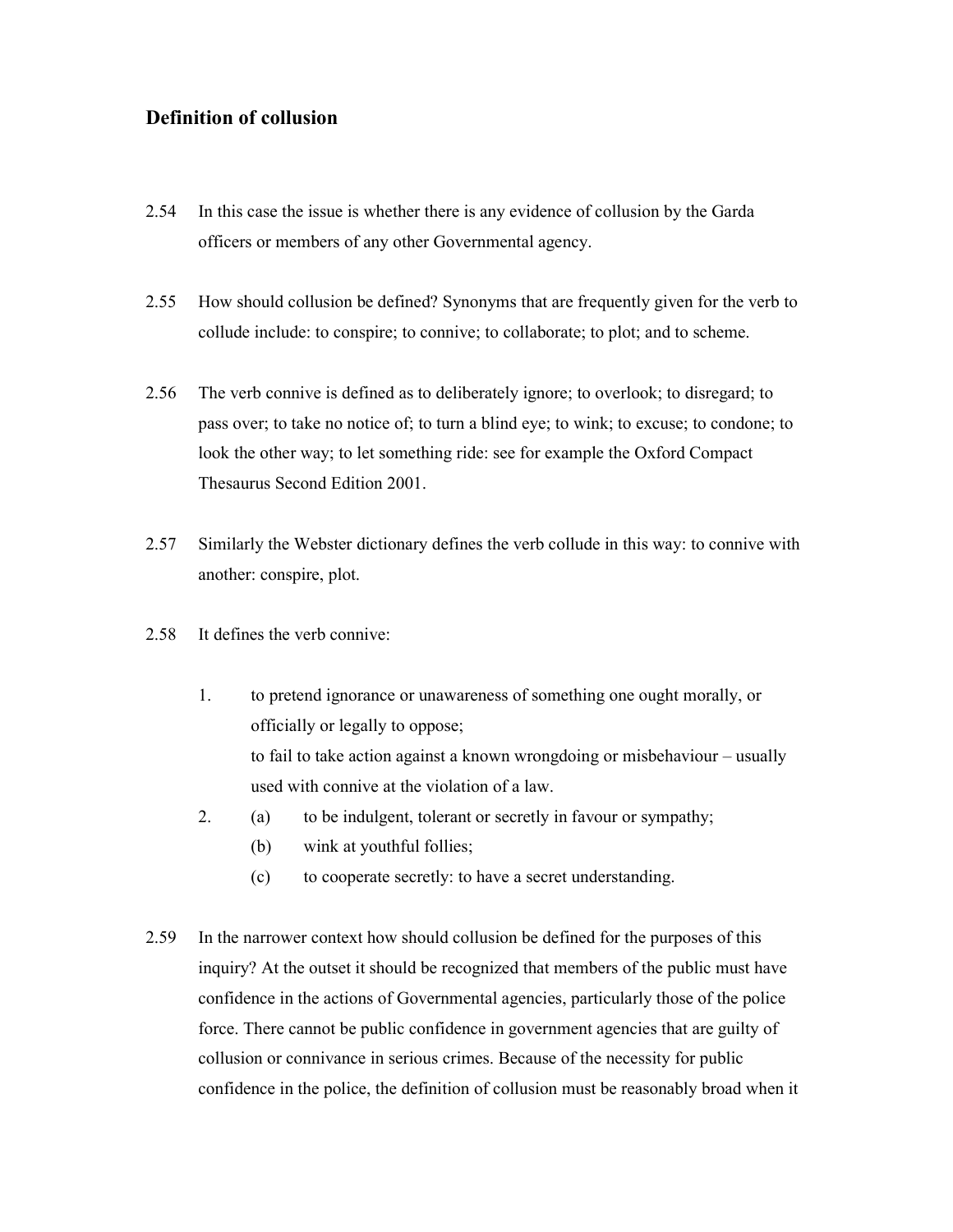is applied to their actions. This is to say that police forces must not act collusively by ignoring or turning a blind eye to the wrongful acts of their servants or agents or by supplying information to assist others in committing their wrongful acts or by encouraging them to commit wrongful acts. Any lesser definition would have the effect of condoning, or even encouraging, state involvement in crimes, thereby shattering all public confidence in these important agencies.

- 2.60 In determining whether there are indications of state collusion in the murder of Chief Superintendent Breen and Superintendent Buchanan, it is important to look at the issue from two perspectives. First, it must be seen whether the documents indicate that the action or inaction of government agencies might have directly contributed to the murders. Secondly, it is necessary to examine collusive acts which may have indirectly contributed to the killings, by generally facilitating the terrorist activities. That is, evidence may reveal a pattern of behaviour by a government agency that comes within the definition of collusion. This evidence may add to and form part of the cumulative effect which emerges from a reading of the documents. Both perspectives must be considered in determining whether the evidence indicates that there have been acts of collusion by government agencies.
- 2.61 In this case the prime issue that must be resolved is this: Has there been any evidence disclosed of acts of collusion, as I have defined it, by Garda officers or employees?
- 2.62 Obviously, if a member of the Gardaí advised the murderers or the members of their organization of the visit of Breen and Buchanan, and particularly if they advised them of the time that they left the Dundalk station, those acts or actions would constitute evidence of collusion within the definition that I have employed.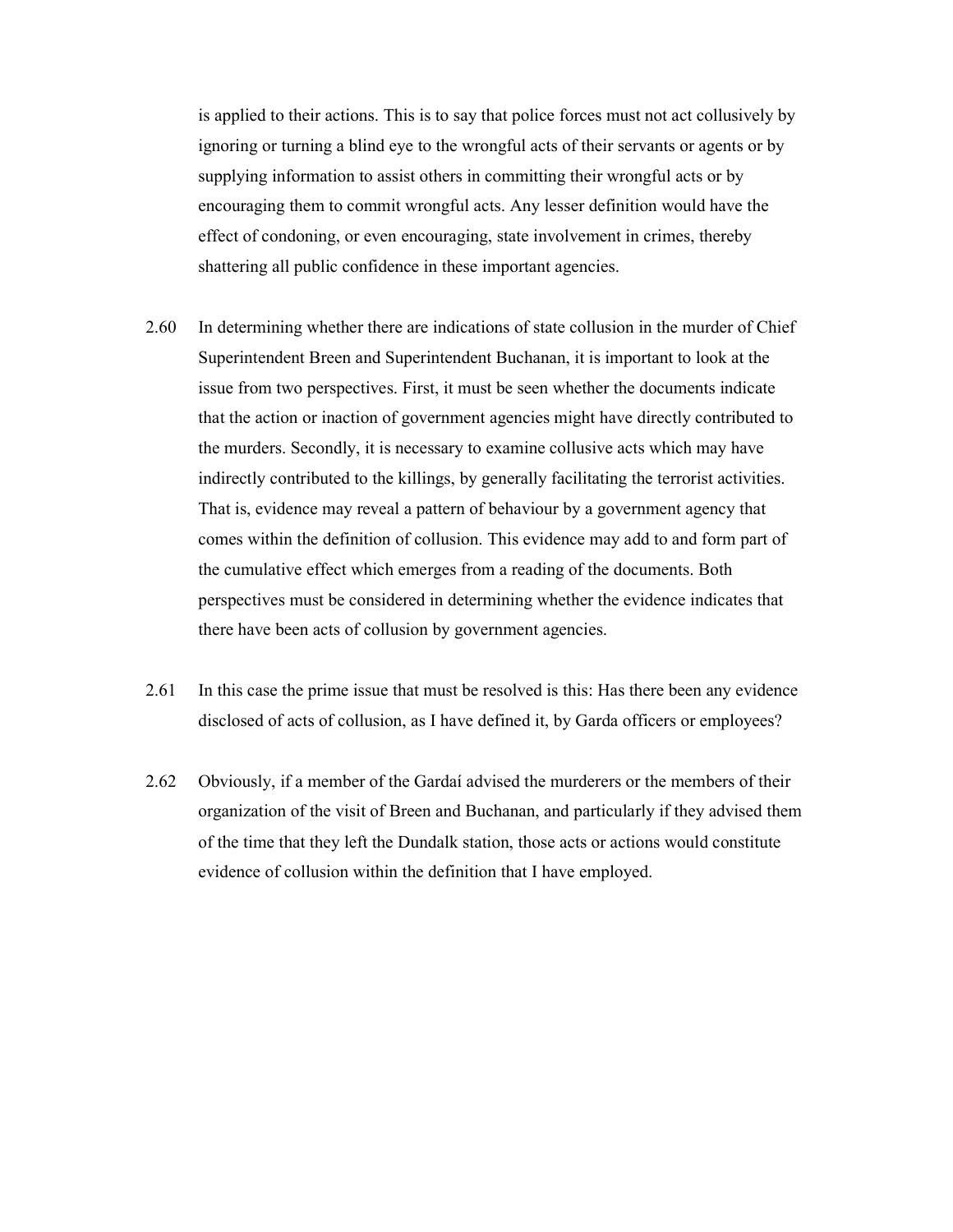# **Evidence available which either supports or negates the allegation of collusion**

2.63 It may be helpful to review and consider the evidence available which either supports or negates the allegations of collusion by Garda officers or employees.

#### **A. Publications alleging Collusion**

- 2.64 In this case, as in the Gibson case, the families of the victims have placed great store in the book (published by Hodder and Stoughton) written by Toby Harnden in 1999 and entitled "Bandit Country", revised in the year 2000, and in an article entitled "An Irishman's Diary" written by Kevin Myers published in the *Irish Times* on the 10th March 2000. The relevant excerpts from Mr Harnden's book are pages 156 – 159 of "Bandit Country" first edition, 1999 and pages 460 and 461 of "Bandit Country" revised edition, 2000. Both the book and the article alleged that Garda officers or employees colluded in the murder of Chief Superintendent Breen and Superintendent Buchanan. It is sufficient to note that the authors alleged that a mole or moles within the Gardaí was responsible for passing information about both the Gibsons and officers Breen and Buchanan to PIRA.
- 2.65 In the face of these allegations, both the RUC and the Gardaí conducted inquiries to determine if there were any grounds for the allegations, contained in the book and article, of collusion by Garda officers or its civilian employees in the murders of the Gibsons and the other murders they mention, including that of the two RUC officers, Chief Superintendent Breen and Superintendent Buchanan.
- 2.66 At this stage I can do no better than repeat what was to a large extent said on this subject in the Gibson report.
- 2.67 On 11 April 2000 the Commissioner of the Gardaí directed Chief Superintendent Sean Camon and Detective Inspector Peter Kirwin to re-examine all available files and investigate allegations of collusion relating to the Dundalk Garda Station. Because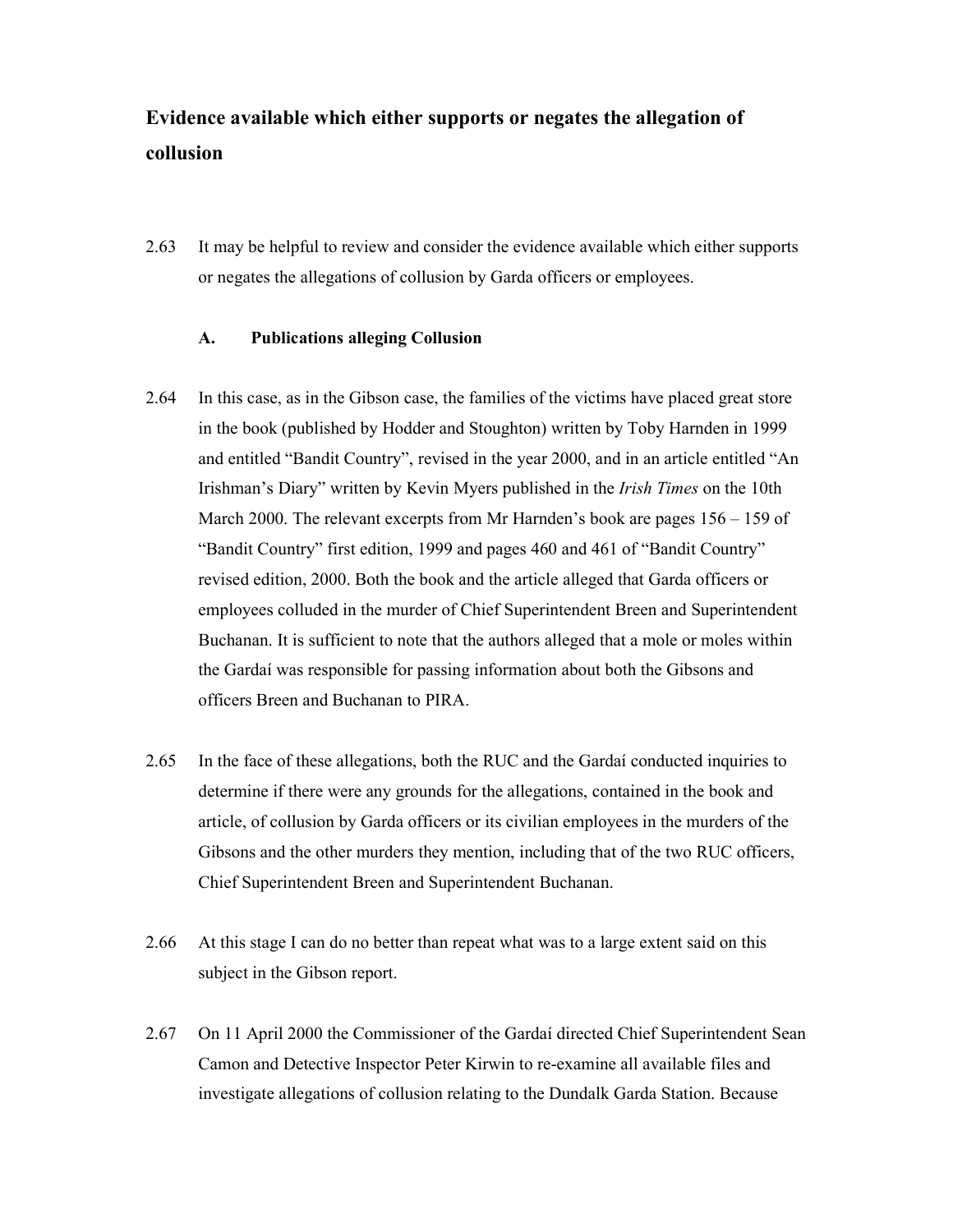those allegations stemmed from the book written by Toby Harnden and the article written by Kevin Myers, the officers interviewed both journalists in the course of their investigation. The interviews revealed how little these gentlemen relied upon fact and how much they relied upon suspicion and hypothesis. It will be helpful to review these interviews and the statements made by the authors. It should be remembered that there was no probing cross-examination of the authors; rather they were simply interviewed in a straightforward manner in comfortable surroundings.

#### **i. The interviews with Mr Harnden**

- 2.68 In the first edition of the book "Bandit Country" the author, Toby Harnden, alleged collusion in the murders of Chief Superintendent Breen and Superintendent Buchanan: He wrote that: "Senior RUC and Garda officers told the author that they were certain that information passed by a Garda officer enabled the IRA to ambush them as they returned from a meeting with Chief Superintendent John Nolan at Dundalk Garda Station". Harnden was interviewed in Washington DC by Garda officers on two occasions: 6 April 2000 and 12 May 2000. When he was asked to identify his sources, Harnden stated that a lot of what was told to him was circumstantial and that he did not believe that he was in possession of evidence that could result in any charges.
- 2.69 The Garda investigation included inquiries of the RUC. These inquiries revealed "That no evidence existed, nor could any documentation be located, which indicates Garda collusion with subversives". Assistant Commissioner Edward O'Dea was appointed by the then Garda Commissioner to conduct all necessary inquiries in Dundalk. Every single Garda member from Dundalk station who was working on 20 March 1989 when the RUC officers were murdered was interviewed and a statement taken from each officer. Assistant Commissioner O'Dea concluded that no member of An Garda Síochána leaked or passed on any information to any person outside the force concerning the visit of the two RUC officers to Dundalk on 20 March 1989.
- 2.70 In his book Harnden wrote that Chief Superintendent Breen had been uneasy about the meeting in Dundalk because he was concerned about one Garda officer who the RUC thought might be working for the IRA. This may well be a reference to a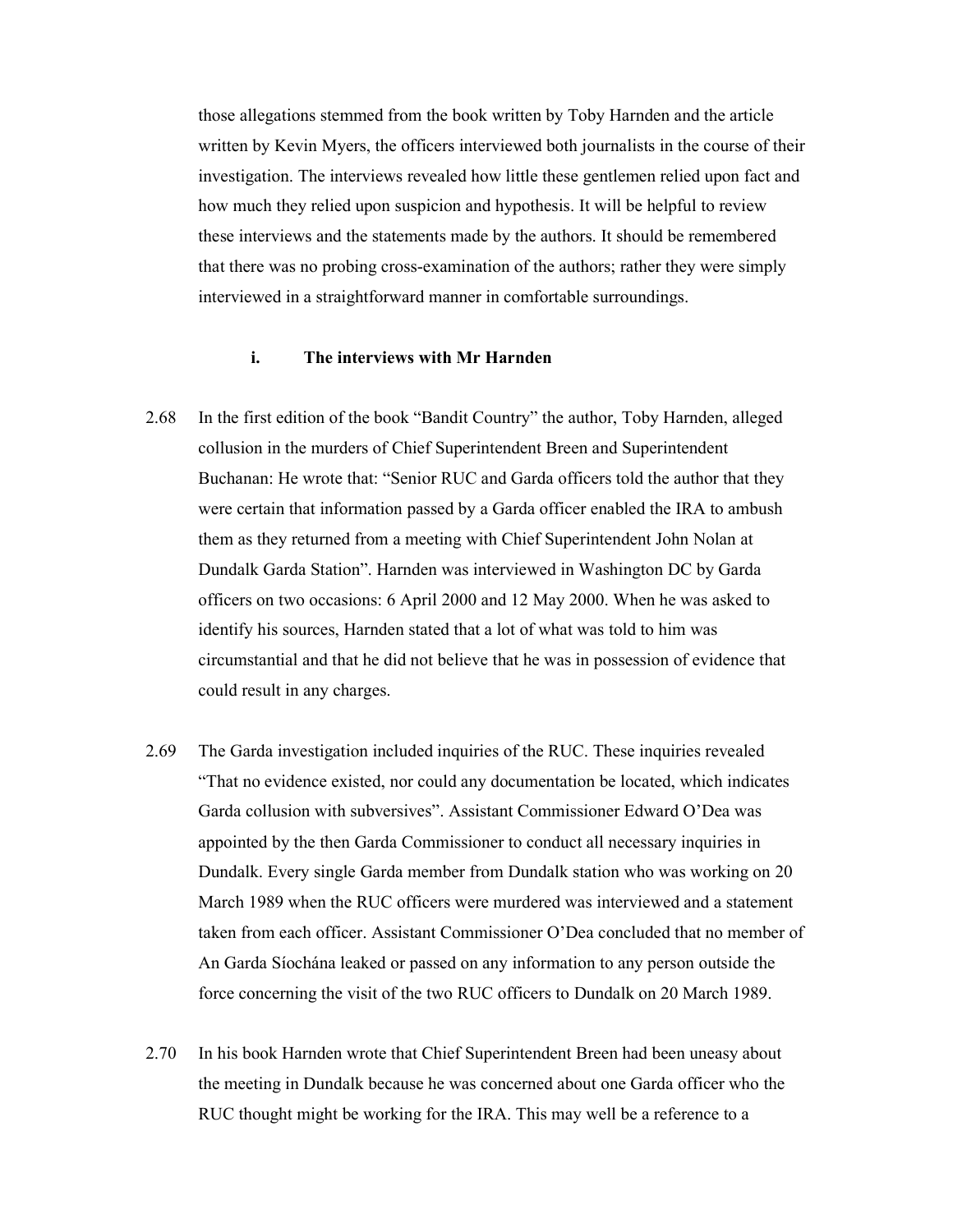statement made by Alan Mains who was Chief Superintendent Breen's staff officer. The two had lunch together on the day of the murder. Mr Mains stated that Chief Superintendent Breen had told him that he was uneasy about travelling down to Dundalk and that he felt that a person, suspected of being a senior IRA figure in the south Armagh area, had contacts with An Garda Síochána and that certain members were on his payroll. In a second statement Mains said that the officer referred to by Chief Superintendent Breen was Garda B at Dundalk. The statement of Mains could be seen as a basis for suspecting collusion. One document I have received does provide a factual basis for the concern expressed by Chief Superintendent Breen.

- 2.71 In a passage from his book "Bandit Country" (pages 157-158) Harnden sets out a great deal of detail as to how the operation against Messrs Breen and Buchanan would have been mounted. However, in his interview with Gardaí on the same subject, Harnden stated that "He could only hypothesize in relation to how the attack upon Breen and Buchanan could have been mounted".
- 2.72 With respect to the suggestion in the book that an IRA man with a CB radio was watching the two officers as they left Dundalk station and was in CB radio contact with an IRA team, Harnden stated that "this was not a fact that he considered particularly significant and that while it was said to him by someone north of the border, it may 'have been said as a belief rather than something definite'." He added that there was "possibly an element of drawing conclusions" and that a more accurate account in the book might have been that an "IRA man was probably watching". He had no definite information in relation to a man with a CB outside the Dundalk station despite what he had written in the book.
- 2.73 In his book Harnden also referred to the fact that there was technical information which confirmed that the IRA had been contacted by someone in Dundalk station. Harnden stated that he based this statement on information from "a trusted RUC source who had an intimate knowledge of the investigation into the two murders". According to Harnden, the source would not expand on this and was "extremely cagey".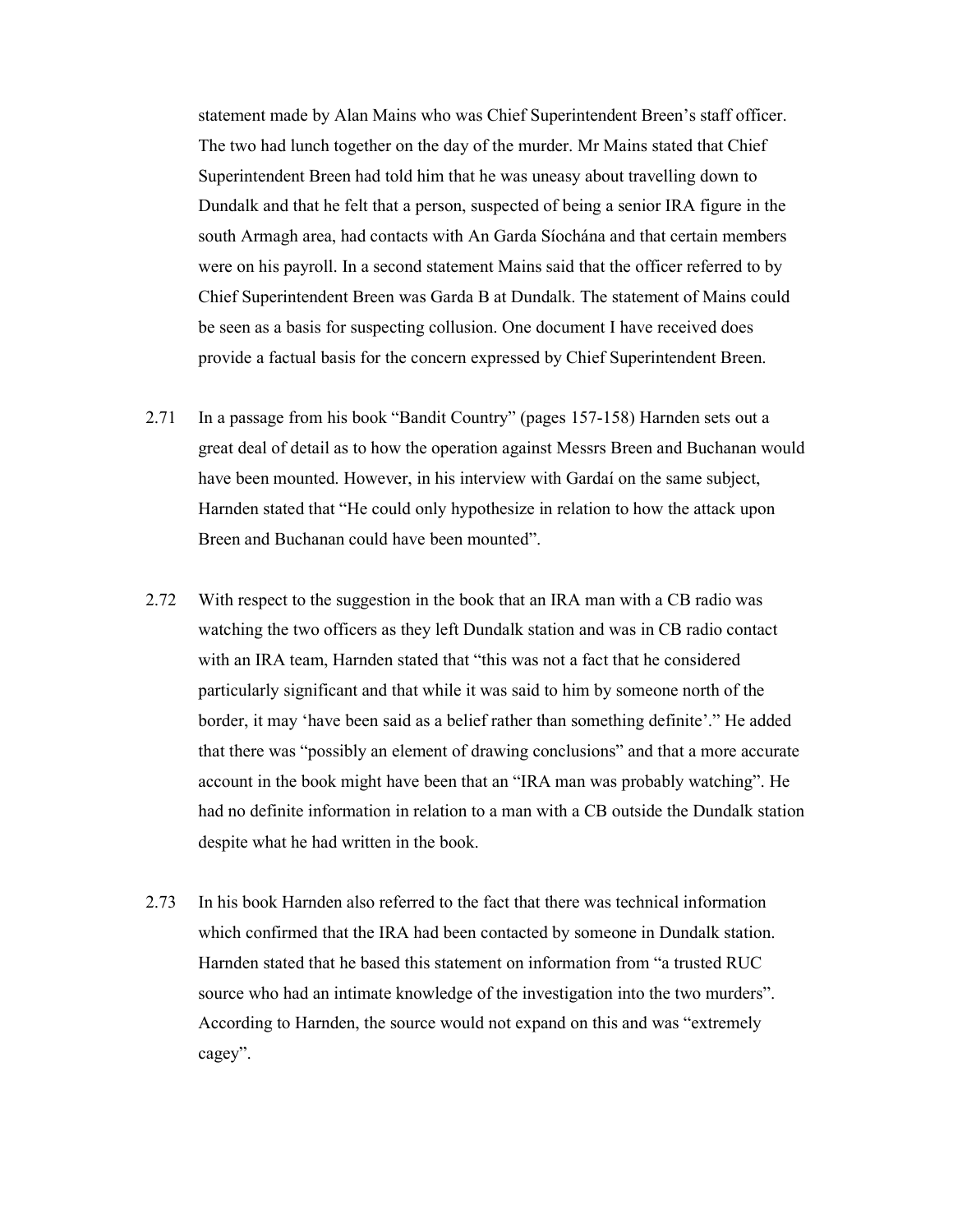- 2.74 Harnden stated that the clear impression that he got was that the CB transmissions were being monitored by the security force towers. However, he acknowledged that this was supposition on his part and that, while he was given the firm impression by one source that there was technical information in existence, nothing definite was given to him.
- 2.75 In response to an inquiry from the Gardaí, the RUC stated that no evidence existed, nor could any documentation be found, which indicated that there had been any Garda collusion with subversives. Further, the RUC denied that there was any technical information which confirmed that the IRA had been contacted by someone within the Dundalk station.
- 2.76 There was an allegation in the Harnden book that RUC SB received intelligence that a Garda officer telephoned an IRA member to tell him of the Gibsons' expected arrival at the border. When he was asked to discuss the source of this intelligence he stated that it was the same officer who had told him about the technical information. When asked if he could provide any more information Harnden stated that he had nothing further on the IRA man except that Garda B was mentioned to him as the Garda member who had contacted the IRA. When queried about this, the RUC denied that it had received intelligence information that a Garda officer had phoned an IRA man. I must observe that the Gardaí have confirmed to me that in 1989 there was no log kept of outgoing telephone calls from the Dundalk station.
- 2.77 It should be noted that this intelligence report was not passed on to the Gardaí. However, in correspondence dated 29 September 2000, Deputy Chief Constable Cramphorn of the RUC sent Deputy Commissioner Conroy of the Gardaí a report prepared by Chief Superintendent McBurney. In his report, dated 15 September 2000, McBurney specifically addressed the allegation that "RUC Special Branch had received intelligence that a Garda officer had telephoned an IRA member to tip him off". With respect to this and other allegations, Chief Superintendent McBurney asserted that "… no evidence exists, nor can any documentation be located, which indicates Garda collusion with subversives". Certainly, the Garda was entitled to rely upon the RUC report in drawing its own conclusion that there did not appear to be any documents which indicated that any member of the Gardaí had colluded with the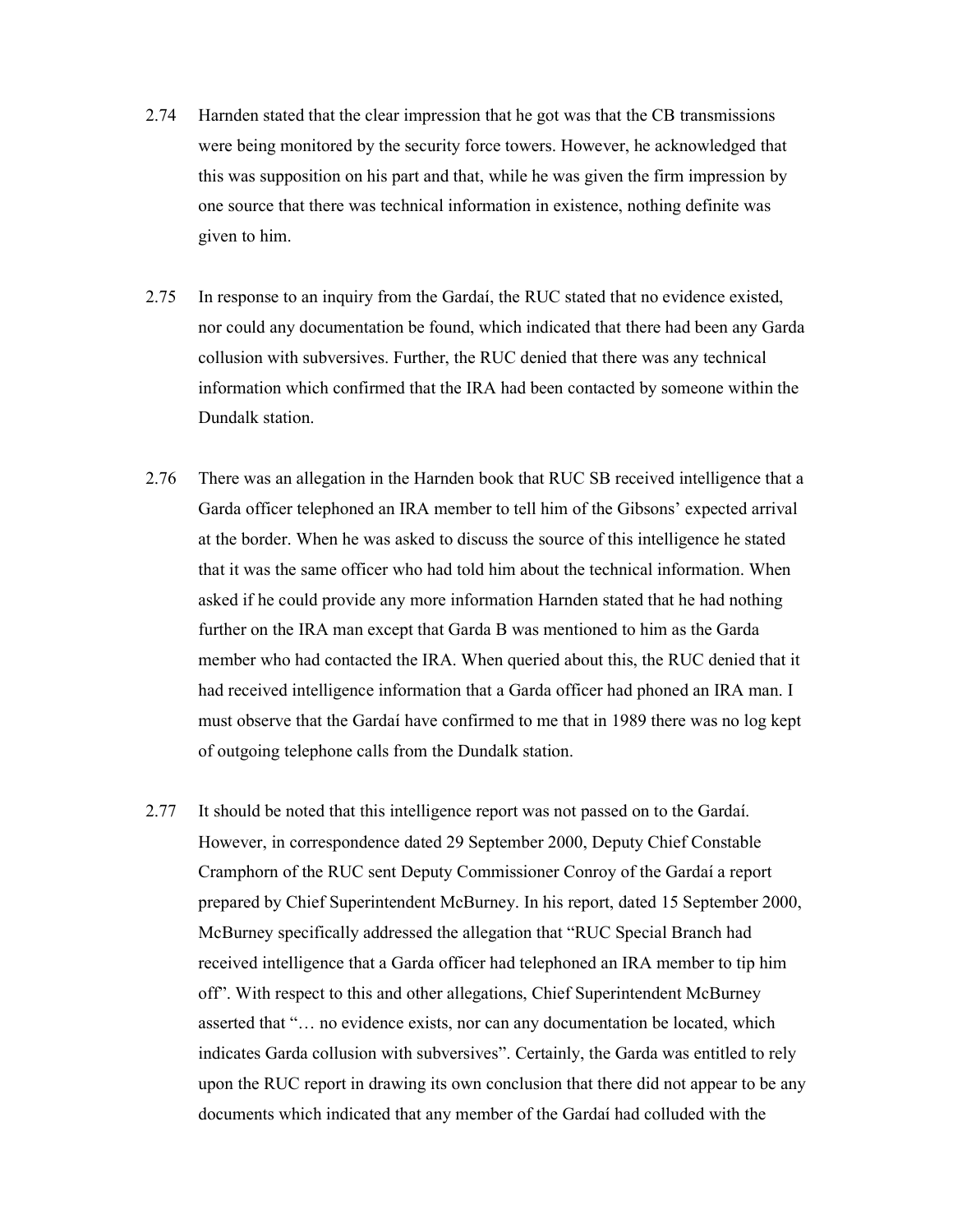murderers of the Gibsons or Officers Breen and Buchanan. The investigations carried out by Assistant Commissioner O'Dea provided further confirmation that no officers or civilian employees working in Dundalk had contacted PIRA regarding the attendance of Breen and Buchanan at Dundalk.

- 2.78 Harnden declined to identify Inspector "L", a former member of Garda SB, who was referred to at page 159 of "Bandit Country" as having "confirmed the sequence of events". When asked to clarify this account, Harnden stated that he was referring to basic timings, etc. and that the reference was not intended to convey, nor did it mean, that Detective Inspector "L" had confirmed the allegation that there was information passed from a Garda member to the IRA.
- 2.79 In his book Harnden attributed a statement to detective inspector "L" to the effect "I am afraid the leak came from a guard". When questioned about this, Harnden repeated that he was not referring to the technical information or the RUC intelligence, but rather "basic timings". He said that because of editing the statement attributed to "L" appeared out of context. Harnden went on to say that it was possible that "L" was "putting forward a theory" when he stated that the leak came from a guard, though he thought it appeared to be stronger than that.
- 2.80 In his book Harnden wrote about an RUC SB officer who was supposedly able to name the Garda officer who had told the IRA about the meeting but said that Chief Constable Hermon had stamped on the story.
- 2.81 However, Harnden declined to name the RUC officer or offer any further information relating to the identity of the RUC Special Branch officer other than describing him as someone who had assisted him with the research for the book.
- 2.82 With respect to naming Garda B, Harnden qualified this tip-off by saying that "If it was a tip-off it may not be as specific". When asked "Can we take it as dogmatic that it was Garda B", Harnden responded "No, it is my way of stating it".
- 2.83 When asked if the RUC SB officer had alluded to the basis for his knowledge that Garda B had passed on the details of the meeting, Harnden stated that, as he recalled,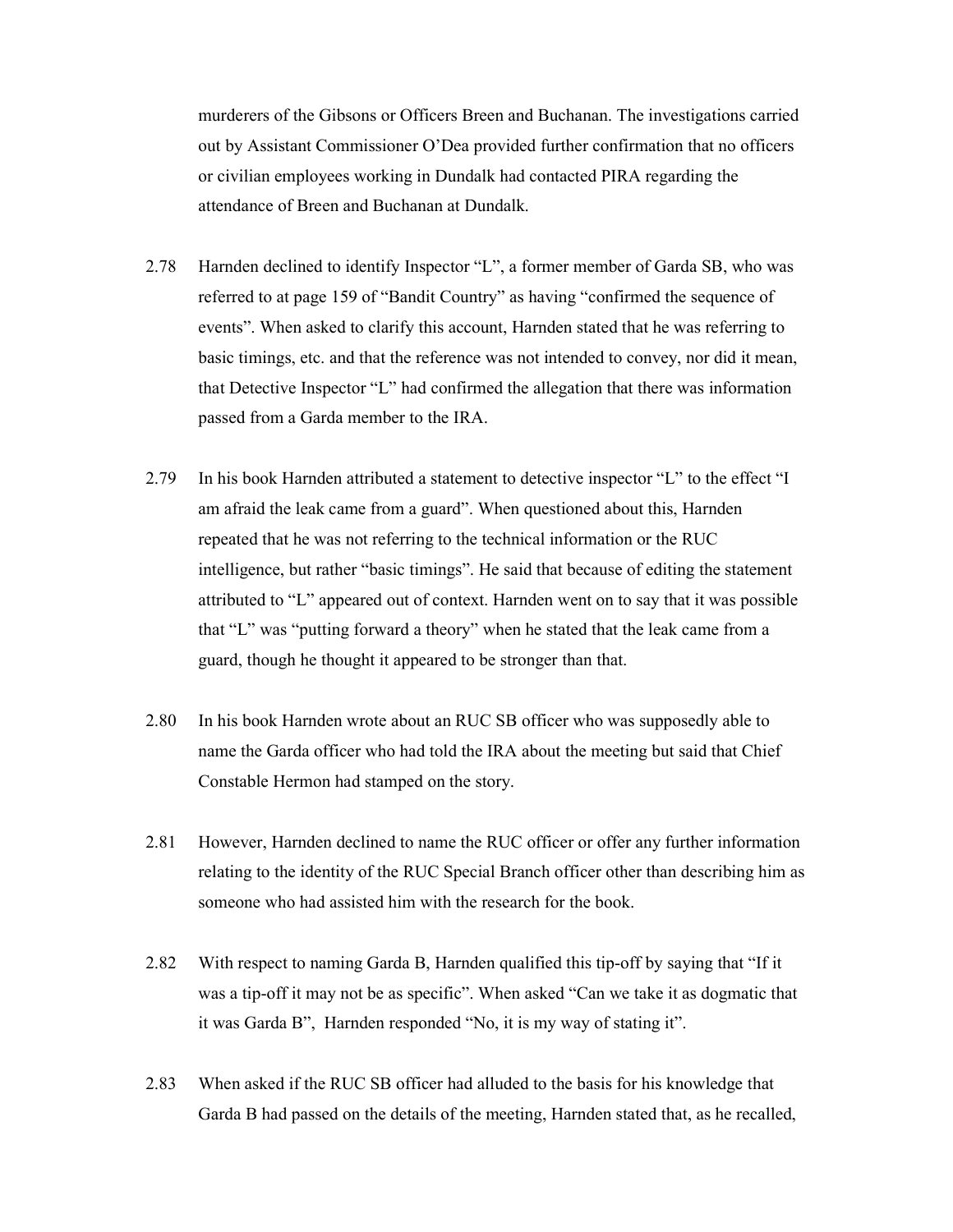the RUC officer was not as specific or emphatic and was speaking more from an overview perspective.

- 2.84 In the revised edition published in late 2000, at pages 216-222 Harnden outlined the same allegations of collusion along with some additional ones, namely, that in addition to one leak by "Garda X", there was another officer "Garda Y" that was also providing information to the IRA. During the interview with Harnden he told the officers "There were suspicions about Garda B before this when the leak from the Garda station became an issue. I suspect Garda B was involved but have no evidence. There was suspicion in the RUC about Garda B. Garda A has recently been mentioned to me in the context of a matter that, if established, would have been a disciplinary offence of relevance. Looking at it in hindsight, he must now also be a suspect". When Harnden was asked if he had discovered any new information since he wrote the book, he answered "Not really in terms of specific detail. The two names have been generally thrown about – Garda B and Garda A – but nothing specific".
- 2.85 The Garda report indicates that the additional allegations in the second edition seemed to be based upon the discovery of the existence of Garda A's alleged involvement in the matter that, if established, would have been a disciplinary offence of relevance and the more expansive theories expounded by Myers in his article "An Irishman's Diary".
- 2.86 At this stage I should observe that the matter that, if established, would have been a disciplinary offence of relevance refers to events that took place in 1993 some time after the murder of the Gibsons and Breen and Buchanan. It is not relevant to those murders except in a peripheral manner by indicating that some Garda officers appear to have been prepared to assist members of the IRA.

#### **ii. The interviews with Mr Myers**

2.87 Myers was interviewed by the Garda investigating team on 10 and 24 May 2000. He was asked to provide any information or evidence in his possession that provided the basis for his statement that a member of the Garda was directly responsible for the murders referred to in his article. These murders included those of Chief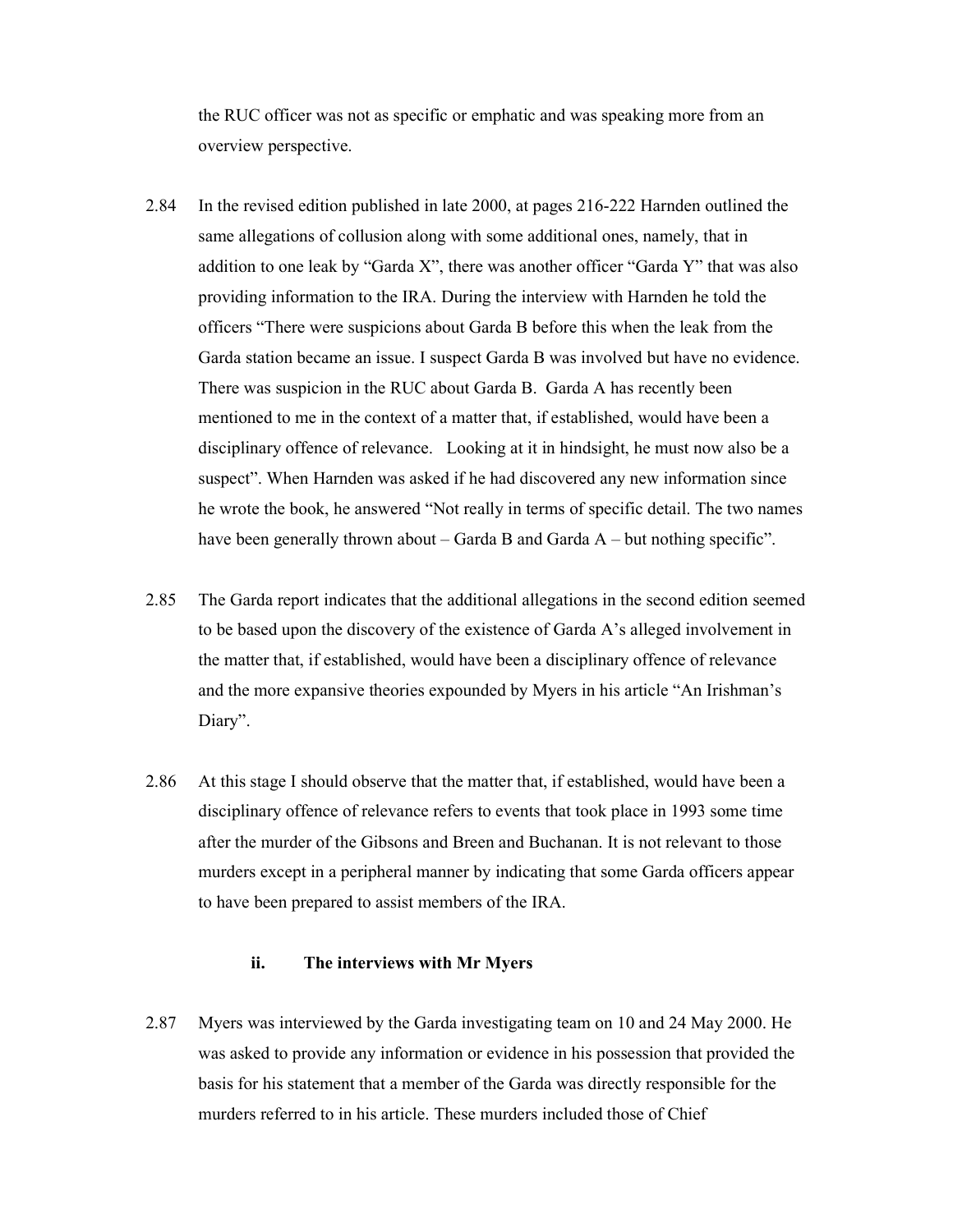Superintendent Breen and Superintendent Buchanan and Lord Justice Gibson and Lady Gibson.

- 2.88 Myers responded that he had information but no evidence. When he was asked to identify the retired member of the Garda that he referred to in his article, Myers stated that he did not wish to name the retired officer. He went on to say that since writing the article he had learned that more than one Garda was involved in leaking information to the IRA. He referred to an "active cell operating in the Dundalk Garda Station".
- 2.89 He used the word "cell" because he believed that there was more than one Garda involved and the Gardaí were not working alone. When he was pressed with regard to this, he stated that it was his belief that there were "a very tiny number of Gardaí inside Dundalk Garda Station who were leaking information to the IRA and that they may or may not have been working together".
- 2.90 With regard to his allegation in the article that a Garda officer "passed vast amounts of intelligence to the IRA and even recruited for the IRA from within the force" Myers stated that he based this statement on the "Bandit Country" book and then made further inquiries of other journalists, RUC officers and Gardaí.
- 2.91 When he was asked to identify the intelligence referred to, Myers stated that the entire Narrow Water investigation had been compromised by an individual or individuals within the Dundalk station. This was a reference to an IRA bomb attack in 1979 which killed 18 British soldiers. Two men were arrested by the Gardaí but released and the items seized during their arrest could not be located when the RUC asked for them.
- 2.92 While Myers attributed a sinister motive to the disposal of the items, the Garda investigation report observed that all indications were that they had been inadvertently disposed of by the Gardaí.
- 2.93 In his second interview Myers acknowledged that there was a long time span between Narrow Water and the other incidents and that there may be no connection between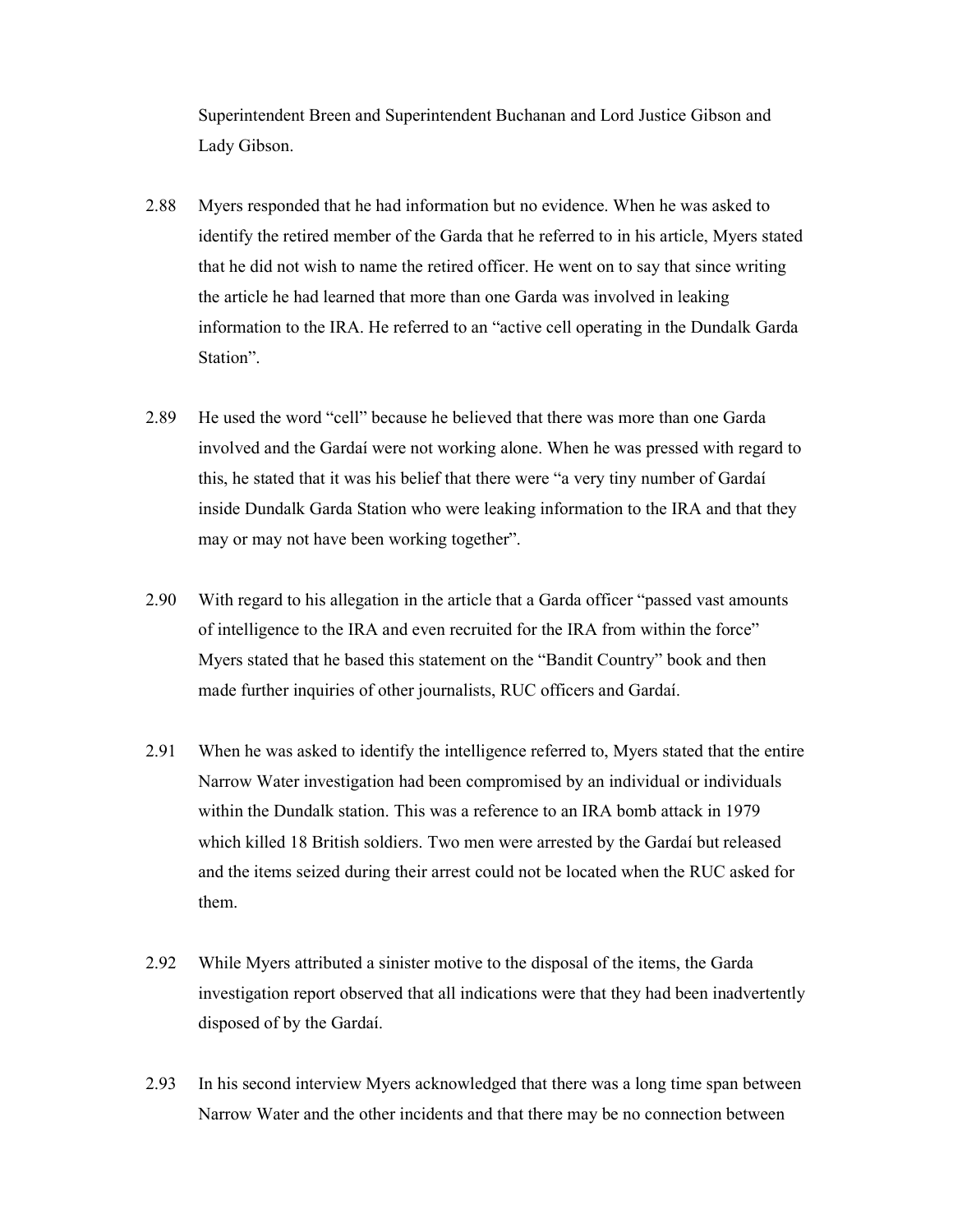them. He acknowledged in his interview that his instinct then was that it was not a conspiracy to destroy forensic evidence; rather that it may be more in the line of incompetence and he did not have any reason to suspect a Garda mole.

- 2.94 When asked about the matter that, if established, would have been a disciplinary offence of relevance, Myers stated that he was dealing with the story before the matter came to light and could not recall when the information came to him.
- 2.95 Myers was asked to provide the Gardaí with any evidence he had to support his statement that ex-Gardaí passed on precise information to the IRA regarding the movements of a Brinks Mat security van in May 1985 and the handover of the escort of that vehicle from the Gardaí to the RUC.
- 2.96 Myers responded with a very general statement that he had been told by his informant that all border transactions which had gone wrong had been compromised.
- 2.97 The same response was given when he was asked for evidence to support the claim that there had been a Garda mole who was active in connection with the murder of the Gibsons.
- 2.98 The statement Myers made that "but, as was revealed within a year, the Garda mole was vital" was simply his hypothesis that it was not a mole within the travel agents that brought about the murders, but information that came from elsewhere.
- 2.99 With regard to Myers' statement that ex-Gardaí had told the IRA of the precise handover point from the Gardaí to the RUC of an escort for Lord Justice Higgins, resulting in the murder of the Hanna family, he once again responded with the general statement that he had been told that all handovers to the RUC had been compromised.
- 2.100 In his second interview he stated that "nobody spoke to him in relation to all of the incidents referred to in the article, that each one was compromised in a particular way".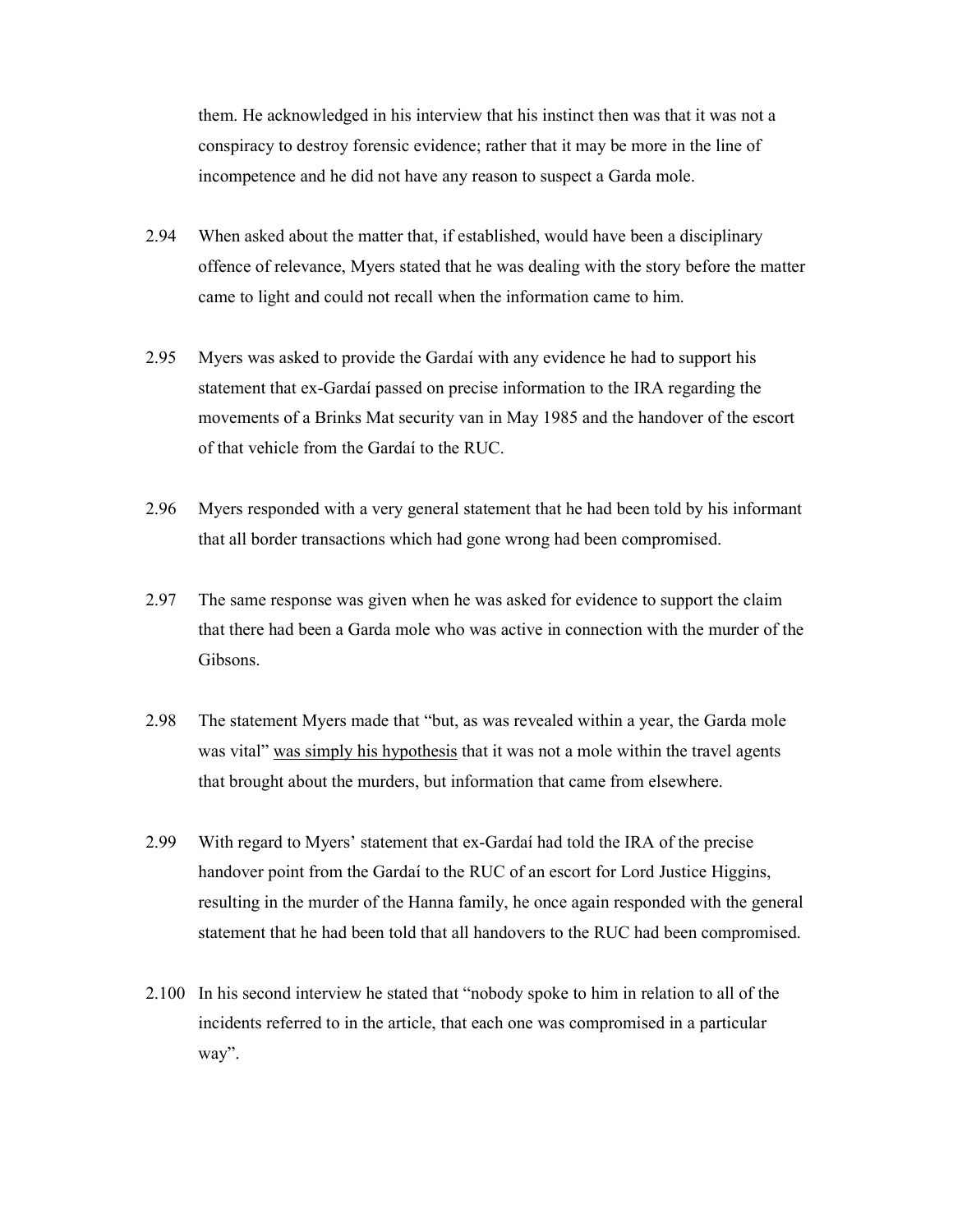- 2.101 Myers stated that there were elements of "conjecture, hypothesis, etc. and that he wrote about the pattern".
- 2.102 When further pressed with regard to this, he confirmed that he had no specific information in relation to each incident referred to. He added: *"I wrote from my overview. I may have stated it in a more authoritative way than I should. I probably wrote it as a fact, where if I wrote the article now I probably would not write it as fact".*
- 2.103 When he was asked about his references to a mole in the Dundalk station and if this was a matter of conjecture, Myers stated that sources had stated it to him. He said he did not question or interrogate them about this, but they knew things. He did not question them about the details of their knowledge. He stated: *"I was told that handovers at the border were compromised but did not question this – perhaps I should have. I presumed that these persons were telling the truth and that they had no reason to lie. I would have asked if they were sure about what they were saying."*
- 2.104 When asked about his allegations that Breen and Buchanan were set up by the Garda mole, Myers stated that he relied on Harnden's book which he took to be hard information. He had also made inquiries north and south and obtained information that was "anecdotal but sufficient for me to say and justify this statement in the article".
- 2.105 In the second interview he once again said that he had relied upon Harnden's book. In relation to other sources, he said that he did not think that any of them had lied "but they may have told me untruths believing them to be the truth. But I do not believe this".
- 2.106 When asked, he stated that he did not have any evidence to present which supported his statement that an ex-Garda mole had passed on information to the IRA regarding the movements of Breen and Buchanan.
- 2.107 With regard to the murder of Tom Oliver and allegations of a Garda mole in Dundalk, he stated: "This is what Toby Harnden told me. I say RUC intelligence – it could be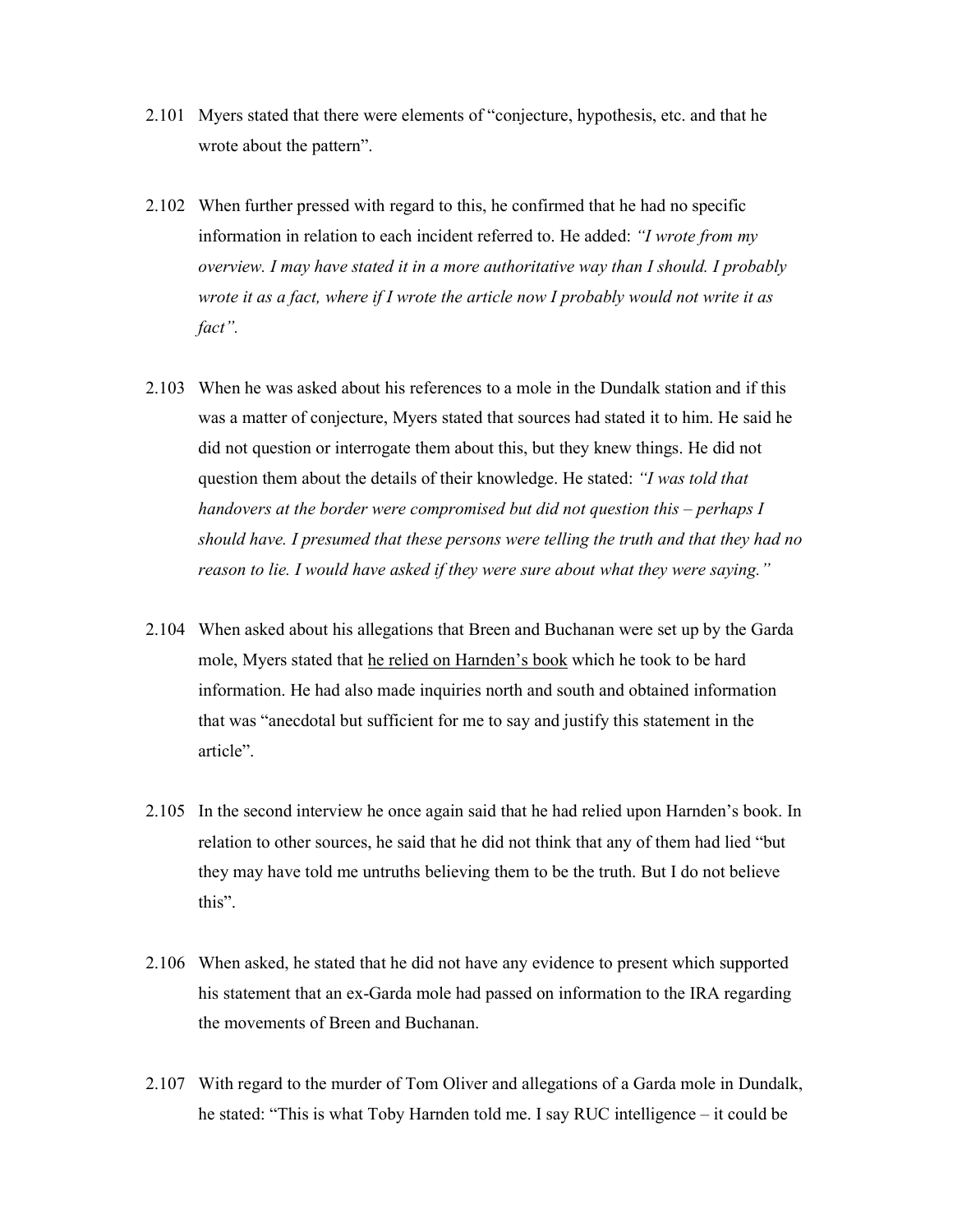MI5/MI6. While I mention not even a minor Garda inquiry did not take place, I don't know, I could be entirely wrong."

- 2.108 The report carefully observed that, while Myers attributed this information to Toby Harnden, there were no allegations of Garda collusion in the murder of Tom Oliver referred to in the first edition of Harnden's book "Bandit Country". There was a reference in the second edition, although this was published after Myers' article and appeared to refer to a different officer than the one identified by Myers.
- 2.109 The following is a summary of the conclusion of the Garda report which appears to be appropriate in light of the statements made by Harnden and Myers during their interviews.

#### **iii. Summary of the conclusions of the Garda investigation report**

- 2.110 Assistant Commissioner O'Dea in his report concluded that he "was satisfied that no member of An Garda Síochána leaked or passed on any information concerning the visits of the RUC officers to Dundalk on 20 March 1989 to any person outside the force".
- 2.111 In the investigations carried out by Chief Superintendent Camon and Detective Inspector Kirwan, it was observed that the two members of the Gardaí whose names had been mentioned – Garda B and Garda A – were interviewed and both had denied the allegations. I note in passing that the denials would not of themselves suffice to allay suspicions regarding their activities. One document I have obtained could be found to indicate that Garda B did pass information to the IRA and telephoned a member of the Provisional IRA to advise that Officers Breen and Buchanan were at the Dundalk station on 20 March 1989.
- 2.112 Detective Chief Superintendent McBurney was appointed by Chief Constable Sir Ronnie Flanagan to carry out, on behalf of the RUC, inquiries into the allegations of collusion by Garda officers. The Garda report indicated that it had been advised that the RUC had not found any evidence or documentation which pointed to Garda collusion with subversives.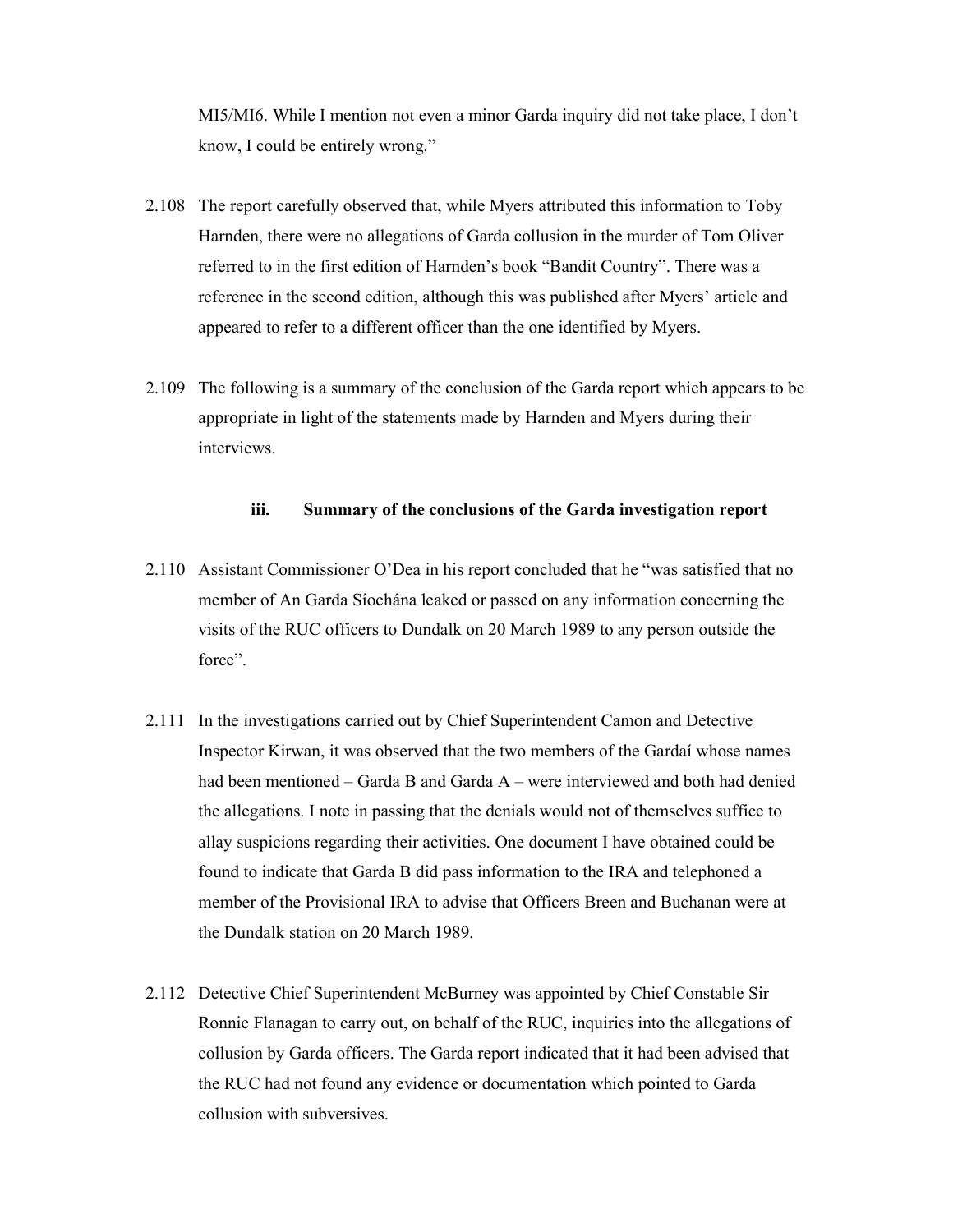- 2.113 In light of these investigations, it was concluded that, insofar as the members of the Gardaí, Garda B and Garda A, were concerned, "there is no evidence or intelligence reports to indicate that they colluded as alleged with members of PIRA".
- 2.114 It is fair to say that allegations of collusion relating to Garda A only arose from the writings of Toby Harnden and Kevin Myers. It appears that allegations of collusion by this officer arose as a result of his name appearing in the course of the investigation of the matter that, if established, would have been a disciplinary offence of relevance.
- 2.115 I had not discovered any documents or statement which could be taken to support the suggestion made by the late Chief Superintendent Breen to Sergeant Mains of the RUC to the effect that Garda B was providing information to PIRA until 9 September 2003. Two pertinent documents have now come to my attention, and they will be dealt with under the heading "The Kevin Fulton Statement".
- 2.116 A further investigation of the allegations of collusion contained in "Bandit Country" and the Myers article, dated 10 March 2000, was carried out by Detective Garda Lionel Mulally. In his report of 31 March 2000, he too found that there was nothing to substantiate the publications.
- 2.117 With regard to the Gibsons, the Mulally Report observed:

 "The international liaison office had been informed by the RUC on 9th April 1987 that the Gibsons would be arriving in Dublin on 25th April by ferry from England en route to Northern Ireland. The Chief Superintendent Louth/Meath was subsequently notified of these arrangements and local Gardaí made aware. Lord Justice Gibson had booked the holiday through a Belfast travel agency on 29<sup>th</sup> December 1986. He had booked it in his own name and provided details of his vehicle.

 There is no intelligence or information here to suggest that any individual member of An Garda Síochána provided any information to subversives pertaining to the Gibsons. Earlier intelligence does indicate that Lord Justice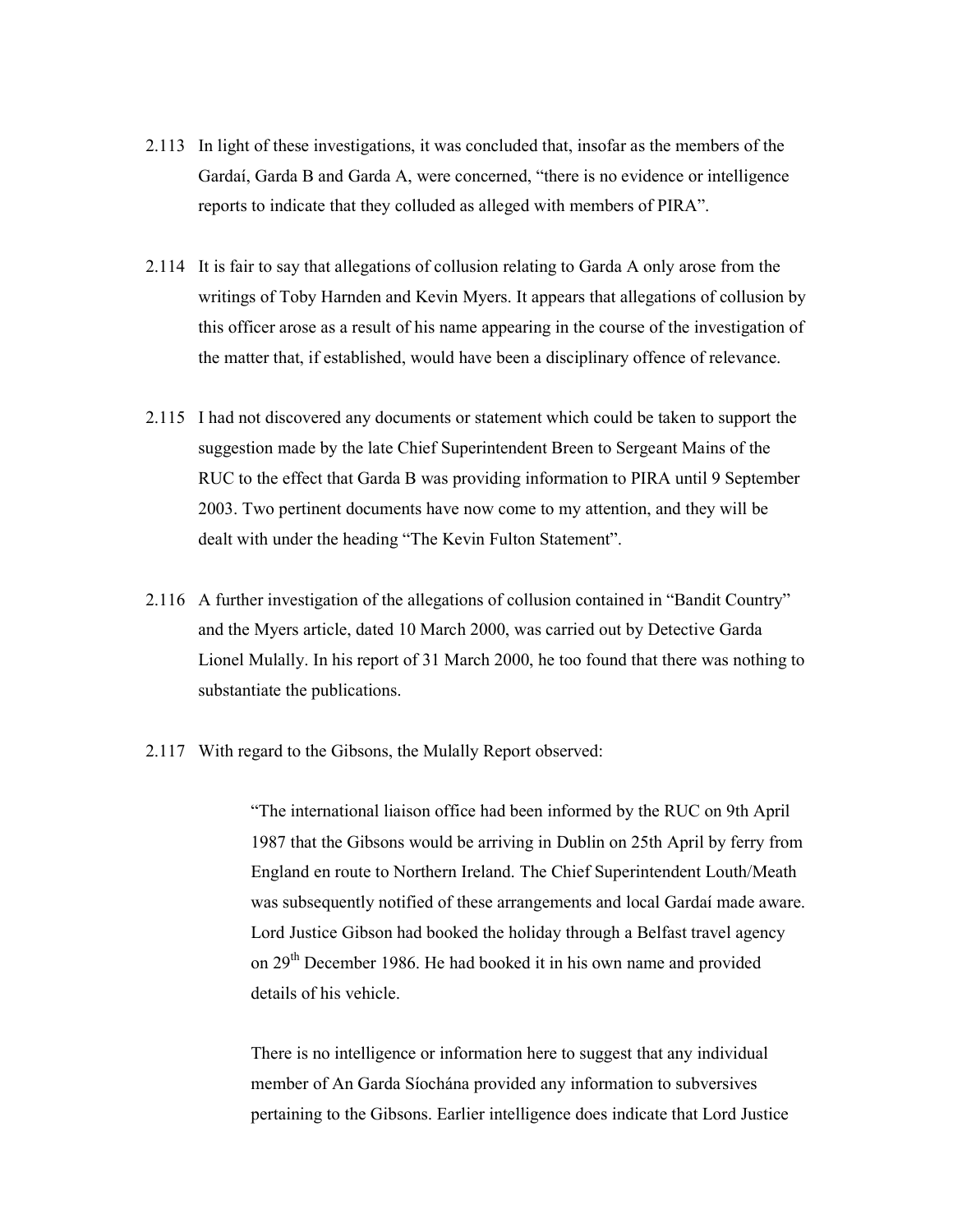Gibson had been targeted by PIRA for some time. He had a holiday home in Carrick, Co. Donegal, that had been attacked by PSF-PIRA in May 1981 and in July 1984. Intelligence indicated that PIRA were at that stage well aware of the identity of Lord Gibson and his movements in the Republic."

- 2.118 In summary, the investigations into the book "Bandit Country" and the article "An Irishman's Diary" indicate that the authors' allegations that there was a Garda mole or that a Garda member facilitated the murder of Officers Breen and Buchanan, appear to be based upon hypothesis, speculation and a source or sources of information that the authors refused to disclose. Statements and allegations were put forward as matters of fact when in reality they were founded upon speculation and hypothesis. It would have been preferable if the book and the article had made this clear. Fairness to the victims' families demanded no less.
- 2.119 Every opportunity was afforded to the two journalists to assist the Gardaí with regard to an important aspect of the murders, not only of Breen and Buchanan, but of the Gibsons. Despite being given this opportunity, the authors failed to either disclose their sources of information or put forward any evidence.
- 2.120 I find that I cannot base any finding of collusion, or possible collusion, on the contents of either Harnden's book "Bandit Country" or Myers' article "An Irishman's Diary".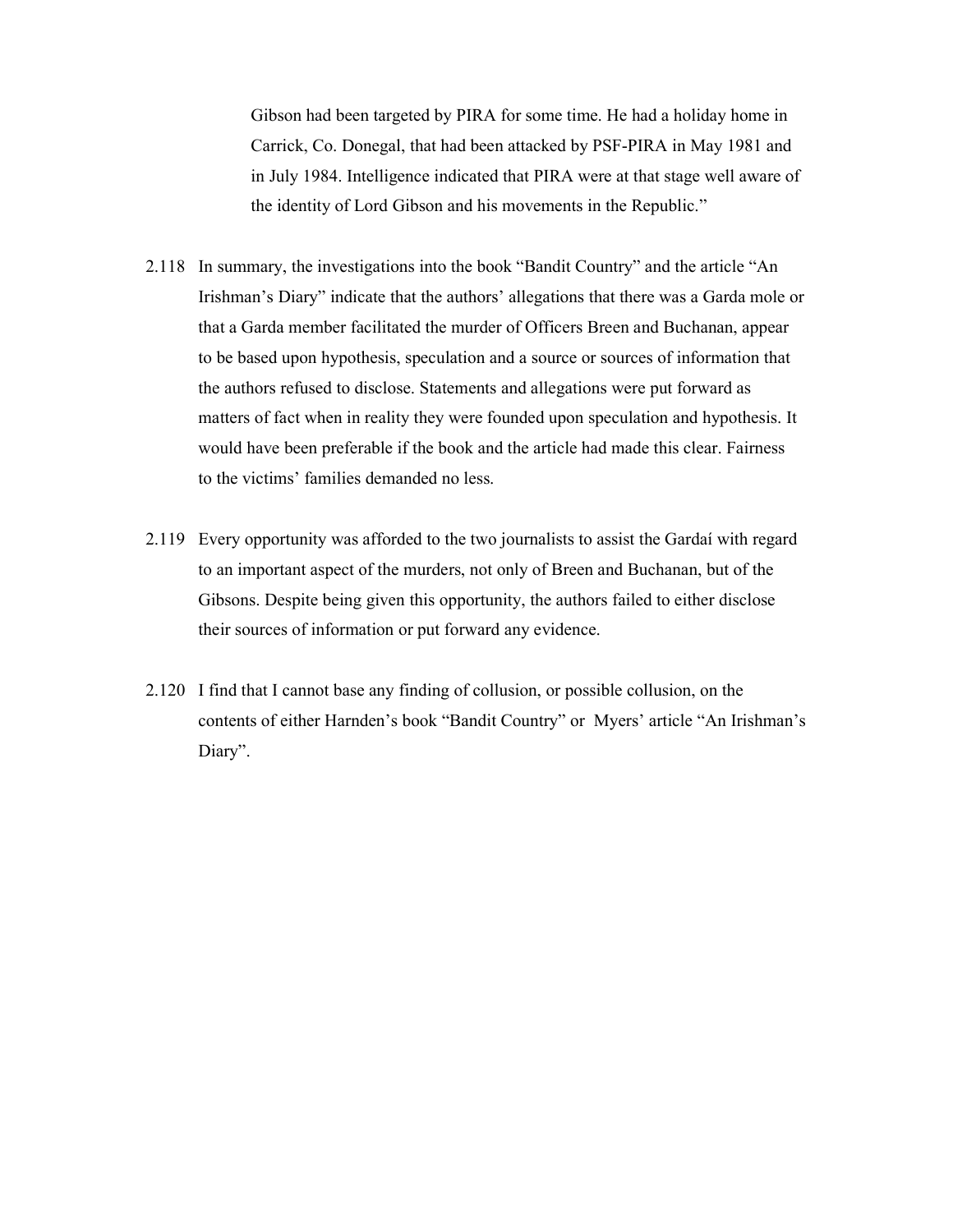### I**ntelligence**

#### **A. Intelligence reports which indicate there was collusion**

- 2.121 There are three intelligence reports which refer to a Garda mole that must be considered. The first was referred to earlier. It was received a few years after the murders of Chief Superintendent Breen and Superintendent Buchanan. It states that, according to a source whose reliability could not be assessed, an identifiable contact in the Garda office at Dundalk was a PIRA contact who passed on information that facilitated the murder of the two officers.
- 2.122 The second report was received by the Gardaí. It indicates, by way of double hearsay, that there was a contact in the Gardaí who had passed on information that "facilitated" the murder of Lord Justice Gibson and the shooting of the two RUC officers after their visit to the Dundalk Garda station. This report was received many years after the shooting. What is of greater concern is that it was based on double hearsay.
- 2.123 The third report was received by the Police Service of Northern Ireland (formerly the RUC) more than a decade after the murders. It was given a "high" grade, indicating that the source was considered reliable and had provided accurate information in the past. The source reported that an administrator based in an unknown location in Ireland, who organized meetings between the Gardaí and the RUC in 1989, was responsible for the leak to PIRA that led to the deaths of Breen and Buchanan. Because of the brevity of the information provided and the passage of time, it is impossible to properly assess the value or reliability of this information. Yet the fact that two separate sources refer to a somewhat similar leak of information could be taken to lend additional strength and credence to each of them. This information can only be assessed when all the factors, both pro and con, have been set out and considered.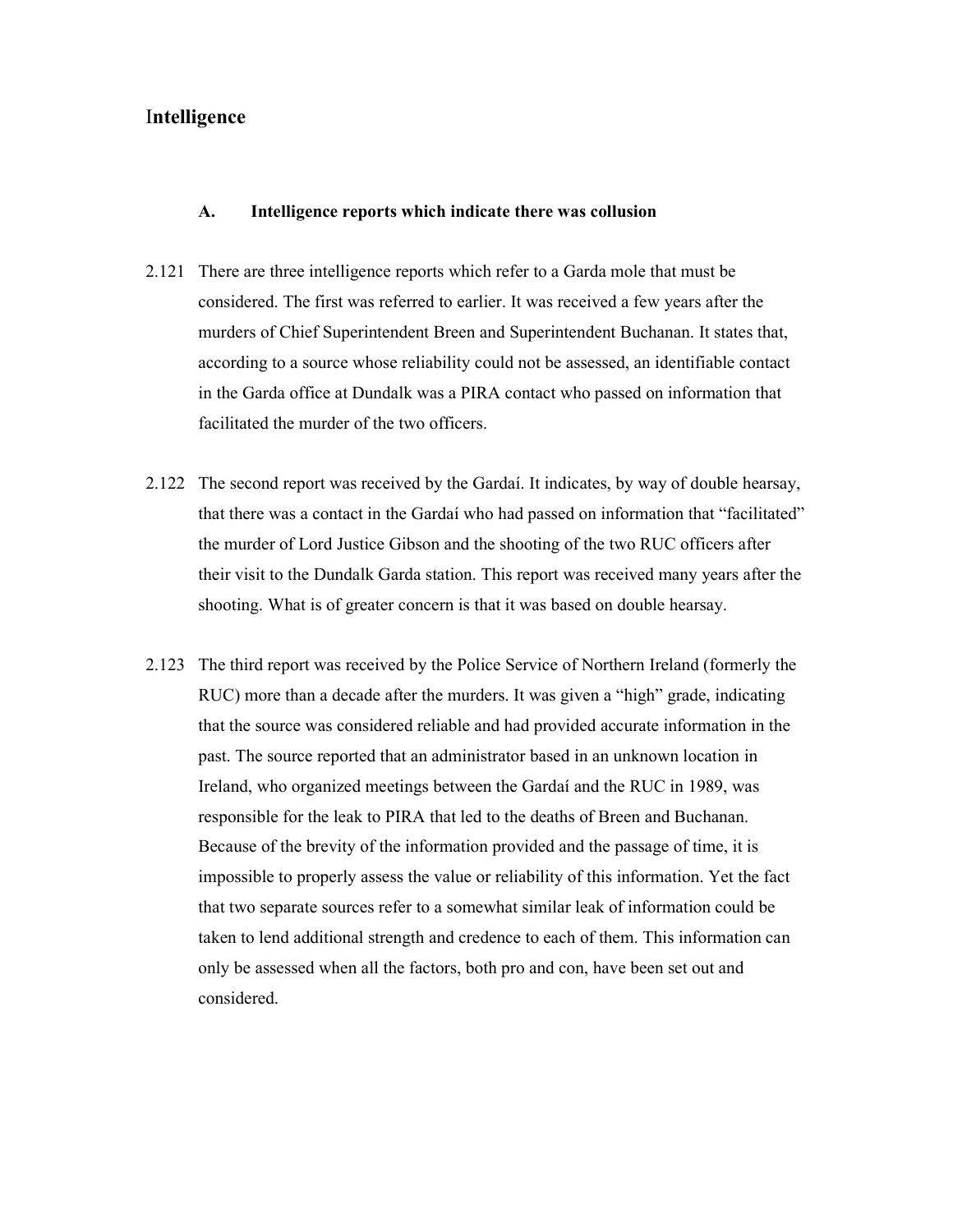2.124 A fourth intelligence report only came to my attention very recently, on 22 September 2003. This document will be referred to under the heading "The Kevin Fulton statement".

#### **B. Reports by the Gardaí**

2.125 The RUC sent a copy of the third report to the Gardaí in the spring of this year and asked whether any civilian personnel dealt with the arrangements of meetings. The Garda response is found in a document prepared by Chief Superintendent Finnegan for the Assistant Commissioner of Crime, Security and Traffic. It stated that a review of the Garda file established the following chronology:

> "At 9.20am Buchanan rang Dundalk Station and asked to speak to Superintendent Tierney but he was unavailable.

Buchanan spoke to the District Clerk, Garda George Flynn (now retired).

 At 10.00am Superintendent Tierney returned the call to Armagh RUC but Buchanan was unavailable at that time.

 At 10.03am Buchanan rang Tierney in Dundalk and told him that Chief Superintendent Breen wanted a meeting with Chief Superintendent John Nolan in Dundalk. Superintendent Tierney advised him to ring Chief Superintendent Nolan directly to arrange the meeting.

 At 10.15am Superintendent Buchanan rang Chief Superintendent Nolan and arranged a meeting at Dundalk station at 2.00pm.

 According to records, there was no further contact, and no civilian employees had any part in arranging this meeting.

 Records indicate that all such meetings were arranged by Garda members and were not the role of civilian personnel."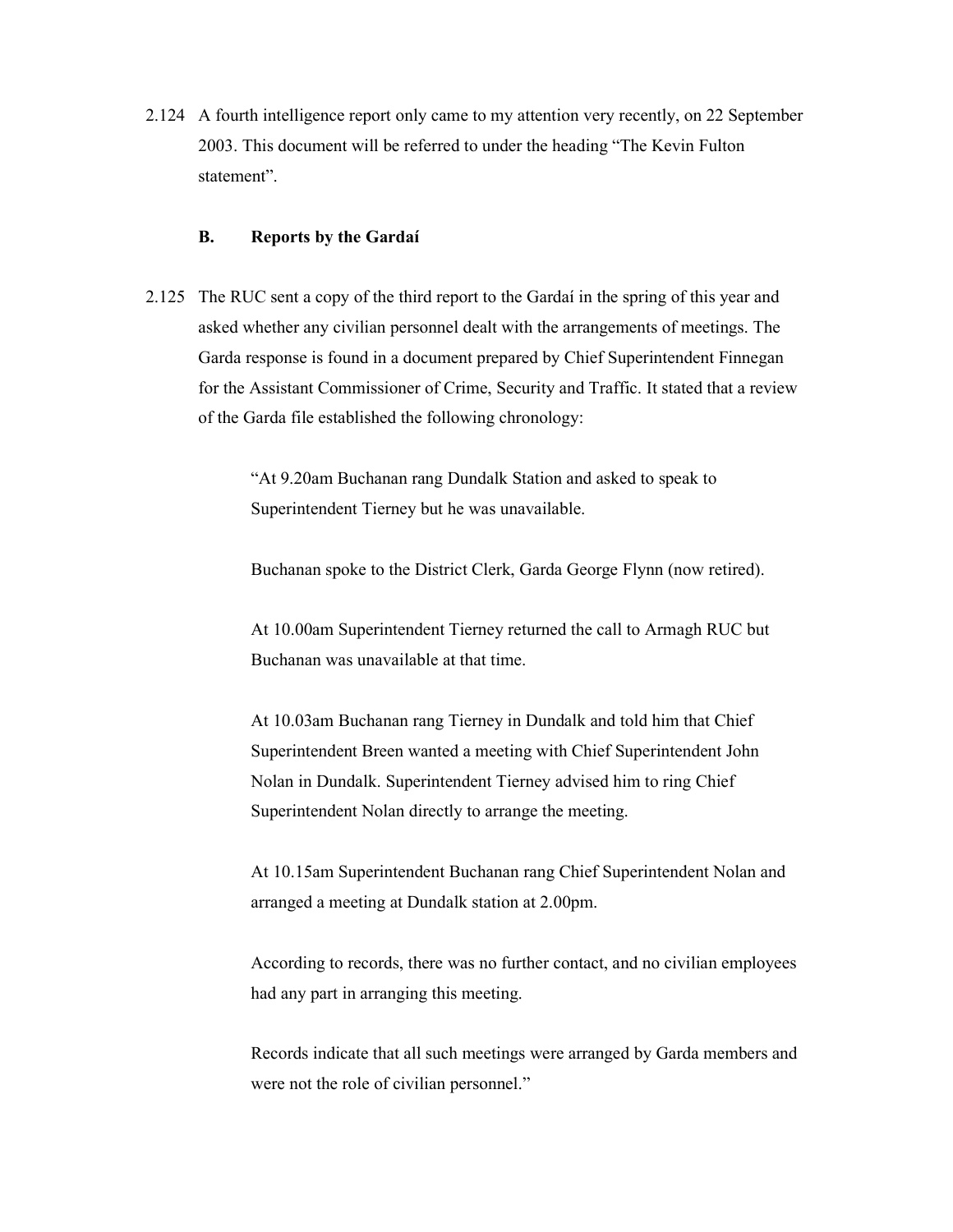2.126 A similar conclusion was reached by Assistant Commissioner Edward J O'Dea, who had prepared a very detailed and careful report shortly after the murder. In his conclusion he stated that he was satisfied that no member of the Gardaí had leaked or passed on any information concerning the visit of the two RUC officers to anyone outside the force. The following are significant portions of his report:

#### **"Summary**

 Breen was stationed at Armagh from April 1986 until his demise. He was the Divisional Commander for "H" Division of the RUC. He resided at Banbridge, Co Down, which is approximately 18 miles from Armagh city.

 Superintendent Buchanan was stationed at Armagh from January 1986 until his demise. He was the Border Superintendent for the RUC "H" Division. He resided at Moira, Co Down, which is approximately 22 miles from Armagh city. He used his private motor car, a red Cavalier, … in the course of his duty since his allocation to Armagh.

 Because he occupied the post of Border Superintendent he was a person that would be known to the PIRA.

 Past experiences of PIRA show that they are capable of targeting members of the security forces on both sides of the border and building up intelligence dossiers on them. This intelligence can then be used to plan and implement attacks.

# **Particular areas which left Breen and Buchanan vulnerable to reconnaissance by the PIRA:**

Most obvious<sup>-</sup>

- Buchanan's identity was known to the PIRA.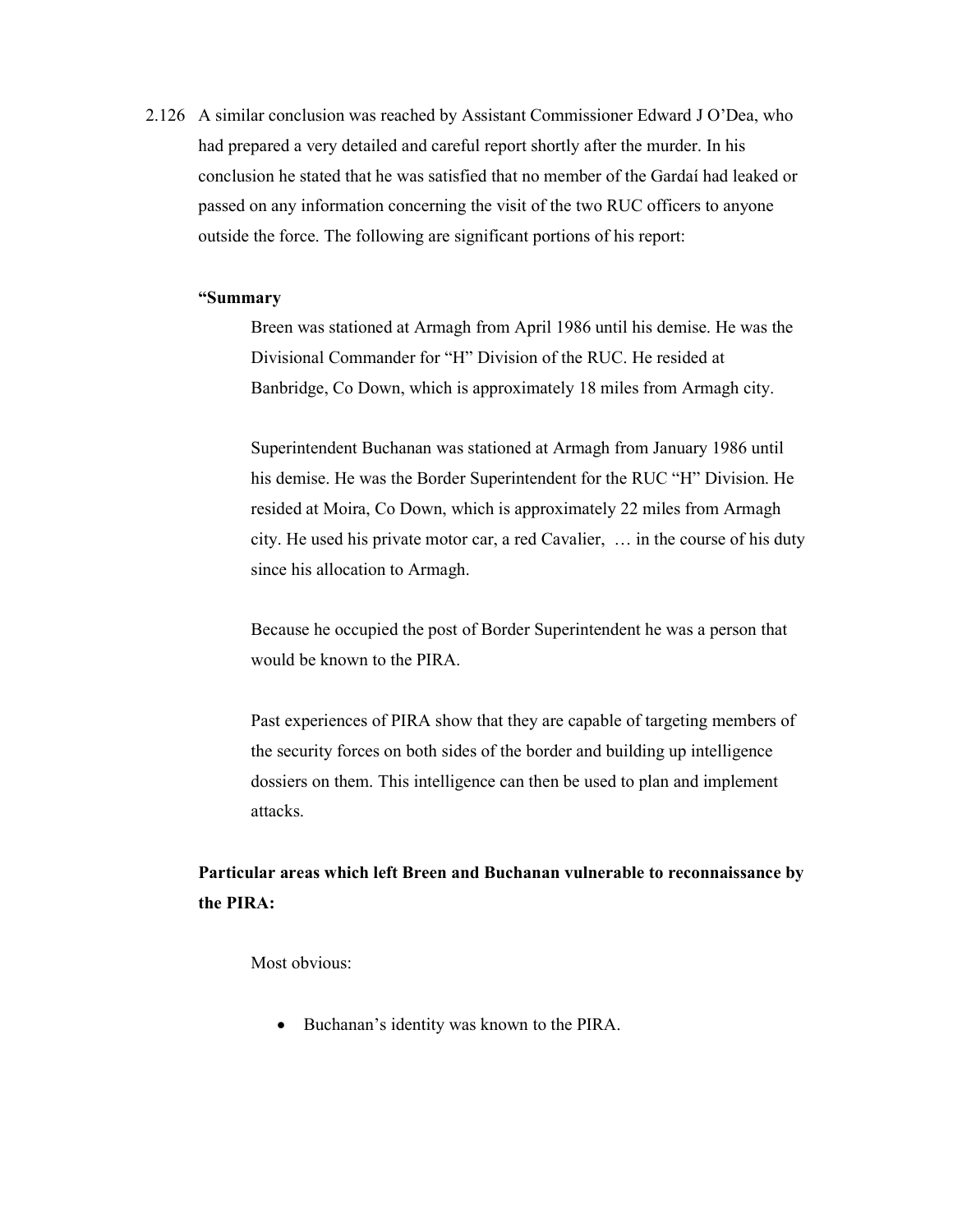- He used the same vehicle over a three-year period in the course of his duties as Border Superintendent.
- He visited Dundalk station on a regular basis over this period in the same car. It was not unusual for him to call to the station twice a week.
- As far as can be ascertained he parked his car in the open forecourt of the station where it was clearly visible to members of the public.
- According to RUC sources, Buchanan used the same route, via border crossing 10 and Jonesborough village on an average of eight out of ten visits.
- $\bullet$  This route traverses some of the most Republican-oriented territory in Northern Ireland. The roads are narrow and the terrain lends itself to guerrilla activities."
- 2.127 The report finished with Assistant Commissioner O'Dea concluding that he was satisfied from his investigation that no member of the Gardaí had leaked or passed on any information concerning the visit of RUC officers to anyone outside the force:

#### **"Conclusion**

 Structured and formal meetings between RUC and Gardaí are planned and organized in advance.

 But informal meetings between officers of the two forces occur on a regular basis and are usually organized on an impromptu basis via telephone.

 Consideration will be given to security precautions in future, including using different routes, using principal rather than secondary roads, and utilizing secure telephone systems to arrange informal meetings."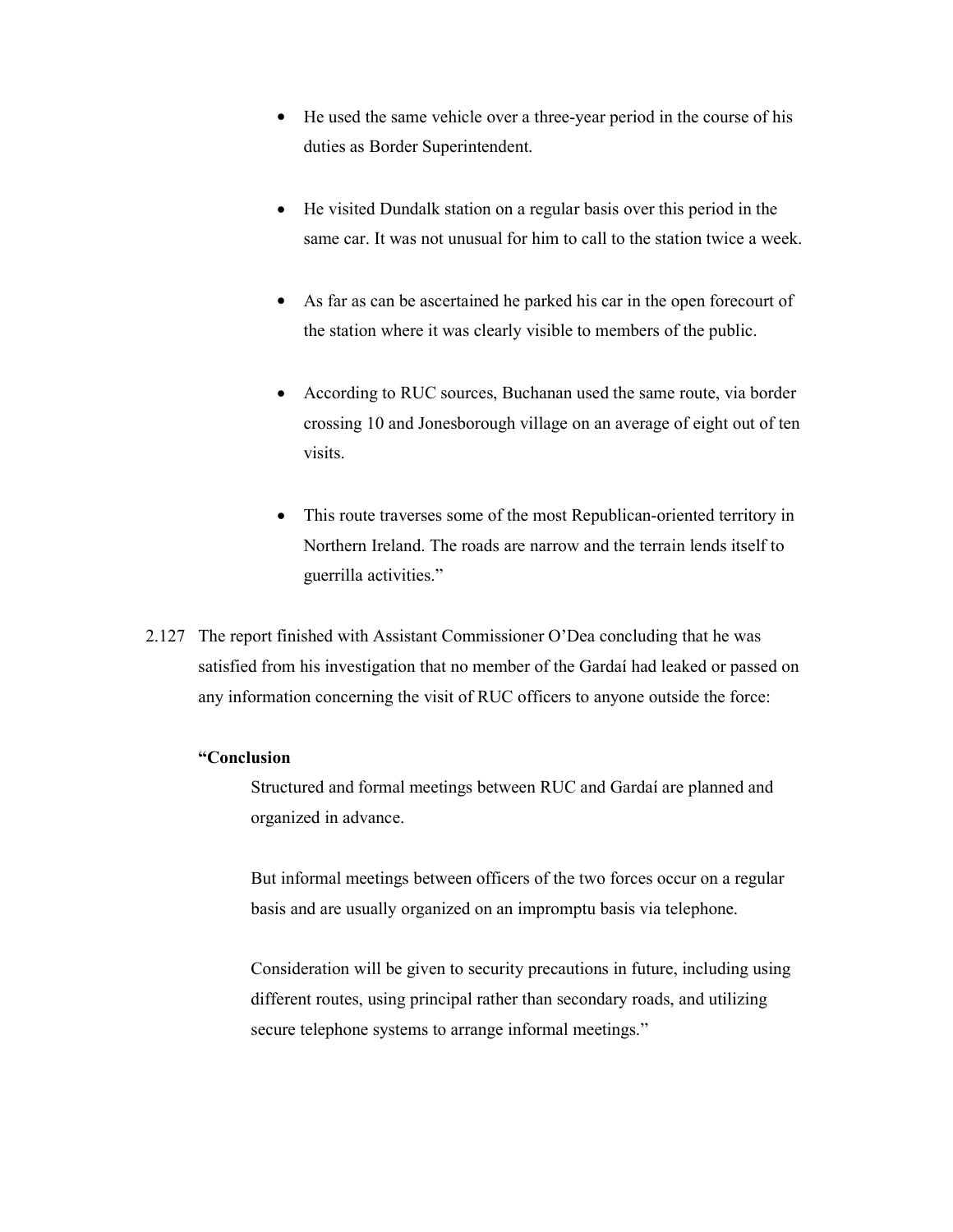- 2.128 Further, it must be remembered that, in correspondence dated 29 September 2000, Deputy Chief Constable Cramphorn of the RUC sent Deputy Commissioner Conroy of the Gardaí a report prepared by Chief Superintendent McBurney dated 15 September 2000. In that report, McBurney specifically addressed the allegation that "RUC Special Branch had received intelligence that a Garda officer had telephoned an IRA member to tip him off". With respect to this and other allegations, Chief Superintendent McBurney asserted that "… no evidence exists, nor can any documentation be located, which indicates Garda collusion with subversives". Certainly, the Garda was entitled to rely upon the RUC report in drawing its own conclusion that there did not appear to be any documents which indicated that any member of the Gardaí had colluded with the murderers of the Gibsons or Breen and Buchanan.
- 2.129 It is not clear why Chief Superintendent McBurney's report did not refer to the intelligence report received a few years after the murder. This was the report which alleged that an identifiable contact at Dundalk station had given information to PIRA, which facilitated the ambush of the officers. Nor was this item of intelligence referred to in the letter written to the Gardaí by Deputy Chief Constable Cramphorn on 29 September 2000. I note that it was commented upon in an internal RUC memorandum from Assistant Chief Constable Hall of "E" Department to the Assistant Chief Constable of "C" Department signed by the Deputy Head of Special Branch, Detective Chief Superintendent Martindale, on 25 September 2000. It may be that because the report was ungraded it was considered of such little value that no reference to it was needed.

# **C. Intelligence reports which could be taken as indicating that there was no Collusion**

2.130 There are other intelligence reports which could be taken as indicating that the ambush did not occur as a result of information given by Garda officers or employees to PIRA members regarding the attendance of Chief Superintendent Breen and Superintendent Buchanan at the Dundalk station. Rather, it appears to have occurred as a result of a large-scale PIRA operation which had been in place for a week before the murders occurred. These intelligence reports were derived from at least two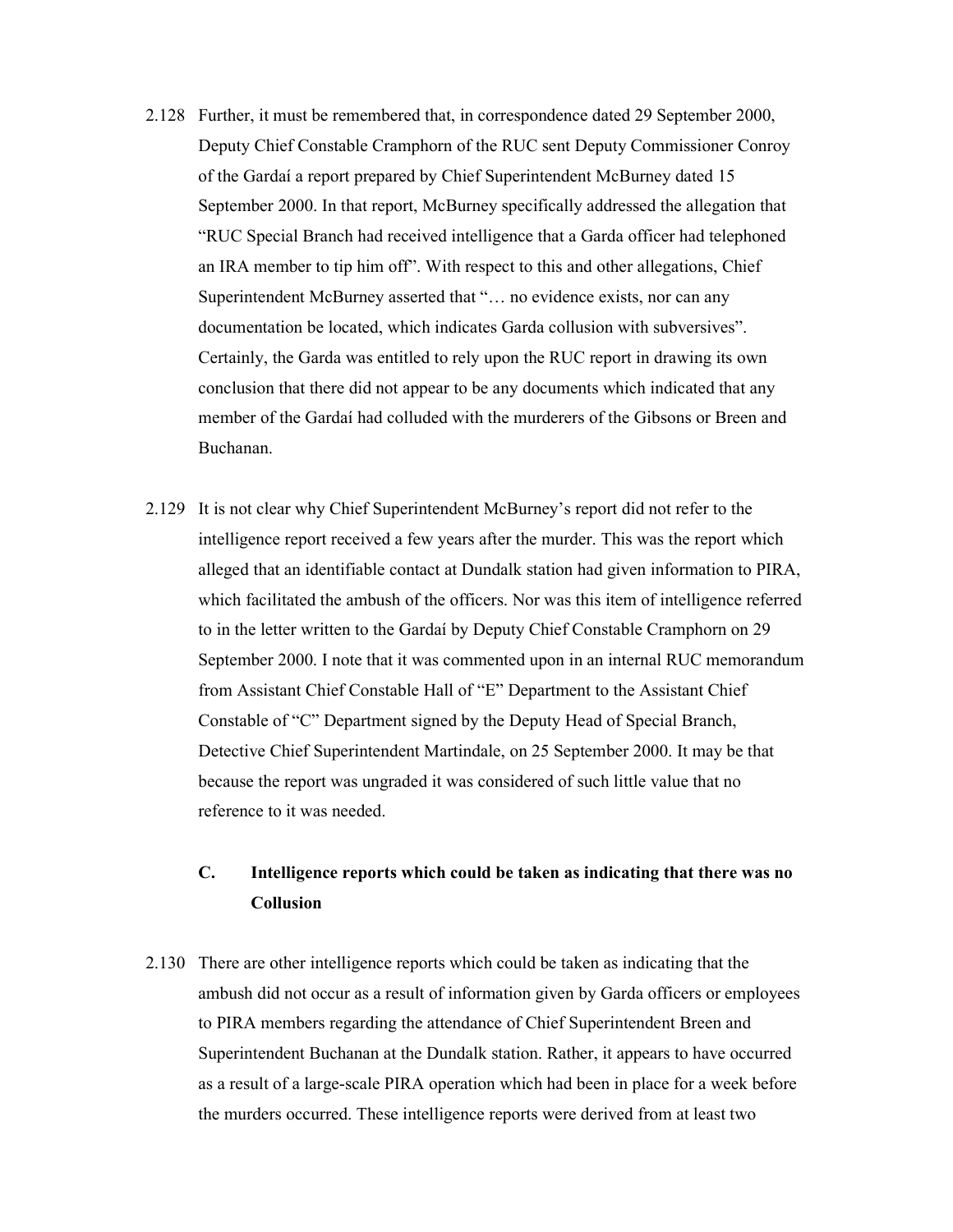separate sources. They are generally in agreement as to the planning of the ambush and as to the identity and role of the participants. This could be taken as adding weight and credence to these reports.

- 2.131 An intelligence report was received by the Gardaí a few weeks after the ambush. It was assessed as probably true and emanating from a previously reliable source. It indicated that on the day of the shooting the IRA had men in position on the main Dublin-Belfast Road, the main Omeath-Newry Road and the Carrickmacross Road in addition to the road on which the ambush occurred. The largest concentration was on the Carrickastrickan Road, that is to say the main Dundalk-Forkhill Road. It stated that over 20 IRA men were involved in the operation that was in place for a week before Chief Superintendent Breen and Superintendent Buchanan were murdered. The report went on to provide details as to the identity of the planners and participants in the operation that are not relevant to the issue as to whether or not there was collusion in this case.
- 2.132 There is another intelligence report that purports to be based upon an eyewitness account of the event which the report suggests would be true. It was received by the Gardaí four days after the shooting. It indicated that about four minutes before Buchanan's car arrived at the site of the ambush, two men with rifles halted three cars on the Jonesborough side of the hill where the shooting occurred. It was said that the cars blocking the road would not be visible to anyone travelling to Jonesborough until they reached the top of the hill, the site of the murders. It was said that the officers' car was followed by a white or cream-coloured Liteace van. The back window of the van was covered with black plastic which gave a mirror reflection from the outside but allowed persons in the van to see out. The van passed the Buchanan car and pulled in front of it. The car stopped and four masked men with guns jumped out from the back door of the van. The officers tried to reverse their car but were shot by the four gunmen. The van then drove off in the direction of Jonesborough taking the six gunmen with them. The two men who halted cars on the road did not wear masks and had no transport with them.
- 2.133 Another intelligence report was prepared in April 1989 by a Garda Superintendent at Dundalk, based upon the information received from a reliable source. It too reported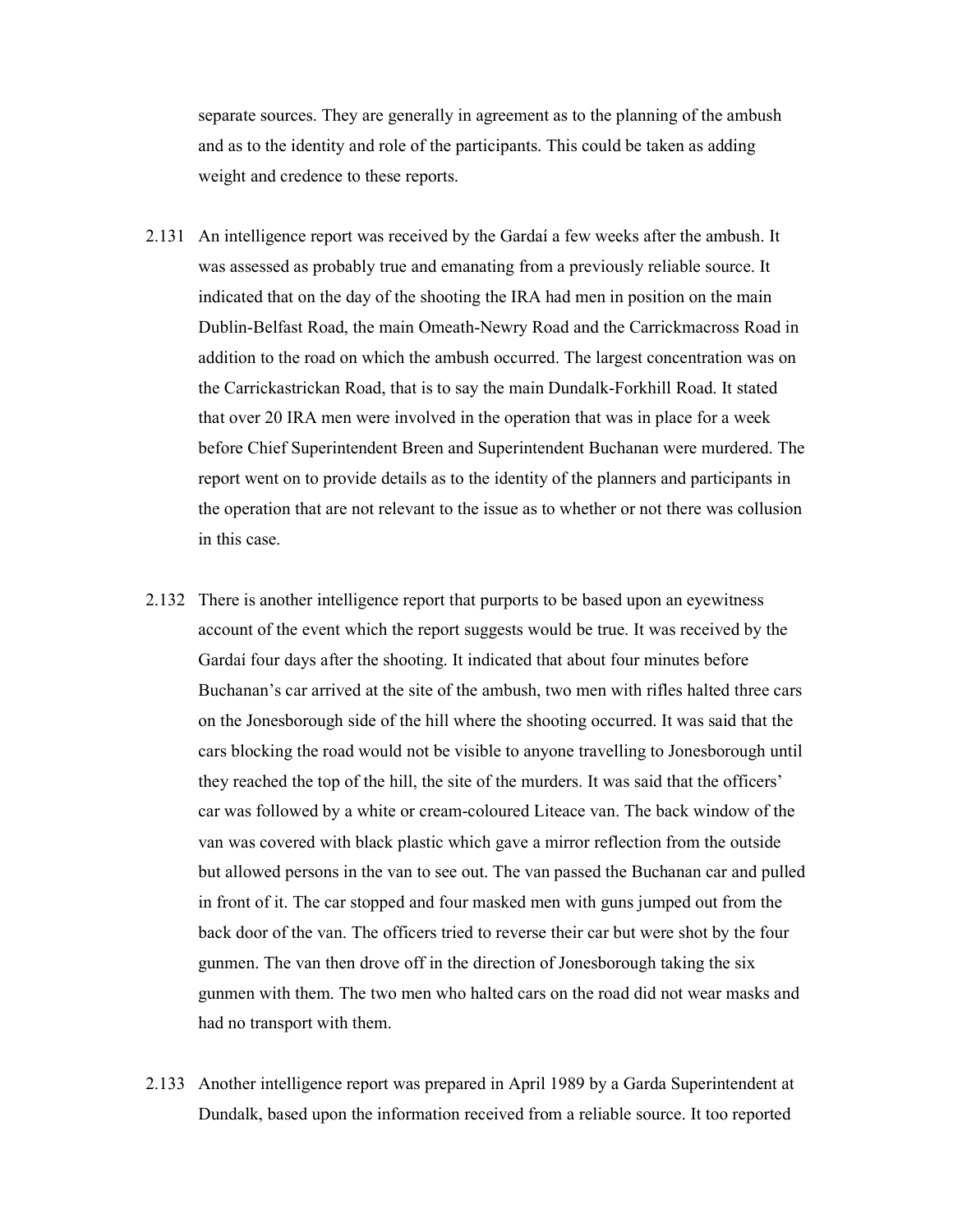that over 20 persons were involved in the PIRA operation that culminated in the murders of Chief Superintendent Breen and Superintendent Buchanan.

- 2.134 It stated that the operation continued each day for over a week. The aim of the operation was to abduct the officers and interrogate them as to how they were alerted to the PIRA's intended raid on the RUC station at Loughall.
- 2.135 It referred to the four roads which were covered for the week prior to the shooting.
- 2.136 It also stated that a van was parked at a location on the Newry Road, Dundalk. When the RUC officers passed by on their way to Newry the van was to overtake them and drive to Edenappa. It was said that each group had vehicles scouting in the area.
- 2.137 It gave the names of those said to be involved in the operation. The intention of PIRA was said to be to block the road behind the RUC vehicle but things went wrong when the officers reversed and tried to escape.
- 2.138 It went on to say that the IRA could have shot the officers on prior occasions but they were anxious to identify the source that had notified the RUC about a planned PIRA attack on the RUC station at Loughall.
- 2.139 There is as well a report prepared by the Armed Forces which should be considered.
- 2.140 An MOD document prepared by 1st Battalion Royal Regiment of Fusiliers, British Forces, Lisburn, dated 25 March 1989, described the incident as follows:

 "Eyewitnesses report at 201430 March 1989, a beige van drove up the Edenappa Road and stopped outside a derelict at GR 06531506. Two armed men, dressed in full combats and wearing camouflage cream, got out of the van and went into the derelict. The men were not wearing berets. This is an excellent ambush position; it is 400 m north of BCP 10; in dead ground to OP R21C, where the road hits a sharp rise but is covered from view from other areas by trees.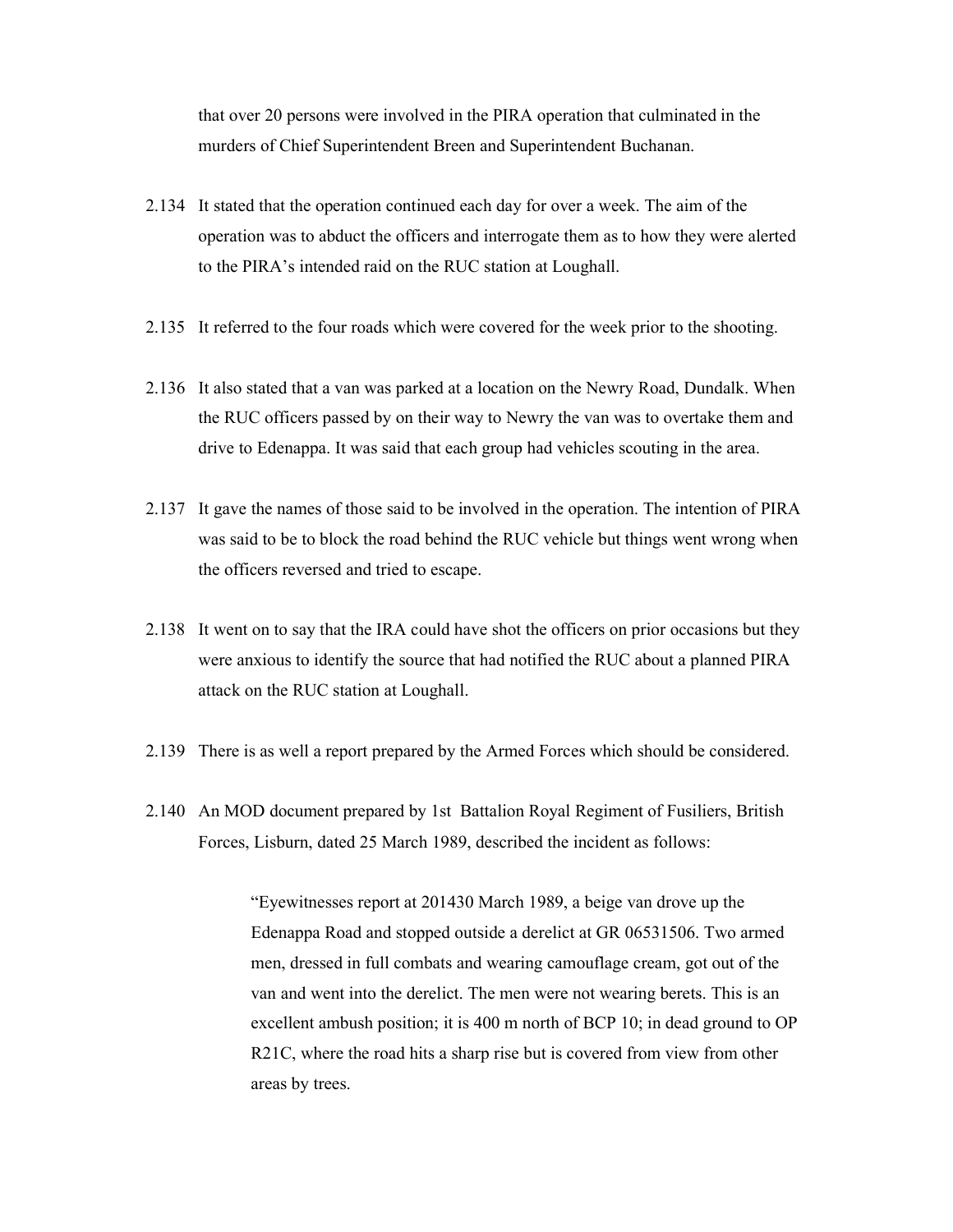At 15.15hrs, Breen and Buchanan left Dundalk Garda station after a routine meeting with the Gardaí to return to the North. They were travelling in Buchanan's private car.

 Eyewitnesses report that at 15.45hrs, the two gunmen came out of the derelict and stopped three cars that were heading south down the Edenappa Road. The occupants of the cars were made to get out and lie face down by the side of the road. Their cars were stopped in such a manner that the road was blocked, leaving space for only one car to pass. As Buchanan's car approached the roadblock, they slowed and stopped, obviously thinking they were at Army VCP. The beige van drove up the Edenappa Road from the south, overtook the car, and pulled into a track to the east of the road. Four more gunmen got out of the van and began firing at the car. Mr. Buchanan attempted to reverse out of the ambush, but came up against a wall and stopped. Mr. Breen got out of the car and waved a white handkerchief; one of the gunmen walked up to him and shot him in the head. Mr. Buchanan was dispatched in the same manner while still strapped in his seatbelt; it is probable that at this stage he was already dead. The gunmen then climbed into the van and drove away south down the Edenappa Road and across the border.

- 2.141 From this report it could be taken that the Army was impressed with the suitability and excellence of the site for an ambush.
- 2.142 It is not for me to assess the evidence and make findings of fact. All I can do is observe that various intelligence reports, assessed as probably true and emanating from reliable sources, could be taken as indicating that the ambush occurred solely as a result of PIRA operations and not as a result of information passed by Garda officers or employees regarding the visit of Breen and Buchanan or their movements.
- 2.143 In addition, there are factors other than intelligence reports which could be taken to indicate that the PIRA would not have needed any assistance from the Gardaí in planning and carrying out the murders of Chief Superintendent Breen and Superintendent Buchanan.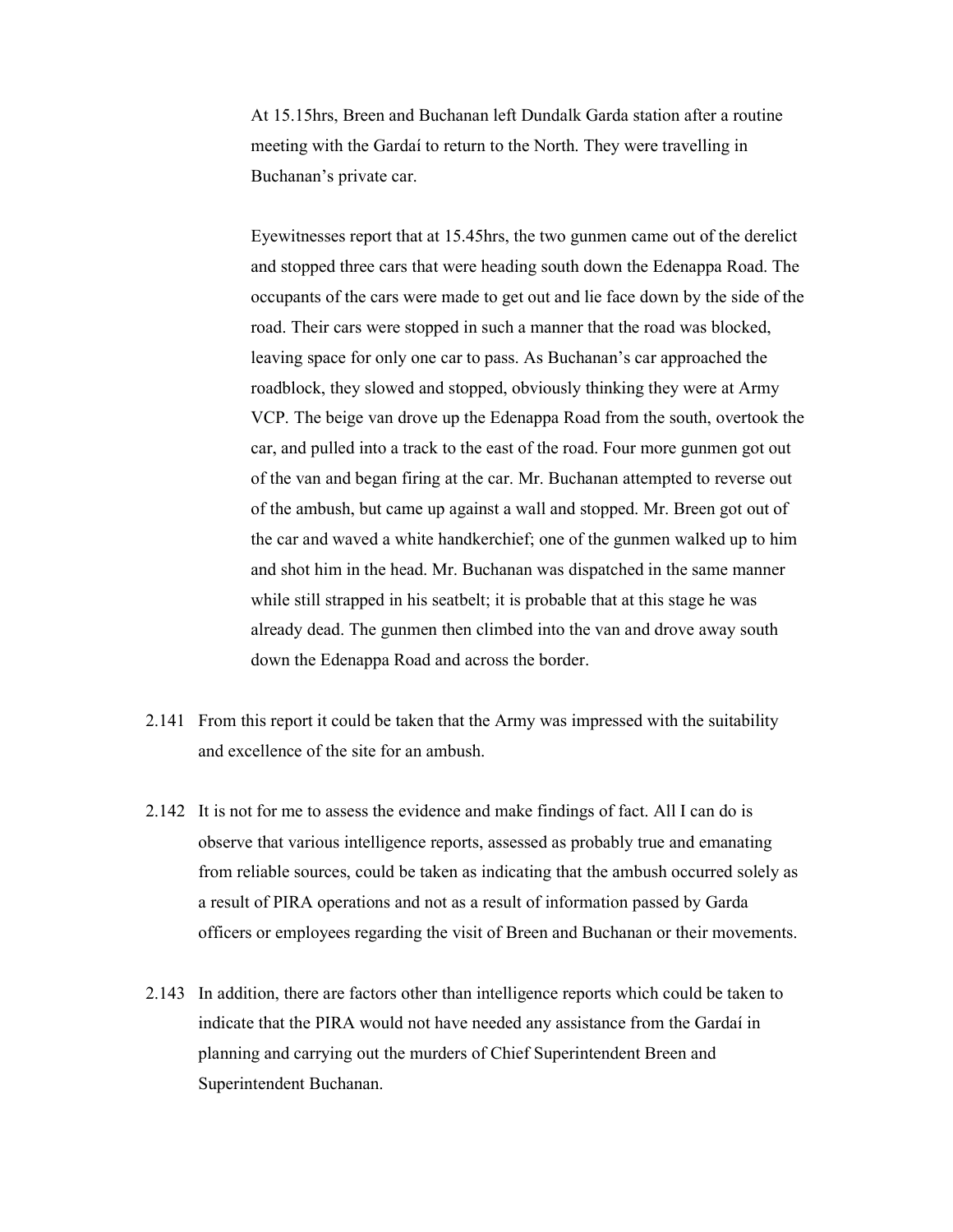#### F**actors to be considered other than intelligence reports**

- 2.144 It may be helpful to set out all the factors other than intelligence reports that should be taken into account in determining whether the murders of the officers were committed with or without the assistance of Garda officers or employees.
- 2.145 On one side of the balance sheet is the very precise timing of the final arrangements made for the ambush by the PIRA killers. It will be remembered that the three southbound cars were stopped and positioned a very short time before the officers' northbound red Vauxhall Cavalier came on the scene. The time interval was described as "very short" or "four minutes". It is true that the information regarding the approach of the officers' car could have been given by radio or other means from the lightcoloured van following their car or by other PIRA surveillance teams. Yet an inference could be drawn, based on supposition or hypothesis, that the information came from a Garda officer or employee. The statement of Kevin Fulton, discussed in the next section, could be taken as providing some evidence that this is, in fact, what occurred.
- 2.146 On the other side of the balance sheet there were a number of known factors that could lead to a contrary inference. They include the following:
	- (i) Superintendent Buchanan was stationed at Armagh from January 1986 until his demise. He was the Border Superintendent for the RUC "H" Division. He resided at Moira, Co. Down, some 22 miles from the city of Armagh. He used his own car, a red Vauxhall Cavalier with a well-known Northern Ireland registration number, in the course of his duties which frequently took him across the border.
	- (ii) Because he occupied the post of Border Superintendent, he was a person that would be known to PIRA. Past experience of PIRA murders shows that this organization was capable of targeting members of the security forces on both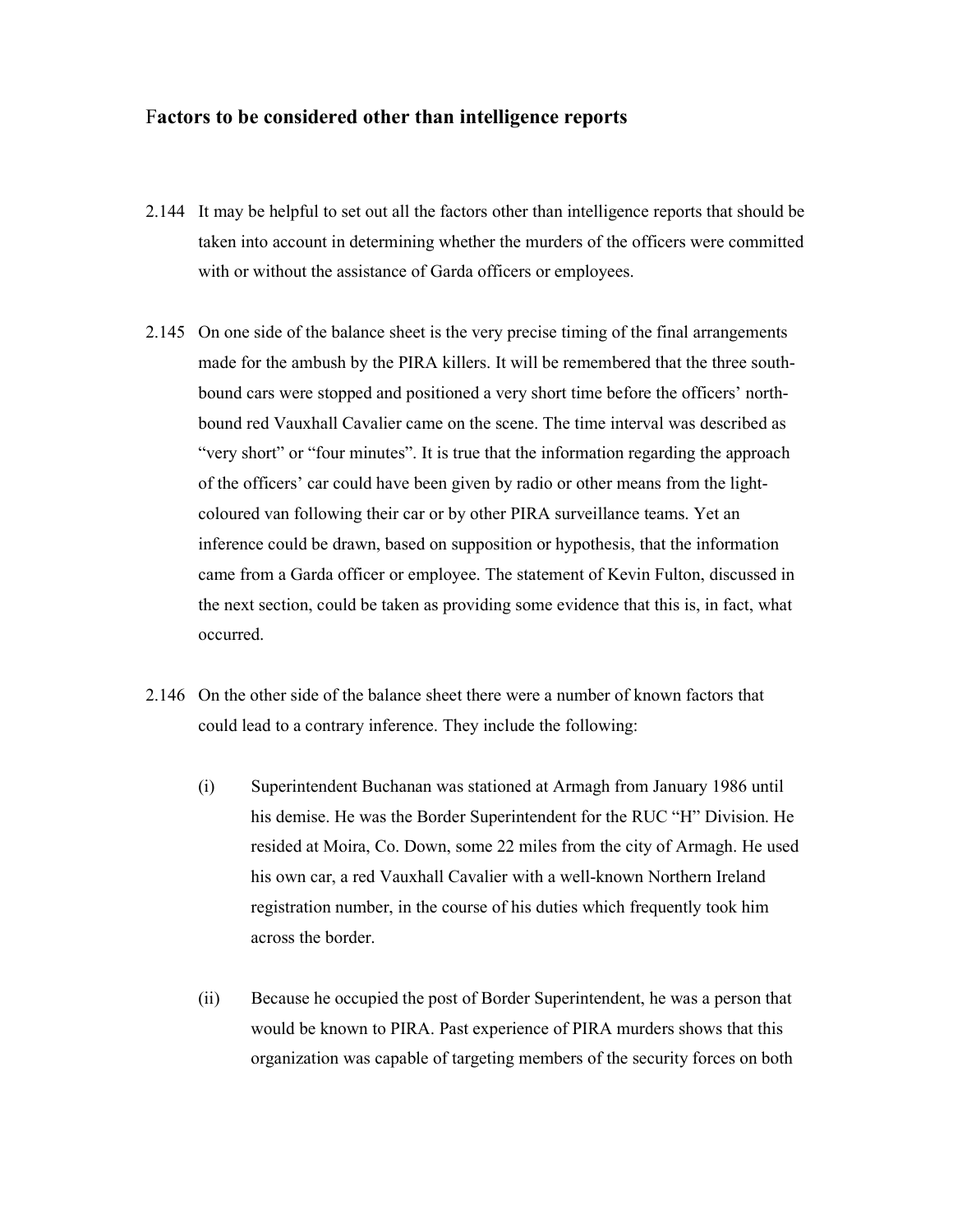sides of the border and building up intelligence dossiers on them. This intelligence could then be used by them to plan and implement attacks.

- (iii) As noted by Assistant Commissioner O'Dea in his report, aspects which left Chief Superintendent Breen and Superintendent Buchanan particularly vulnerable to reconnaissance by the PIRA included the following:
	- $\bullet$ Buchanan's identity was well known to the PIRA.
	- - He used the same vehicle over a period of three years in the course of his duties as Border Superintendent.
	- - He visited Dundalk regularly over this period in the same car. It was not unusual for him to attend at the station twice a week.
	- $\bullet$  As far as can be ascertained he usually parked his car in the open forecourt of the station where it was clearly visible to members of the public passing by the station.
	- - According to RUC sources, Buchanan used the same route by way of border crossing No. 10 and Jonesborough Village on an average of eight out of every ten visits.
- (iv) Assistant Commissioner O'Dea concluded that he was satisfied that no member of the Gardaí leaked or passed on any information concerning the visit of RUC officers to anyone outside the force.
	- - He noted that the structured and formal meetings between RUC and Gardaí were planned and organized in advance but that informal meetings between officers of the two forces occurred on a regular basis and were usually organized by telephone by the officers involved.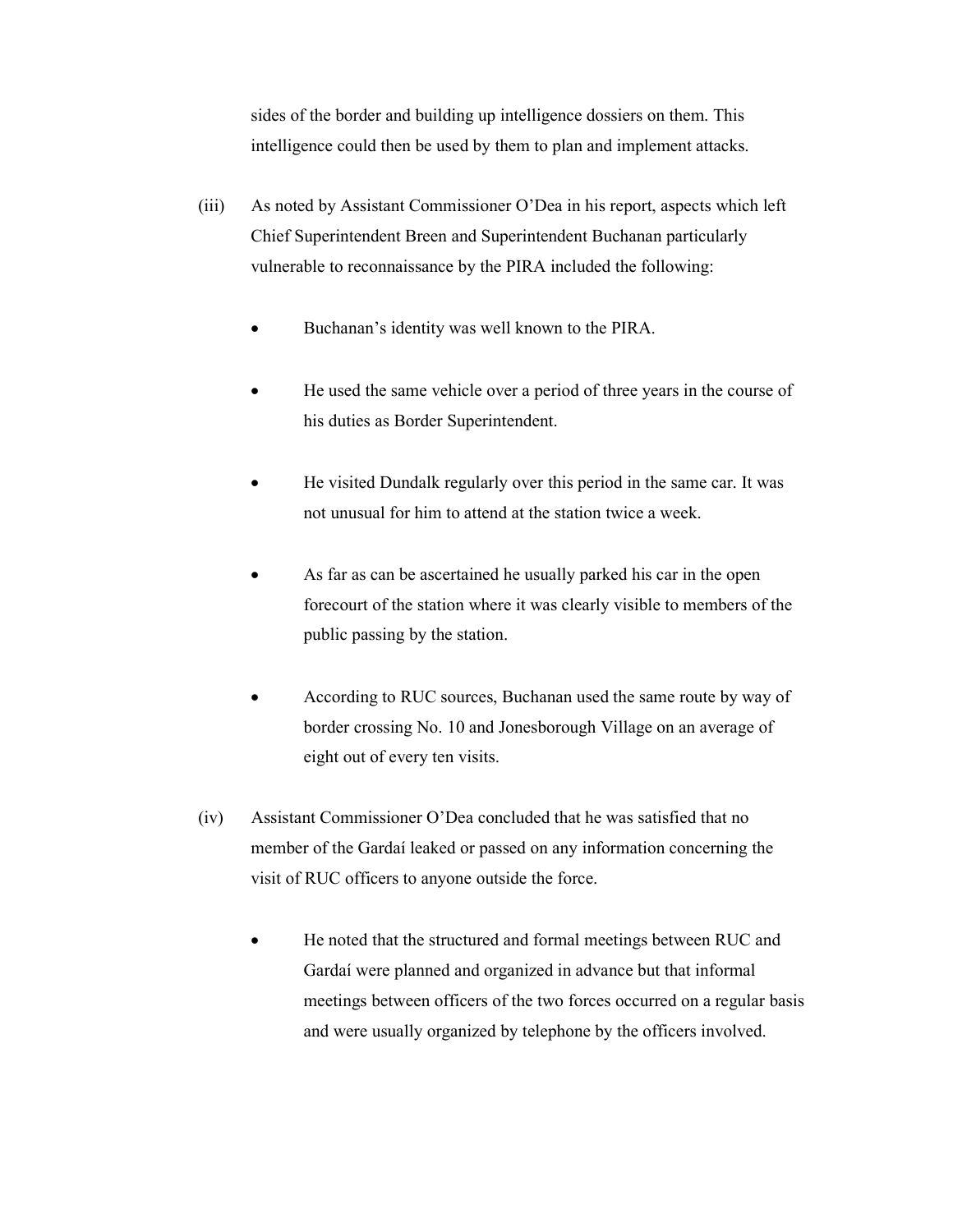- $\bullet$  In the course of the preparation of his report, O'Dea noted that he had interviewed the 27 officers stationed at Dundalk. He found that the majority of those officers were unaware of the fact that Breen and Buchanan were attending a meeting at the station. Other officers were aware of their presence but did not know their identity. All those that did speak to Breen or Buchanan stated that they did not know or discuss the route taken by the officers to reach Dundalk nor the route they intended to use on their return.
- - He interviewed as well the one civilian employee, Nora Burns, who worked as a clerical assistant at the station. She stated that she was present on the day of the visit but she was not aware that a meeting was being held between RUC and Garda officers. Nor did she notice anything unusual at the station on that day.
- - In statements similar to that of many of the Garda officers, both Inspector Tierney and Chief Superintendent Nolan stated that there was no reference made by either Superintendent Buchanan or Chief Superintendent Breen as to how they had arrived at Dundalk or the route they intended to take on the return journey.
- $\bullet$  It was known to the police on both sides of the border that the PIRA in south Armagh was strong in numbers and particularly well organized.
- - PIRA also used local people sympathetic to PIRA known as "dickers" to keep watch on buildings and on police stations and to report on the arrivals and departures of people and vehicles from the stations.
- $\bullet$  As well it was known that PIRA had developed sophisticated intelligence-gathering techniques. For example it employed relatively sophisticated radio equipment to monitor some of the radio transmissions and telephone calls of the police and army units.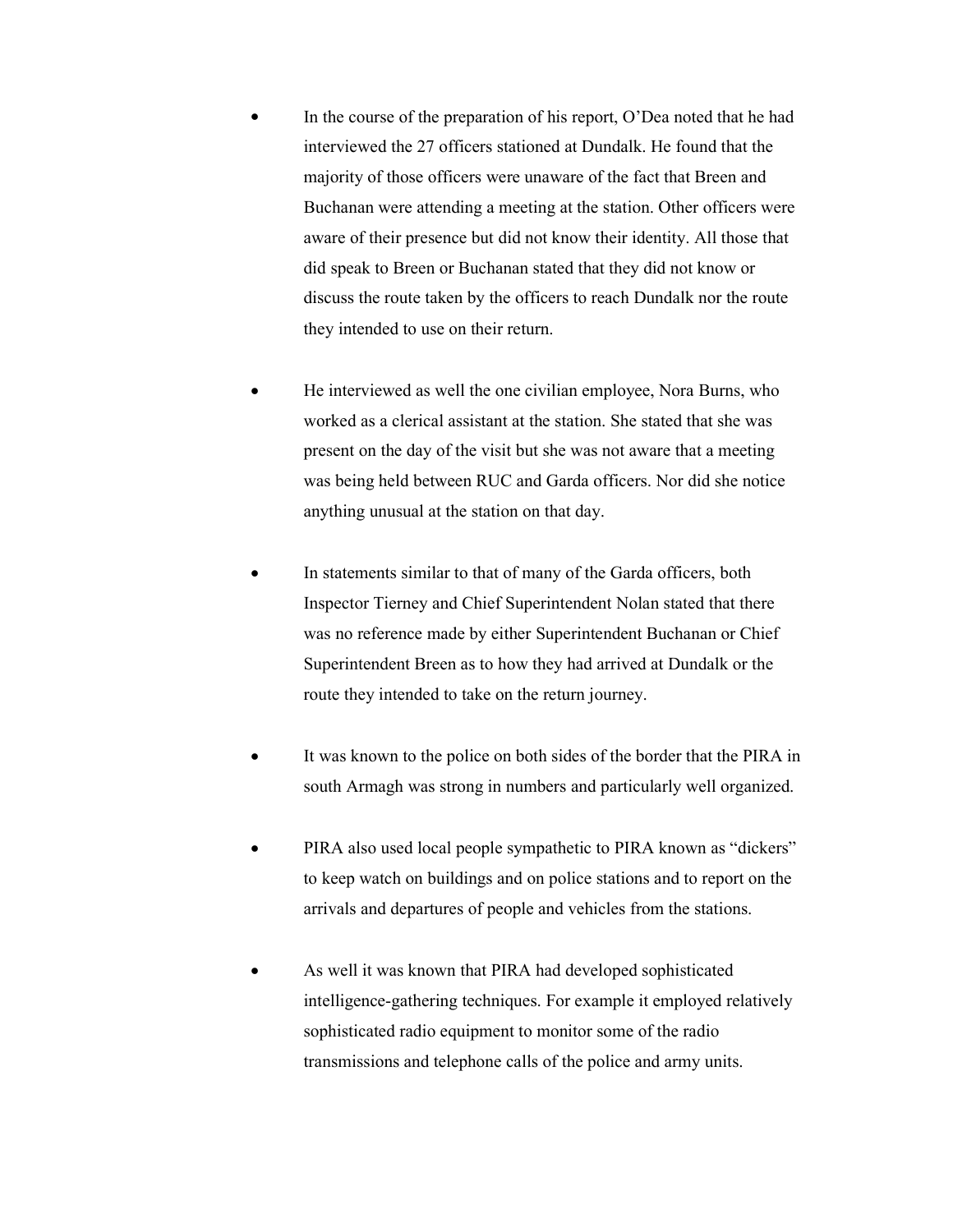- 2.147 There are as well the Army vehicle surveillance reports to consider. One of them indicated that Buchanan's car was being followed by a member of PIRA's car on 15 March, five days before the murder.
- 2.148 Similarly, a traffic analysis conducted by Army intelligence, dated 6 June 1989, determined that two vehicles had been regularly sighted in the vicinity of Buchanan's car at Newtownhamilton Town Centre. One of the vehicles was linked to PIRA and had been seen travelling in the same direction as Buchanan's car, within a short space of time, on at least three occasions. In addition, the two vehicles in question had been seen travelling in tandem on various occasions. It was believed that these sightings were unlikely to be a product of random coincidence. Finally, it was observed that there had been no further sightings of one of the vehicles after the murder of the officers on 20 March 1989.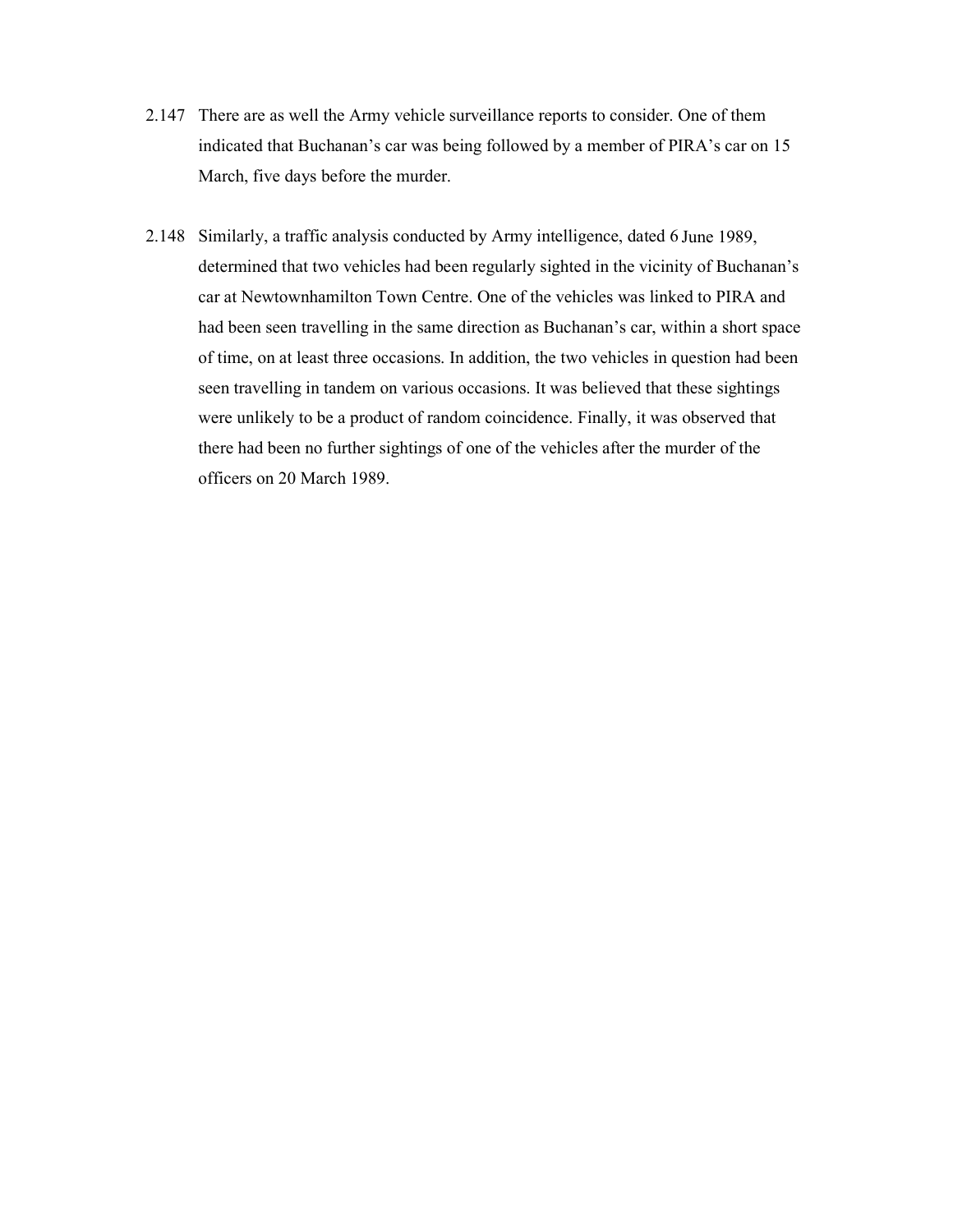## **The Kevin Fulton statement**

2.149 On 9 September 2003 Kevin Fulton, accompanied by a friend, delivered to me a statement. It reads as follows:

> In 1979, I enlisted in the British Army. Within months of my posting, I was recruited by a British intelligence agency to act as an agent. In this capacity, I became a member of the Provisional IRA.

> On one occasion in the late 1980s, I was with my senior IRA commander and another individual in my car. I knew the other individual to be Garda B. I was introduced to Garda B. I knew that Garda B, who was stationed at Dundalk, was passing information to the Provisional IRA.

> I was in Dundalk on the day of the ambush of Superintendent Buchanan and Chief Superintendent Breen. I am aware that, after the ambush took place, my senior IRA commander was told by a member of PIRA that Garda B had telephoned to the Provisional IRA to tell them that officers Breen and Buchanan were at the Dundalk station.

I should add that I know nothing about the murder of Lord Justice and Lady Gibson.

I have read this statement and its contents are true and accurate. *(Signature)* 

1.150 It is not for me to make findings of fact and I specifically refrain from doing so. It is sufficient to note that in delivering this statement to me Fulton knowingly placed himself in a dangerous position. He had reasonable grounds to believe that by doing so he made himself a threat to and a target of some organizations. Those charged with making findings of fact may conclude that this adds to the credibility of the document. All this to say that the statement could be taken to constitute evidence that Garda B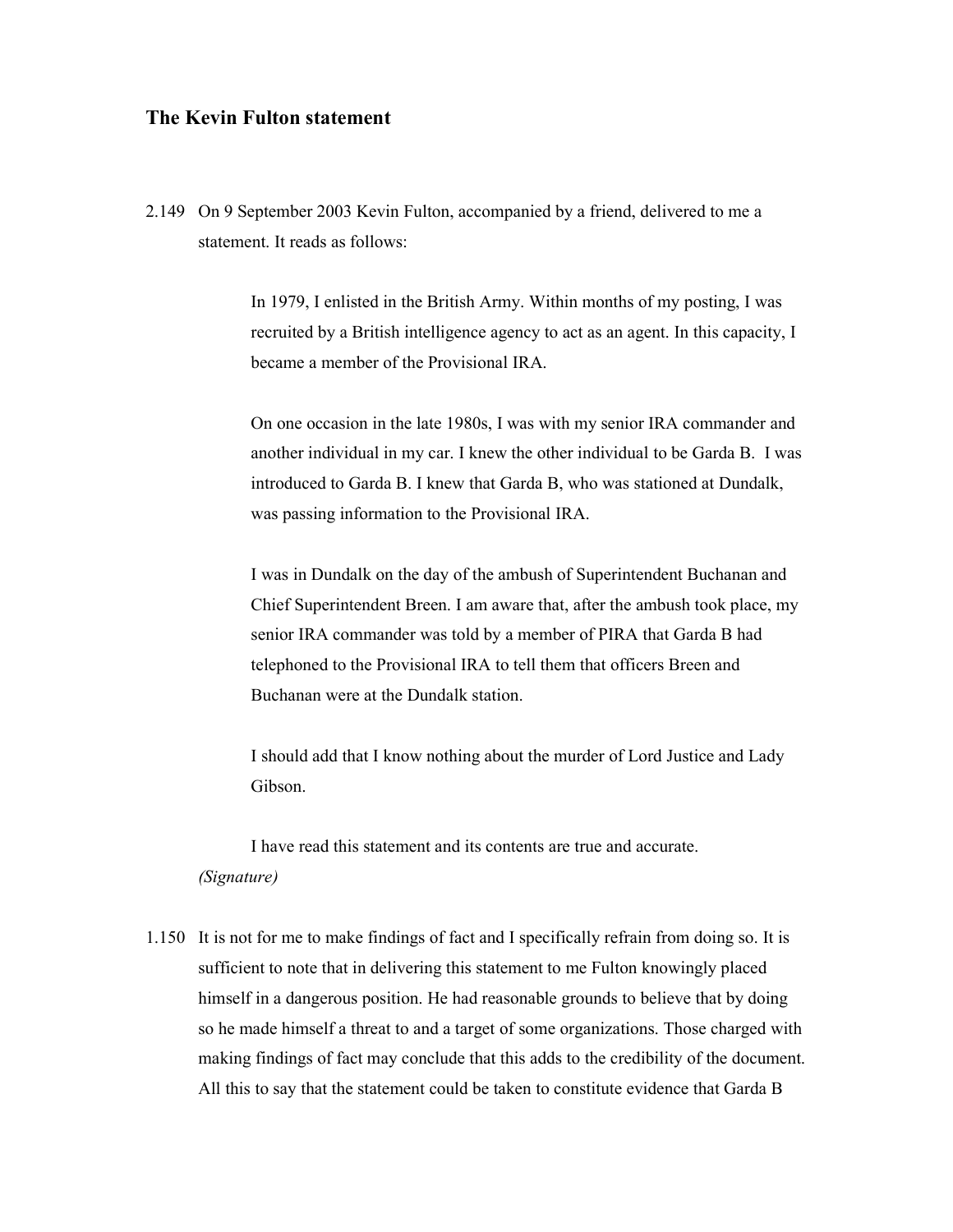was passing information to PIRA members while he was stationed at Dundalk. Further, that on the day of the massacre he telephoned a PIRA member to advise that Breen and Buchanan were at the Dundalk station. If this evidence is accepted by those making the findings of fact, then it could certainly be found to constitute collusion. It is a document that must be given very careful consideration. I note that other evidence, including the report by Assistant Commissioner O'Dea, confirms that Garda B was on duty at Dundalk station on the day of the ambush.

2.151 An intelligence report very recently provided to me by the PSNI could be taken as providing some independent confirmation of Kevin Fulton's statement. This document contains information from an agent, other than Kevin Fulton, who was graded as "fairly reliable". In 1985, this agent reported that Garda B was passing information to PIRA. While this report does not mention any specific PIRA operations, it could be taken to confirm Kevin Fulton's statement that, prior to the murder of Chief Superintendent Breen and Superintendent Buchanan, Garda B was passing information to the Provisional IRA.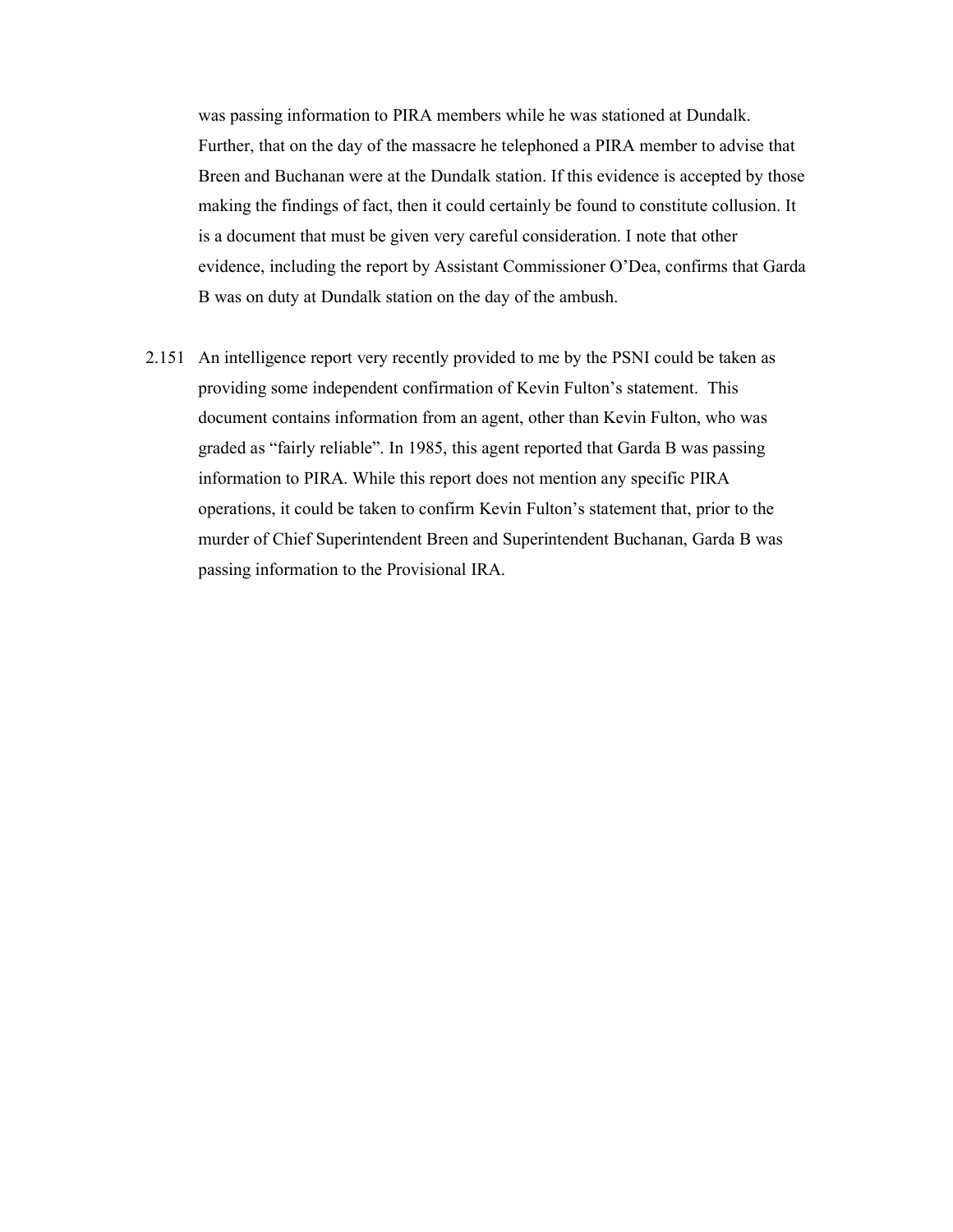## **Conclusions**

- 2.152 What conclusions can be drawn from the summary of the known factors, the intelligence reports that are relevant to this case and the statement of Kevin Fulton.
- 2.153 From a review of the relevant factors it might be said that PIRA did not need any assistance from the Gardaí to carry out the ambush and murders of the officers. Yet, the timing of the ambush was so very precise that it might lead to a conclusion that it could have only resulted from information given to PIRA by the Gardaí or members or sympathizers who knew the approximate time Buchanan's car left the station and the route it was taking to the North. It is true that the same information might have been given by the van apparently following Buchanan's car on the Edenappa Road. A consideration of the relevant factors alone might lead to a conclusion that information must have been given to PIRA a by Garda officer or employees to carry out the killings. Yet it could just as readily lead to a conclusion that PIRA neither had nor needed to rely upon collusion by Garda officers or employees to carry out the killings.
- 2.154 Let me turn next to the intelligence reports.
- 2.155 The intelligence reports received within days and the early weeks following the murder all suggest that PIRA members committed the murders without relying upon any information that the Gardaí or its employees could have supplied.
- 2.156 On the other side of the ledger, there are three more recent intelligence reports to be considered. The first, received some two years after the killings, speaks of information passed on by telephone from an identifiable contact at the Dundalk station which led to the murder of the officers. This report is ungraded. As a result, it would not be impossible but it would be difficult, if it were standing alone, to rely upon it as constituting evidence of collusion. The second report was received by the Gardaí many years after the shooting. It speaks of a fruitful contact in the Gardaí who passed on information that facilitated the murder of Judge Gibson and the shooting of two RUC officers after their visit to the Dundalk Garda Station. I must note that this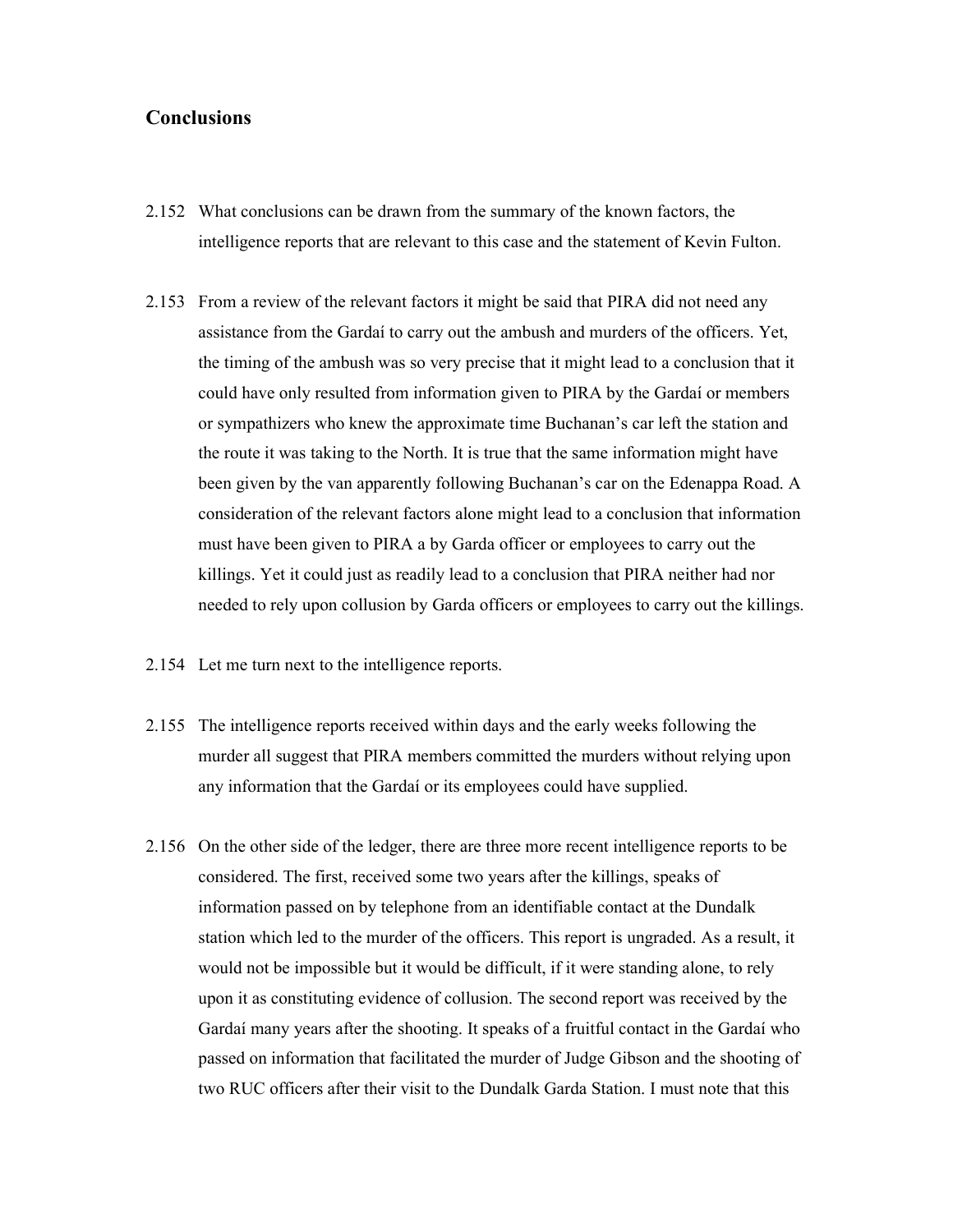report is based on double hearsay. The third report was received more than a decade after the ambush. It received a grade of "high". It speaks of an administrator, based somewhere in the Republic, who arranged meetings of Gardaí and RUC officers who provided PIRA with information that led to the murders of the officers.

- 2.157 The following must be kept in mind when considering these reports. The meeting of RUC officers and Garda officers that took place on 20 March was not a scheduled meeting. It was not arranged by a civilian employee or an administrator. Rather, it was the result of telephone conversations between the officers involved. There is no evidence to indicate that either a civilian employee or an administrator would have been in a position to notify PIRA of the meeting. Neither a civilian employee nor a Garda officer could have given any notice to PIRA regarding the RUC officers until Superintendent Buchanan's car was parked in front of the Dundalk station. At that stage it was just as easy for "dickers" or PIRA sympathizers to give notice of the presence of the RUC officers as it was for Garda officers or employees.
- 2.158 Nor can it be forgotten that the first report is ungraded, the second was received many years after the murders and is based on double hearsay, the third was received more than a decade after the murder and, although rated as "high", it casts a geographical net well beyond Dundalk, potentially wide enough to encompass all of the Republic of Ireland.
- 2.159 The factors and the intelligence reports received shortly after the murder considered by themselves might be thought to point to a conclusion that PIRA did not need any information from or collusion by the Gardaí to set up the ambush and carry out the murders.
- 2.160 The statement of Kevin Fulton must now be added to the mix and carefully considered. Standing alone it could be found to constitute evidence of collusion on the part of a Garda officer. It would explain the great precision of the timing of the ambush. It would as well add credence to the second of the recent intelligence reports which spoke of a Garda source in the Dundalk station and, perhaps to a lesser extent, the third report which also spoke of a Garda leak.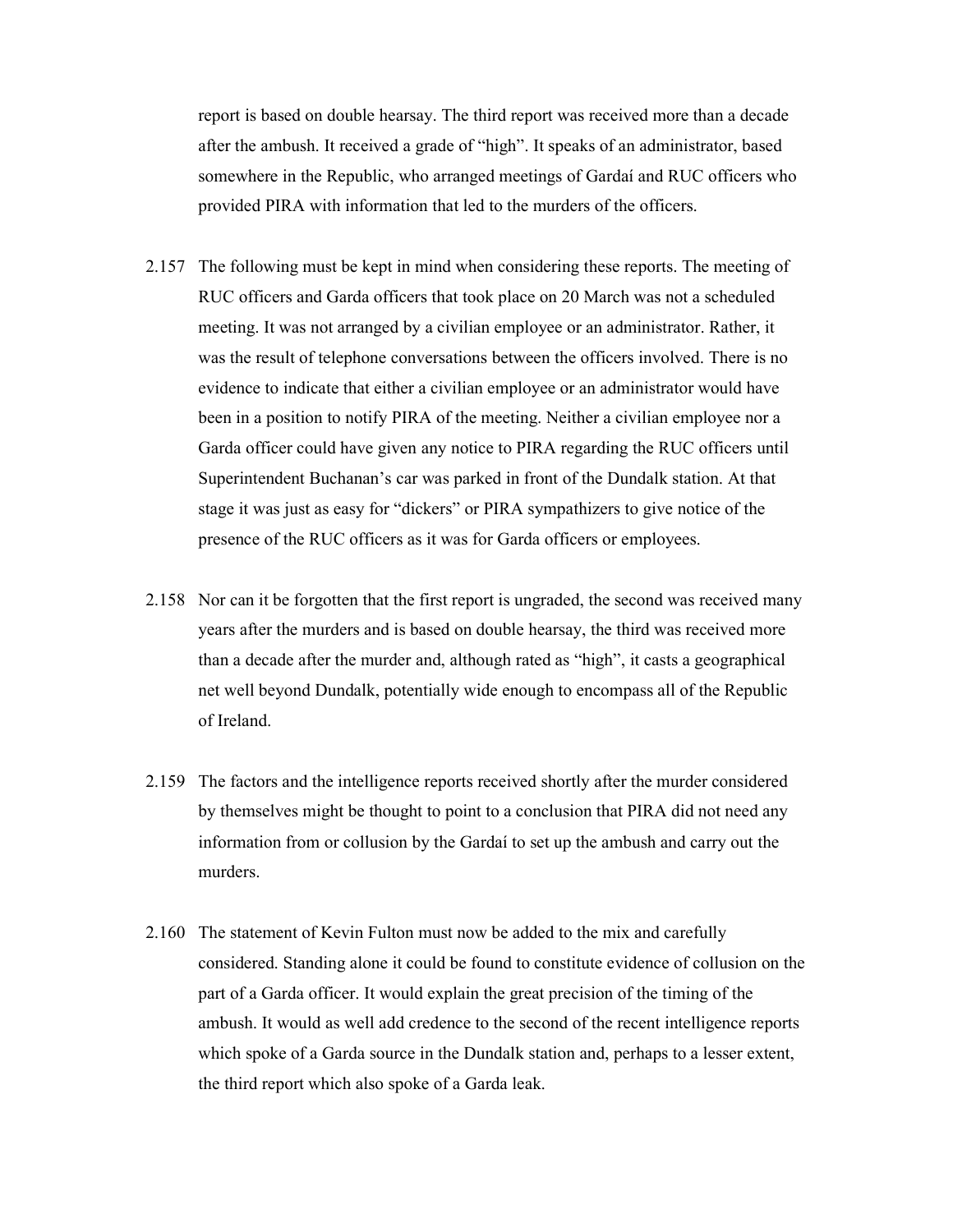- 2.161 The intelligence report received from the PSNI on 22 September 2003 must also be considered. It will be remembered that this report was received by the RUC in the mid 1980's from a person they considered to be a "fairly reliable source." It indicated that Garda B was passing information to PIRA. This might be found to constitute support for or confirmation of the statement of Kevin Fulton.
- 2.162.1 have considered carefully all the relevant material, the relevant factors, the intelligence reports and the Fulton statement. I have concluded that the documents reveal evidence that, if accepted, could be found to constitute collusion. As a result there must be a public inquiry.
- 2.163 If it is found that there was a Garda officer or employee that provided information that facilitated the murder of Breen and Buchanan then that should be known. Obviously it is something of great importance to the investigation of their murders. As well it would be an important factor in considering the safety of the PSNI officers who today must cross the border in the course of their duties to liaise with the Gardaí. From what I have seen it would appear that there is now excellent cooperation between the Gardaí and PSNI. Nothing should be done or omitted that would jeopardize that cooperation.
- 2.164 I should add that I am satisfied that I have been provided with, or granted access to, all the relevant intelligence documents.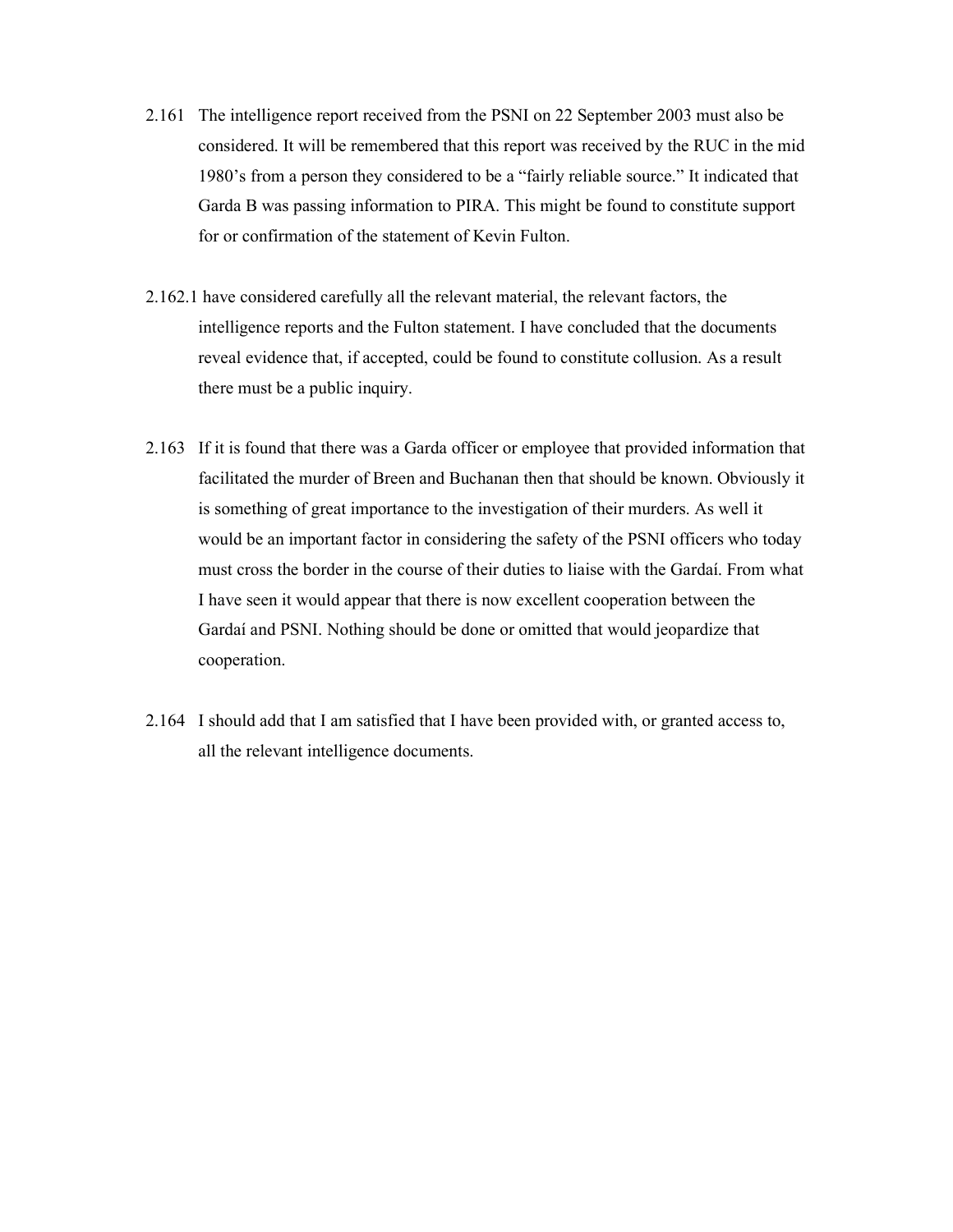## **The basic requirements for a public inquiry**

2.165 When I speak of a public inquiry, I take that term to encompass certain essential characteristics. They would include the following:

An independent commissioner or panel of commissioners.

The tribunal should have full power to subpoena witnesses and documents together with all the powers usually exercised by a commissioner in a public inquiry.

The tribunal should select its own counsel who should have all the powers usually associated with counsel appointed to act for a commission or tribunal of public inquiry.

The tribunal should also be empowered to engage investigators who might be police officers or retired police officers to carry out such investigative or other tasks as may be deemed essential to the work of the tribunal.

The hearings, to the extent possible, should be held in public.

The findings and recommendations of the commissioners should be in writing and made public.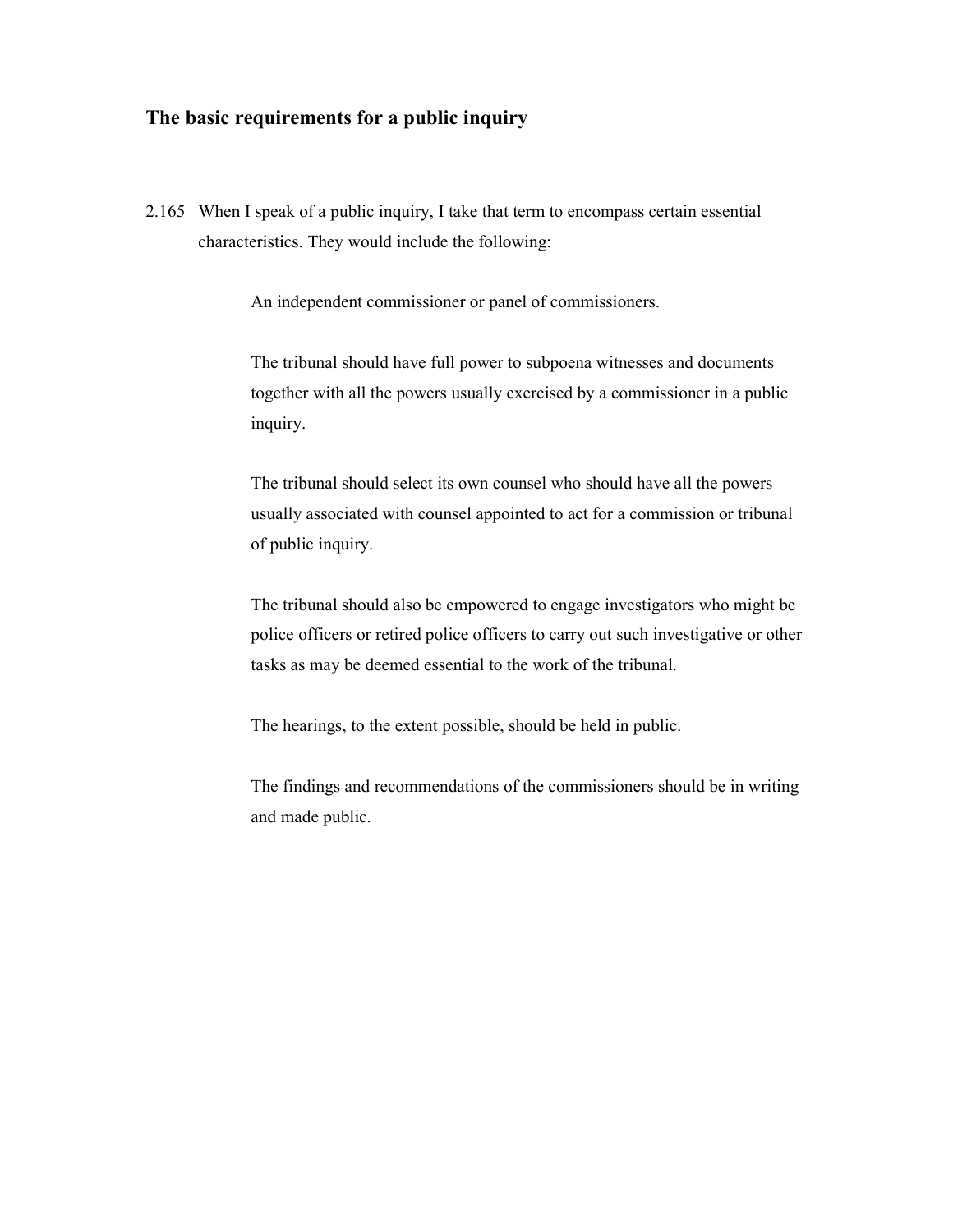## **The importance and necessity of holding a public inquiry in this case**

- 2.166 During the Weston Park negotiations, which were an integral part of the implementation of the Good Friday Accord, six cases were selected to be reviewed to determine whether a public inquiry should be held with regard to any of them.
- 2.167 This case, like that of Finucane, Hamill, Wright, Nelson and the Gibsons was specifically selected as one of those to be reviewed to determine if there was collusion and, if so, to direct a public inquiry. In light of this provision in the original agreement failure to hold such an inquiry as quickly as possible might be thought to be a denial of the original agreement, which appears to have been an important and integral part of the peace process. The failure to do so could be seen as a cynical breach of faith which could have unfortunate consequences for the Peace Accord.
- 2.168 Further, if, as I have found there is in this case, evidence capable of constituting collusion, then members of the community would undoubtedly like to see the issue resolved quickly. Indeed a speedy resolution is essential if the public confidence in the police and the administration of justice is to be restored. In this case only a public inquiry will suffice. Without public scrutiny, doubts based solely on myth and suspicion will linger long, fester and spread their malignant infection throughout the Republic and the Northern Ireland community. No prosecutions appear to be contemplated. Therefore the public inquiry should proceed as soon as it is reasonably possible to do so.
- 2.169 Concerns may be raised regarding the costs and time involved in holding public inquiries. My response to that is threefold:
	- 1. If public confidence is to be restored in public institutions then in some circumstances such as those presented in this case a public inquiry is the only means of achieving that goal.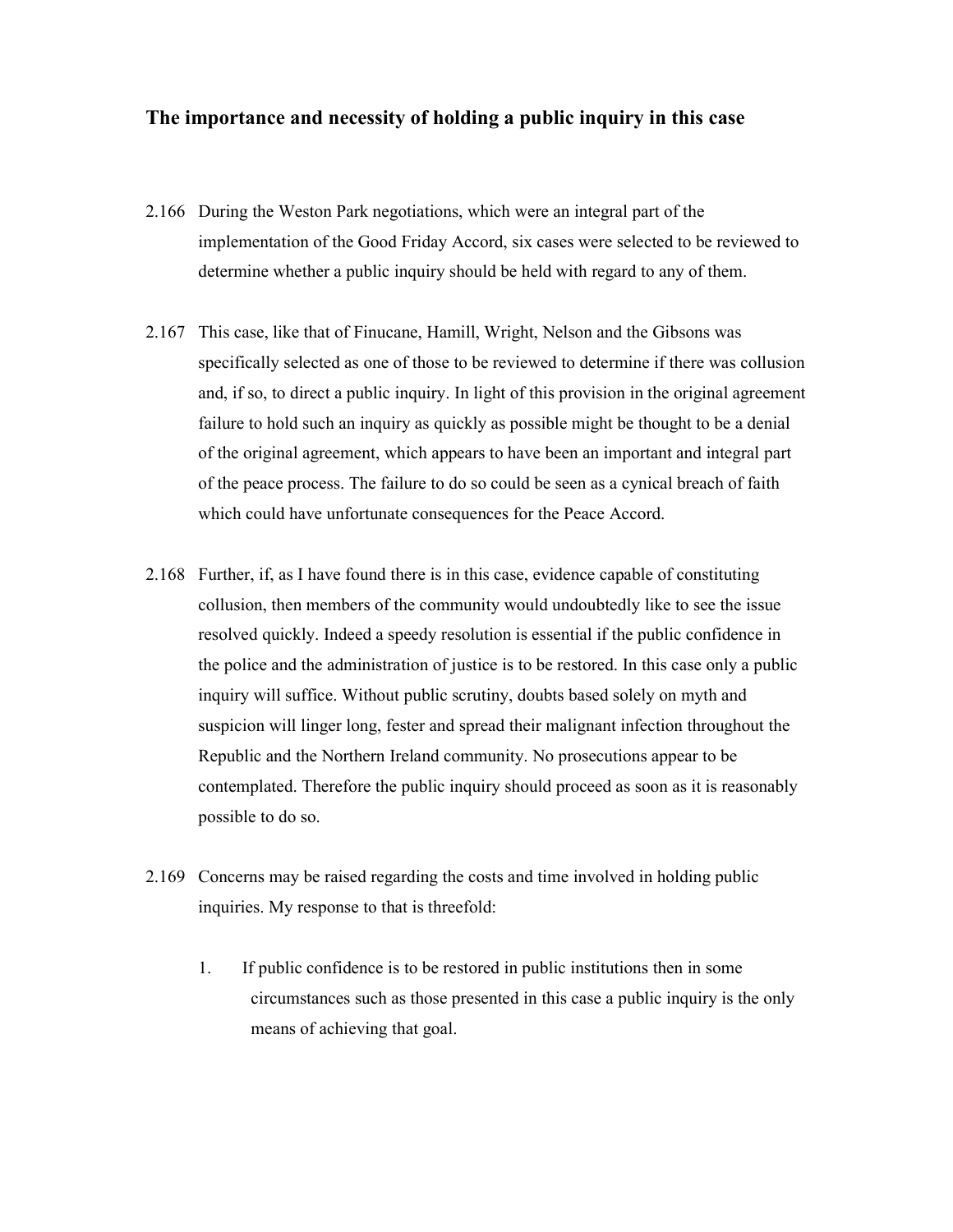- 2. The original agreement contemplated that a public inquiry would be held if the requisite conditions had been met. That there is evidence which if found to be true is capable of constituting collusion has been established in this inquiry. Thus, in this case, the requisite condition has been met.
- 3. Time and costs can be reasonably controlled. For example, a maximum allowance could be set for counsel appearing for every party granted standing. That maximum amount should only be varied in extraordinary circumstances duly approved by a court on special application.

 Counsel and the Commissioner or Commissioners should undertake to devote their full time to the inquiry until it is completed.

 If the Commissioner found that the actions of a counsel were unnecessarily and improperly delaying the proceedings the costs of that delay could be assessed against that counsel or his/her client.

- 2.169 These are simply suggestions for controlling the unnecessary expenditure of public funds. Obviously there are many variations that could be played upon the important theme of cost reduction of public inquiries. If implemented, they could reduce the burden on the public purse and lead to greater harmony and fewer discordant notes in the inquiry process.
- 2.170 The Good Friday Accord and the Weston Park Agreement, which set out the selected cases as an integral part of the Agreement, must have been taken by both governments to be a significant step in the peace process. Six cases were chosen and the Agreement was negotiated and entered into on the basis that, if evidence which could constitute collusion was found, a public inquiry would be held. In those cases where such evidence has been found, the holding of a public inquiry as quickly as is reasonably possible is a small price to pay for a lasting peace.
- 2.171 At the time of the Agreement, the parties would have had in mind a public inquiry as that term was known in 2001. Yet all reasonable people would agree that an inquiry should proceed as expeditiously and economically as possible. They are not designed,